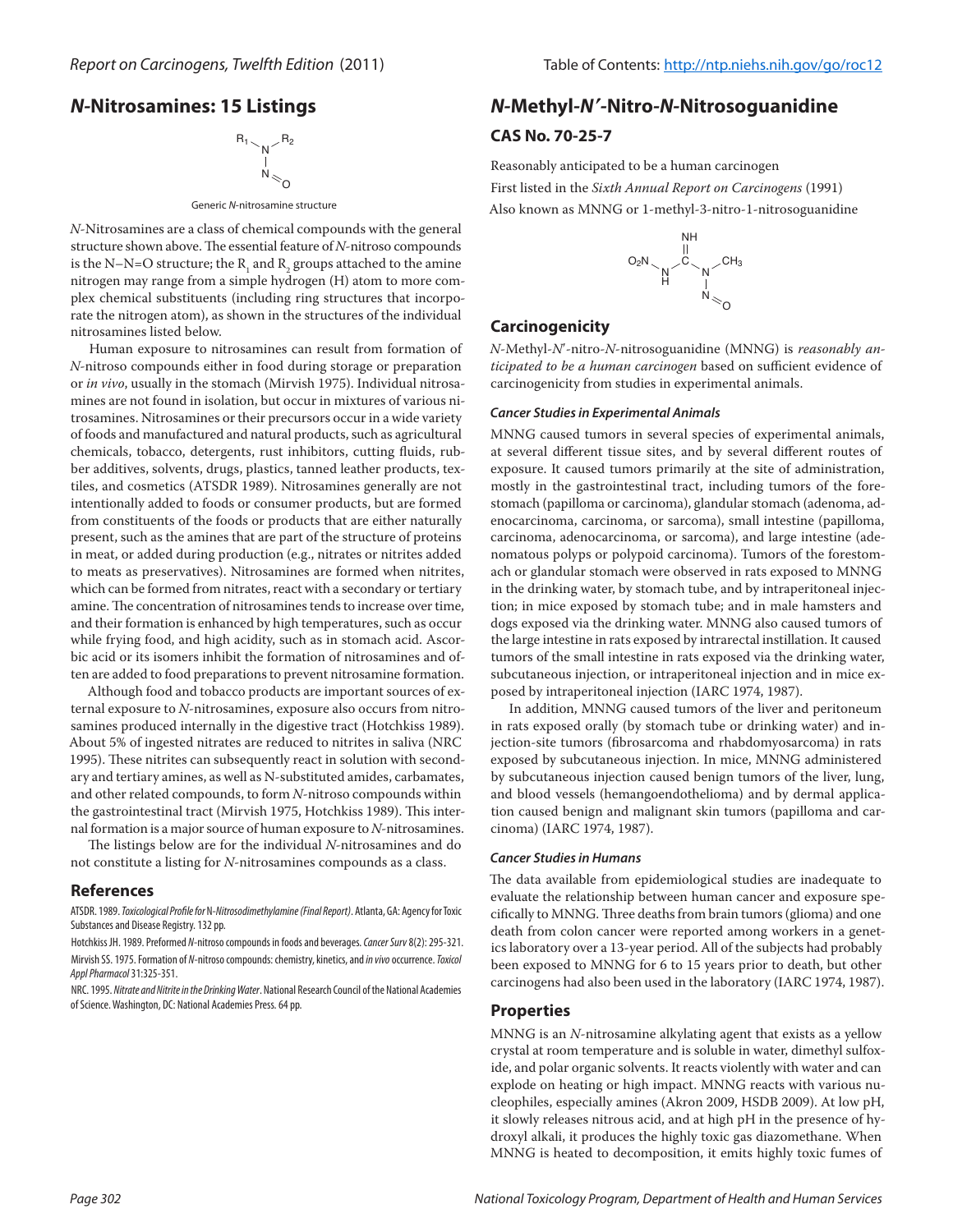nitrogen oxides (IARC 1974, HSDB 2009). Physical and chemical properties of MNNG are listed in the following table.

| <b>Property</b>     | <b>Information</b>                                 |
|---------------------|----------------------------------------------------|
| Molecular weight    | 147.1 <sup>a</sup>                                 |
| Melting point       | 118°C to 123.5°C (with decomposition) <sup>a</sup> |
| Log $K_{\text{ow}}$ | $-0.92b$                                           |
| Water solubility    | 267 g/L at 25°C <sup>b</sup>                       |
| Vapor pressure      | 0.00012 mm Hg at 25°C <sup>b</sup>                 |

Sources: <sup>a</sup>HSDB 2009, <sup>b</sup>ChemIDplus 2009.

#### **Use**

In the 1940s and 1950s, MNNG was used to prepare diazomethane. It currently is used as a research chemical and has no known commercial use (IARC 1974, HSDB 2009).

### **Production**

MNNG is not produced commercially. In 2009, it was available in small quantities for research purposes from seven suppliers worldwide, including five U.S. suppliers (ChemSources 2009).

#### **Exposure**

The extent of exposure to MNNG is unknown, but it is probably limited to scientists using it as a research chemical (IARC 1974, HSDB 2009). The National Occupational Exposure Survey (conducted from 1981 to 1983) estimated that 523 workers potentially were exposed to MNNG (NIOSH 1990).

#### **Regulations**

*Consumer Product Safety Commission (CPSC)*

A voluntary standard provides that rubber pacifiers shall not contain more than 10 ppb of any single nitrosamine or more than 20 ppb of total nitrosamines.

#### *Environmental Protection Agency (EPA)*

*Clean Water Act*

*Effluent Guidelines:* Nitrosamines are listed as a toxic pollutant.

*Water Quality Criteria*: Based on fish or shellfish and water consumption = 0.0008 μg/L for nitrosamines; based on fish or shellfish consumption only =  $1.24$  μg/L for nitrosamines.

*Comprehensive Environmental Response, Compensation, and Liability Act* Reportable quantity  $(RQ) = 10$  lb.

*Resource Conservation and Recovery Act*

*Listed Hazardous Waste:* Waste code for which the listing is based wholly or partly on the presence of  $MNS = U163$ .

Listed as a hazardous constituent of waste.

*Toxic Substances Control Act*

Nitrosating agents distributed in commerce require warning labels and instructions on use.

#### *Food and Drug Administration (FDA)*

The action level for *N*-nitrosamines in rubber baby-bottle nipples is 10 ppb.

In order to use nitrites and/or nitrates as food additives in curing premixes, a petition must be filed supported by data demonstrating that nitrosamines are not formed.

### **References**

Akron. 2009. *The Chemical Database.* The Department of Chemistry at the University of Akron. http://ull. chemistry.uakron.edu/erd and search on CAS number. Last accessed: 6/4/09.

ChemIDplus. 2009. *ChemIDplus Advanced*. National Library of Medicine. http://chem.sis.nlm.nih.gov/ chemidplus and select Registry Number and search on CAS number. Last accessed: 6/4/09.

ChemSources. 2009. *Chem Sources - Chemical Search.* Chemical Sources International. http://www. chemsources.com/chemonline.html and search on methylnitronitrosoguanidine. Last accessed: 6/4/09. HSDB. 2009. *Hazardous Substances Data Bank*. National Library of Medicine. http://toxnet.nlm.nih.gov/ cgi-bin/sis/htmlgen?HSDB and search on CAS number. Last accessed: 6/4/09.

IARC. 1974. *N*-Methyl-*N*′-nitro-*N*-nitrosoguanidine. In *Some Aromatic Amines, Hydrazine and Related Substances,* N*-Nitroso Compounds and Miscellaneous Alkylating Agents*. IARC Monographs on the Evaluation of Carcinogenic Risk of Chemicals to Humans, vol. 4. Lyon, France: International Agency for Research on Cancer. pp. 183-195.

IARC. 1987. *N*-Methyl-*N*′-nitro-*N*-nitrosoguanidine (MNNG). In *Overall Evaluations of Carcinogenicity*. IARC Monographs on the Evaluation of Carcinogenic Risk of Chemicals to Humans, suppl. 7. Lyon, France: International Agency for Research on Cancer. pp. 248-250.

NIOSH. 1990. *National Occupational Exposure Survey (1981-83).* National Institute for Occupational Safety and Health. Last updated: 7/1/90. http://www.cdc.gov/noes/noes1/b0070sic.html.

# *N-***Nitrosodi***-n-***butylamine**

### **CAS No. 924-16-3**

Reasonably anticipated to be a human carcinogen

First listed in the *Second Annual Report on Carcinogens* (1981) Also known as *N*-dibutylnitrosamine

$$
H_3C \begin{matrix} H_2 & H_2 & H_2 & H_2 \\ C & C & C & C & H_2 \\ H_2 & H_2 & H_2 & G \\ H_2 & H_2 & G & G \end{matrix}
$$

### **Carcinogenicity**

*N*-Nitrosodi-*n*-butylamine is reasonably anticipated to be a human carcinogen based on sufficient evidence of carcinogenicity from studies in experimental animals.

#### *Cancer Studies in Experimental Animals*

*N*-Nitrosodi-*n*-butylamine caused tumors in several species of experimental animals, at several different tissue sites, and by several different routes of exposure. It was carcinogenic after a single dose, and was particularly effective as a urinary-bladder carcinogen, causing benign and/or malignant urinary-bladder tumors (papilloma or squamous- or transitional-cell carcinoma) in mice, rats, hamsters, and guinea pigs exposed orally and in mice, rats, hamsters, and rabbits exposed by subcutaneous injection (IARC 1974, 1978).

*N*-Nitrosodi-*n*-butylamine also caused tumors of the respiratory tract following oral or prenatal exposure in hamsters; subcutaneous injection in rats, hamsters, and adult and newborn mice; and intraperitoneal injection in hamsters of both sexes. Benign or malignant liver tumors were observed in mice, rats, and guinea pigs exposed orally and in newborn mice exposed by subcutaneous injection. Tumors of the upper digestive tract (pharynx, esophagus, or forestomach) occurred following oral exposure in mice, rats, and hamsters and subcutaneous injection in rats (esophagus) and hamsters (forestomach). Intravenous injection of *N*-nitrosodi-*n*-butylamine caused leukemia in mice of both sexes (IARC 1974, 1978).

Since *N‑*nitrosodi-*n*-butylamine was listed in the *Second Annual Report on Carcinogens,* an additional study in rats has been identified. Administration of *N‑*nitrosodi-*n*-butylamine to male rats by stomach tube caused cancer of the forestomach (carcinoma), in addition to cancer of the liver (carcinoma) and urinary bladder (transitionalcell carcinoma) (Lijinsky and Reuber 1983).

#### *Cancer Studies in Humans*

No epidemiological studies were identified that evaluated the relationship between human cancer and exposure specifically to *N‑*nitrosodi-*n*-butylamine.

### **Properties**

*N*-Nitrosodi-*n*-butylamine is a nitrosamine compound that is a yellow oil at room temperature (HSDB 2009). It is slightly soluble in water and soluble in vegetable oils and organic solvents. It is stable in the dark in neutral or alkaline solution for at least 14 days, but is less stable in more acidic solutions or in light, especially ultraviolet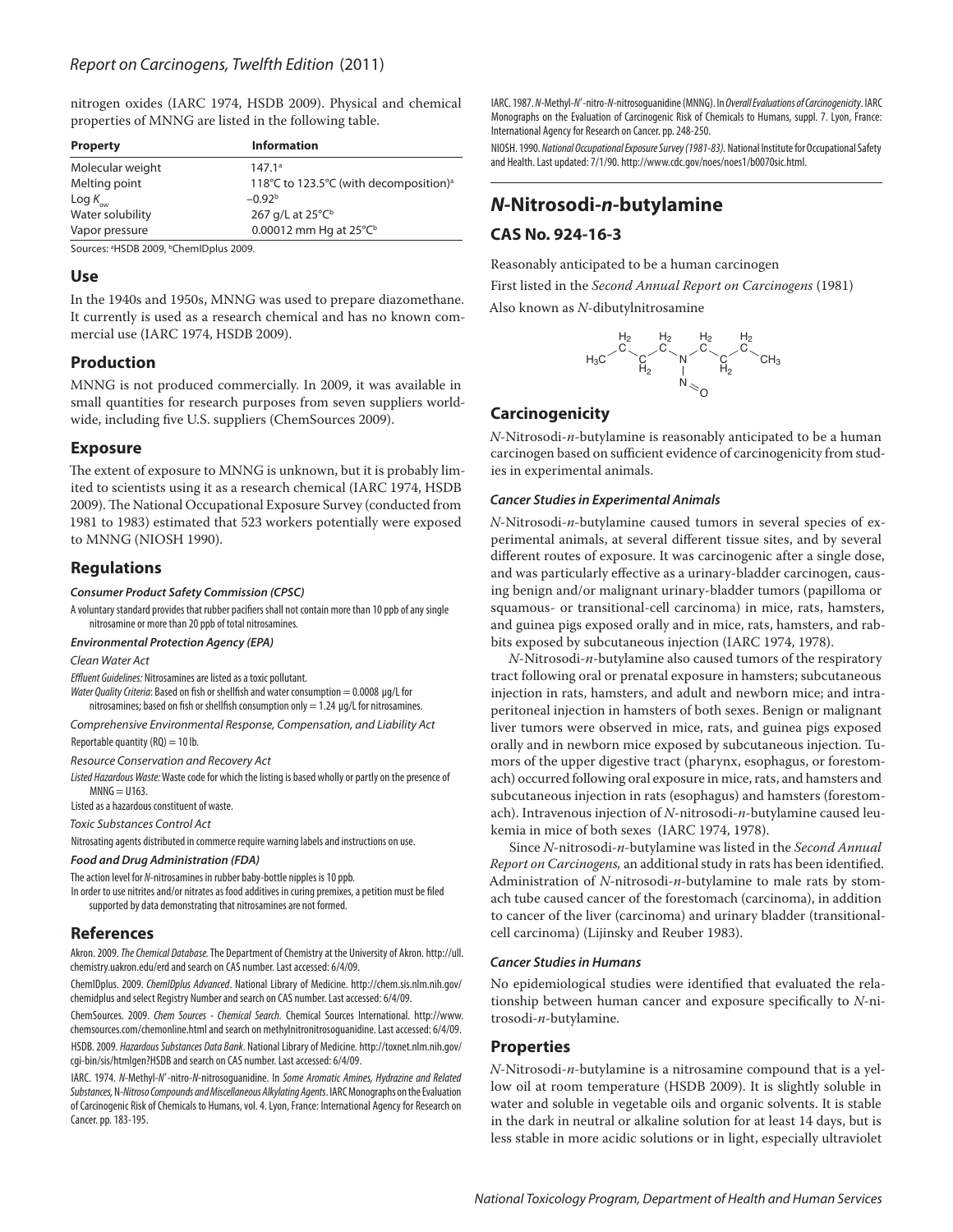light (IARC 1978). Physical and chemical properties of *N‑*nitrosodi*n*-butylamine are listed in the following table.

| <b>Property</b>      | <b>Information</b>                  |  |
|----------------------|-------------------------------------|--|
| Molecular weight     | 158.2a                              |  |
| Specific gravity     | 0.9009 at 20°C/4°C <sup>a</sup>     |  |
| Melting point        | $<$ 25°Cb                           |  |
| <b>Boiling point</b> | 116°C at 14 mm Hq <sup>a</sup>      |  |
| Log $K_{_{\rm{ow}}}$ | 2.63 <sup>a</sup>                   |  |
| Water solubility     | 1.27 g/L at 24°C <sup>b</sup>       |  |
| Vapor pressure       | 0.05 mm Hq at $25^{\circ}C^{\circ}$ |  |

Sources: <sup>a</sup>HSDB 2009, <sup>b</sup>ChemIDplus 2009.

### **Use**

*N*-Nitrosodi-*n*-butylamine is used primarily as a research chemical (IARC 1974). It has also been used as an intermediate in the synthesis of di-*n*-butylhydrazine.

### **Production**

*N*-Nitrosodi-*n*-butylamine is not produced commercially in the United States (HSDB 2009). In 2009, it was available in small quantities for research purposes from seven U.S. suppliers (ChemSources 2009).

### **Exposure**

The routes of potential human exposure to *N‑*nitrosodi-*n*-butylamine are ingestion, inhalation, and dermal contact (HSDB 2009). *N*-Nitrosodi-*n*-butylamine has been detected in a variety of products as a result of the nitrosation of amines present in these products. *N‑*Nitrosodi-*n*-butylamine may be formed from secondary or tertiary *n*-butylamines and quaternary ammonium salts by reaction with nitrosating agents, such as nitrite, in the stomach or during cooking processes. The degree of this potential exposure is unknown. *N‑*Nitrosodi-*n*-butylamine has been measured in soybean oil at a concentration of 290 μg/kg, in cheese at 20 to 30 μg/kg, and in smoked or cured meats at up to 3.9 μg/kg. It has also been detected in tobacco smoke at a concentration of 3 ng per cigarette. *N‑*Nitrosamines frequently are produced during rubber processing and may be present as contaminants in the final rubber product. Potential exposure depends on the ability of the nitrosamine to migrate from the product into the body. Nitrosamines present in pacifiers and baby-bottle nipples can migrate into saliva, which could result in ingestion of nitrosamines (IARC 1974, 1978).

According to the U.S. Environmental Protection Agency's Toxics Release Inventory, all environmental releases of *N‑*nitrosodi-*n*-butylamine since 1998 have been to landfills. Annual releases did not exceed 15 lb from 1998 through 2000 or in 2004, but were 4,510 lb in 2001. In 2007, one facility released 500 lb of *N‑*nitrosodi-*n*-butylamine to an off-site hazardous-waste landfill (TRI 2009). The estimated half-life of *N‑*nitrosodi-*n*-butylamine in the vapor phase is 2.8 days. *N‑*Nitrosodi-*n*-butylamine was detected in the effluent water from a coke facility at a concentration of 0.82 μg/L (IARC 1978).

Occupational exposure potentially could occur among researchers studying the biological effects of *N‑*nitrosodi-*n*-butylamine.

# **Regulations**

*Consumer Product Safety Commission (CPSC)*

A voluntary standard provides that rubber pacifiers shall not contain more than 10 ppb of any single nitrosamine or more than 20 ppb of total nitrosamines.

*Environmental Protection Agency (EPA)*

*Clean Water Act Effluent Guidelines:* Nitrosamines are listed as a toxic pollutant. *Water Quality Criteria:* Based on fish or shellfish and water consumption = 0.0063 μg/L; based on fish or shellfish consumption only =  $0.22 \mu g/L$ .

*Comprehensive Environmental Response, Compensation, and Liability Act* Reportable quantity  $(RQ) = 10$  lb.

*Emergency Planning and Community Right-To-Know Act*

*Toxics Release Inventory:* Listed substance subject to reporting requirements.

*Resource Conservation and Recovery Act*

*Listed Hazardous Waste:* Waste code for which listing is based wholly or partly on the presence of *N*-nitrosodi-*n*-butylamine = U172.

Listed as a hazardous constituent of waste. *Toxic Substances Control Act*

Nitrosating agents distributed in commerce require warning labels and instructions on use.

*Food and Drug Administration (FDA)*

The action level for *N-*nitrosamines in rubber baby-bottle nipples is 10 ppb.

In order to use nitrites and/or nitrates as food additives in curing premixes, a petition must be filed supported by data demonstrating that nitrosamines are not formed.

### **References**

ChemIDplus. 2009. *ChemIDplus Advanced*. National Library of Medicine. http://chem.sis.nlm.nih.gov/ chemidplus and select Registry Number and search on CAS number. Last accessed: 10/7/09.

ChemSources. 2009. *Chem Sources - Chemical Search.* Chemical Sources International. http://www. chemsources.com/chemonline.html and search on dibutylnitrosamine. Last accessed: 10/7/09.

HSDB. 2009. *Hazardous Substances Data Bank.* National Library of Medicine. http://toxnet.nlm.nih.gov/ cgi-bin/sis/htmlgen?HSDB and search on CAS number. Last accessed: 10/7/09.

IARC. 1974. *N*-Nitrosodi-*n*-butylamine. In *Some Aromatic Amines, Hydrazine and Related Substances,*  N*-Nitroso Compounds and Miscellaneous Alkylating Agents*. IARC Monographs on the Evaluation of Carcinogenic Risk of Chemicals to Humans, vol. 4. Lyon, France: International Agency for Research on Cancer.pp. 197-210.

IARC. 1978. *N*-Nitrosodi-*n*-butylamine. In *Some* N*-Nitroso Compounds*. IARC Monographs on the Evaluation of the Carcinogenic Risk of Chemicals to Humans, vol. 17. Lyon, France: International Agency for Research on Cancer.pp. 51-75.

Lijinsky W, Reuber MD. 1983. Carcinogenicity of hydroxylated alkylnitrosoureas and of nitrosooxazolidones by mouse skin painting and by gavage in rats. *Cancer Res* 43(1): 214-221.

TRI. 2009. *TRI Explorer Chemical Report.* U.S. Environmental Protection Agency. Last updated: 3/19/09. http://www.epa.gov/triexplorer and select *N*-Nitrosodi-*n*-Butylamine.

# *N-***Nitrosodiethanolamine**

# **CAS No. 1116-54-7**

Reasonably anticipated to be a human carcinogen

First listed in the *Second Annual Report on Carcinogens* (1981)



### **Carcinogenicity**

*N*-Nitrosodiethanolamine is *reasonably anticipated to be a human carcinogen* based on sufficient evidence of carcinogenicity from studies in experimental animals.

#### *Cancer Studies in Experimental Animals*

*N‑*Nitrosodiethanolamine caused tumors in two rodent species, at several different tissue sites, and by two different routes of exposure. Administration of *N‑*nitrosodiethanolamine in the drinking water caused liver cancer (hepatocellular carcinoma) and benign kidney tumors (adenoma) in rats of unspecified sex (IARC 1978). Subcutaneous injection of *N‑*nitrosodiethanolamine caused cancer of the nasal cavity (adenocarcinoma) and at the injection site (fibrosarcoma) and benign tumors of the trachea (papilloma) and liver (hepatocellular adenoma) in hamsters of both sexes.

Since *N‑*nitrosodiethanolamine was listed in the *Second Annual Report on Carcinogens,* additional studies in rodents have been iden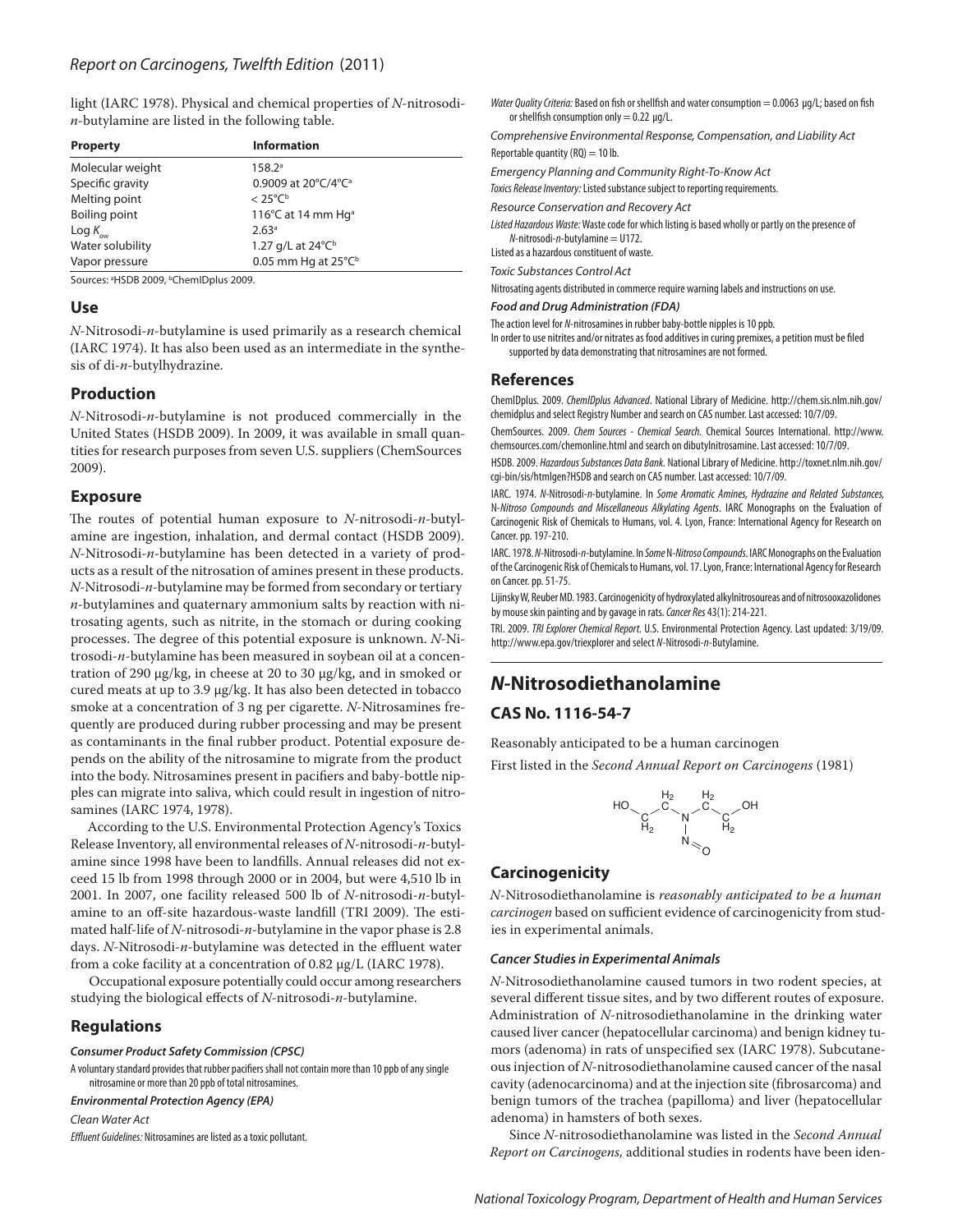tified. Studies in several strains of rats consistently reported that exposure to *N‑*nitrosodiethanolamine in the drinking water caused liver cancer (primarily hepatocellular carcinoma, but also cholangiocellular carcinoma) in both sexes; some studies also found increased incidences of nasal-cavity cancer (adenocarcinoma and squamous-cell carcinoma). In female strain A/J mice (a strain with a high spontaneous incidence of lung tumors), administration of *N‑*nitrosodiethanolamine in the drinking water increased the incidence of benign lung tumors and the number of tumors per animal. Tumors of the nasal cavity were observed in hamsters of both sexes exposed to *N‑*nitrosodiethanolamine in several studies by subcutaneous injection and in one study by swabbing of the oral cavity (IARC 2000).

#### *Cancer Studies in Humans*

No epidemiological studies evaluating the relationship between human cancer and exposure specifically to *N‑*nitrosodiethanolamine were available when it was listed in the *Second Annual Report on Car‑ cinogens.* Since then, the International Agency for Research on Cancer (IARC 2000) concluded that there was inadequate evidence of the carcinogenicity of *N‑*nitrosodiethanolamine from studies in humans. *N‑*Nitrosodiethanolamine can be formed from ethanolamines and sodium nitrates, which are additives to soluble and synthetic metalworking fluids. In a review of studies of workers exposed to metalworking fluids, IARC noted increased cancer mortality or incidence among workers using fluids containing ethanolamines and sodium nitrates. One study found that esophageal cancer increased with increasing duration of exposure to nitrosamines as assessed by coexposure to ethanolamines and sodium nitrate; however, the same workers were also exposed to biocides.

### **Properties**

*N‑*Nitrosodiethanolamine is a nitrosamine compound that exists at room temperature as a yellow oil with no distinctive odor (HSDB 2009). It is miscible in water and soluble in polar organic solvents, but insoluble in nonpolar organic solvents. It is stable in the dark in neutral or alkaline solution for at least 14 days, but is less stable in more acidic solutions or in light, especially ultraviolet light (IARC 1978, Akron 2009). Physical and chemical properties of *N‑*nitrosodiethanolamine are listed in the following table.

| <b>Property</b>     | <b>Information</b>                |
|---------------------|-----------------------------------|
| Molecular weight    | 134.1 <sup>a</sup>                |
| Boiling point       | 114°C at 1.4 mm Hg <sup>a</sup>   |
| Log $K_{\text{ow}}$ | $-1.28b$                          |
| Water solubility    | 1,000 $q/L^b$                     |
| Vapor pressure      | 0.0005 mm Hg at $20^{\circ}C^{b}$ |
|                     |                                   |

Sources: <sup>a</sup>HSDB 2009, <sup>b</sup>ChemIDplus 2009.

### **Use**

*N‑*Nitrosodiethanolamine is used primarily as a research chemical and has no known commercial uses (HSDB 2009).

### **Production**

*N-*Nitrosodiethanolamine is not produced commercially in the United States (HSDB 2009). In 2009, it was available in small quantities for research purposes from 11 suppliers worldwide, including 8 U.S. suppliers (ChemSources 2009).

### **Exposure**

The routes of potential human exposure to *N‑*nitrosodiethanolamine are dermal contact, ingestion, and inhalation (HSDB 2009). *N‑*Nitrosodiethanolamine is widespread in the environment. It is a known contaminant of cosmetics, lotions, shampoos, cutting fluids,

certain pesticides, antifreeze, and tobacco at concentrations of up to 130 ppm (130,000 ppb) (IARC 2000). Nitrosamines are formed within these products by reactions of precursors (nitrosating agents and primary or secondary amines) or are introduced through the use of contaminated raw materials (Schothorst and Somers 2005).

As of 1980, the U.S. Food and Drug Administration had analyzed over 300 cosmetic products and found that over 40% were contaminated with *N‑*nitrosodiethanolamine. It was detected in facial cosmetics at concentrations of 42 to 49,000 μg/kg, in lotions at up to 140 μg/kg, and in shampoos at up to 260 mg/kg (IARC 1978). Cosmetics at least five years old had higher concentrations of *N‑*nitrosodiethanolamine than new samples of the same products, indicating that the formation of *N‑*nitrosodiethanolamine limits the shelf-life cosmetic products (Matyska *et al.* 2000). *N‑*Nitrosodiethanolamine was also measured in 35 of 140 soap and shampoo products at concentrations of 23 to 992 μg/kg (Schothorst and Somers 2005). *N‑*Nitrosodiethanolamine was detected in cigarette smoke at concentrations of 24 to 36 ng per cigarette and in smokeless tobacco products at up to 6.8 μg/g (Brunnemann and Hoffmann 1981, Brunnemann *et al.* 1982). The presence of *N‑*nitrosodiethanolamine in tobacco is attributed to the use of an herbicide, maleic hydrazide diethanolamine, commonly applied to tobacco (IARC 2000).

Occupational exposure to *N‑*nitrosodiethanolamine could occur during the use of synthetic cutting fluids to reduce the temperature of the metal-tool interface during metal cutting or grinding. *N‑*Nitrosodiethanolamine is present in most cutting fluids containing triethanolamine and sodium nitrite, at concentrations ranging from 0.02% to 3% (IARC 1978). In addition, an atrazine pesticide formulation emulsified with triethanolamine was reported to contain *N‑*nitrosodiethanolamine at a concentration of 0.5 mg/kg (IARC 1978). In 1976, the National Institute for Occupational Safety and Health estimated that 780,000 workers potentially were exposed to cutting fluids during their manufacture and use (NIOSH 1976). In a study of factory workers directly exposed to metalworking fluids, the post-shift concentration of *N‑*nitrosodiethanolamine in the urine of workers using the cutting fluids was highly correlated with the concentration of *N‑*nitrosodiethanolamine in the cutting fluids; urinary concentrations were up to 277 μg/L in workers using "nitrate-formulated" fluids, compared with 2.7 μg/L in workers using "nitrate-free" fluids. When nitrite concentrations in cutting fluids were less than 20 mg/L, *N‑*nitrosodiethanolamine levels in the fluids remained below 5 mg/L (Ducos *et al.* 1999, Ducos and Gaudin 2003).

### **Regulations**

*Consumer Product Safety Commission (CPSC)*

A voluntary standard provides that rubber pacifiers shall not contain more than 10 ppb of any single nitrosamine or more than 20 ppb of total nitrosamines.

#### *Environmental Protection Agency (EPA)*

*Clean Water Act*

*Effluent Guidelines:* Nitrosamines are listed as a toxic pollutant.

*Water Quality Criteria:* Based on fish or shellfish and water consumption = 0.0008 μg/L for nitrosamines; based on fish or shellfish consumption only = 1.24 μg/L for nitrosamines.

*Comprehensive Environmental Response, Compensation, and Liability Act*

Reportable quantity  $(RQ) = 1$  lb.

*Resource Conservation and Recovery Act*

*Listed Hazardous Waste:* Waste code for which the listing is based wholly or partly on the presence of *N*-nitrosodiethanolamine = U173.

Listed as a hazardous constituent of waste.

*Toxic Substances Control Act*

Nitrosating agents distributed in commerce require warning labels and instructions on use.

#### *Food and Drug Administration (FDA)*

The action level for *N-*nitrosamines in rubber baby-bottle nipples is 10 ppb.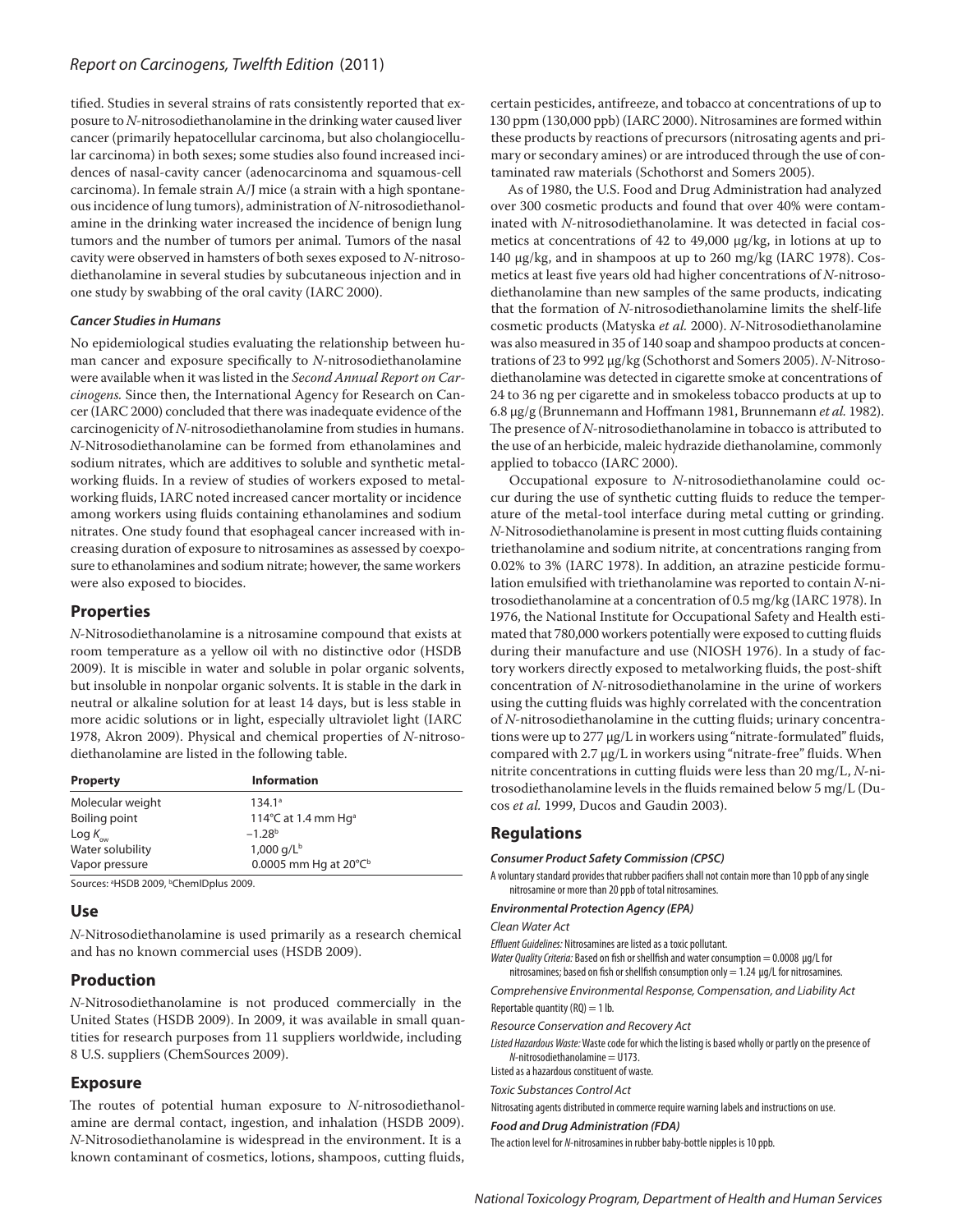In order to use nitrites and/or nitrates as food additives in curing premixes, a petition must be filed supported by data demonstrating that nitrosamines are not formed.

#### **References**

Akron. 2009. *The Chemical Database*. The Department of Chemistry at the University of Akron. http://ull. chemistry.uakron.edu/erd and search on CAS number. Last accessed: 10/7/09.

Brunnemann KD, Hoffmann D. 1981. Assessment of the carcinogenic *N*-nitrosodiethanolamine in tobacco products and tobacco smoke. *Carcinogenesis* 2(11): 1123-1127.

Brunnemann KD, Scott JC, Hoffmann D. 1982. *N*-Nitrosomorpholine and other volatile *N*-nitrosamines in snuff tobacco. *Carcinogenesis* 3(6): 693-696.

ChemIDplus. 2009. *ChemIDplus Advanced*. National Library of Medicine. http://chem.sis.nlm.nih.gov/ chemidplus and select Registry Number and search on CAS number. Last accessed: 10/7/09.

ChemSources. 2009. *Chem Sources - Chemical Search.* Chemical Sources International. http://www. chemsources.com/chemonline.html and search on nitrosodiethanolamine. Last accessed: 10/7/09.

Ducos P, Gaudin R, Francin JM. 1999. Determination of *N*-nitrosodiethanolamine in urine by gas chromatography thermal energy analysis: application in workers exposed to aqueous metalworking fluids. *Int Arch Occup Environ Health* 72(4): 215-222.

Ducos P, Gaudin R. 2003. *N*-Nitrosodiethanolamine urinary excretion in workers exposed to aqueous metalworking fluids. *Inter Arch Occup Environ Health* 76(8): 591-597.

HSDB. 2009. *Hazardous Substances Data Bank.* National Library of Medicine. http://toxnet.nlm.nih.gov/ cgi-bin/sis/htmlgen?HSDB and search on CAS Number. Last accessed: 10/7/09.

IARC. 1978. *N*-Nitrosodiethanolamine. In *Some* N*-Nitroso Compounds*. IARC Monographs on the Evaluation of Carcinogenic Risks to Humans, vol. 17. Lyon, France: International Agency for Research on Cancer. pp. 77-82.

IARC. 2000. *N*-Nitrosodiethanolamine. In *Some Industrial Chemicals*. IARC Monographs on the Evaluation of Carcinogenic Risks to Humans, vol. 77. Lyon, France: International Agency for Research on Cancer. pp. 403-438.

Matyska MT, Pesek JJ, Yang L. 2000. Screening method for determining the presence of *N*-nitrosodiethanolamine in cosmetics by open-tubular capillary electrochromatography. *J Chromatogr A* 887(1- 2): 497-503.

NIOSH. 1976. *Current Intelligence Bulletin 15. Nitrosamines in Cutting Fluids*. National Institute for Occupational Safety and Health. http://www.cdc.gov/niosh/78127\_15.html.

Schothorst RC, Somers HHJ. 2005. Determination of *N*-nitrosodiethanolamine in cosmetic products by LC-MS-MS. *Anal Bioanal Chem* 381(3): 681-685.

# *N-***Nitrosodiethylamine**

### **CAS No. 55-18-5**

Reasonably anticipated to be a human carcinogen

First listed in the *Second Annual Report on Carcinogens* (1981)

Also known as diethylnitrosamine



### **Carcinogenicity**

*N*-Nitrosodiethylamine is *reasonably anticipated to be a human car‑ cinogen* based on sufficient evidence of carcinogenicity from studies in experimental animals.

#### *Cancer Studies in Experimental Animals*

*N‑*Nitrosodiethylamine caused tumors in several species of experimental animals, at several different tissue sites, and by several different routes of exposure. It was carcinogenic in animals exposed perinatally and as adults, causing tumors mainly in the liver, respiratory tract, kidney, and upper digestive tract (IARC 1972, 1978).

Benign and malignant liver tumors occurred in mice, rats, hamsters, guinea pigs, rabbits, dogs, and pigs orally exposed to *N‑*nitrosodiethylamine. Liver tumors also occurred in rats following inhalation exposure or rectal administration; in mice, rats, and hamsters following intraperitoneal injection; in hamsters, guinea pigs, gerbils, and hedgehogs following subcutaneous injection; in mice following prenatal exposure; in birds following intramuscular injection; and in fish

and frogs exposed to *N‑*nitrosodiethylamine in the tank water. In dogs, exposure to *N‑*nitrosodiethylamine by stomach tube followed by subcutaneous injection caused cancer of the liver and nasal cavity (squamous-cell carcinoma).

Tumors of the lung and upper respiratory tract occurred in mice, rats, hamsters, dogs, and pigs following oral administration of *N‑*nitrosodiethylamine. Inhalation exposure caused tumors of the trachea, bronchi, and lungs in hamsters, and dermal exposure caused tumors of the nasal cavity in mice and hamsters. Subcutaneous injection caused respiratory-tract tumors in adult and newborn mice and hamsters, in pregnant hamsters (benign tracheal tumors), and in adult guinea pigs, gerbils, and hedgehogs. Intraperitoneal injection caused lung tumors in mice and respiratory-tract tumors in hamsters and monkeys, and intravenous injection caused tumors of the nasal cavity in gerbils. Prenatal exposure caused benign lung tumors (adenoma) in mice and hamsters.

Tumors of the kidney occurred in rats following oral, intravenous, or prenatal administration of *N‑*nitrosodiethylamine. Oral administration also caused kidney tumors in pigs and tumors of the upper digestive tract in mice, rats, and hamsters. Prenatal exposure caused benign and malignant tumors of the upper digestive tract in mice and tumors of the thymus (thymoma) and benign mammary-gland tumors (adenoma) in rats. One study reported hematopoietic-system tumors in frogs exposed to *N‑*nitrosodiethylamine in the tank water.

Since *N‑*nitrosodiethylamine was listed in the *Second Annual Re‑ port on Carcinogens,* additional studies in experimental animals have been identified. As in earlier studies, the most common tumor sites were the liver, kidney, digestive tract, and respiratory tract. However, some of these studies reported that *N‑*nitrosodiethylamine caused tumors by additional routes of exposure, in additional species, or at additional tissue sites. Liver tumors were also observed in (1) chickens after intramuscular administration, (2) cats after oral administration (dietary or by stomach tube) (Schmahl *et al.* 1978), and (3) newborn mice after intraperitoneal injection (Lai and Arcos 1980, Vesselinovitch *et al.* 1984). Tumors of the lung or trachea were also observed in (1) hamsters of both sexes after intratracheal administration (Yamamoto *et al.* 1985, Ishinishi *et al.* 1988, Tanaka *et al.* 1988), (2) rabbits after subcutaneous injection (Huntrakoon *et al.* 1989), (3) newborn mice after intraperitoneal injection (Vesselinovitch *et al.* 1984), and (4) snakes after oral exposure (Schmahl and Scherf 1983, 1984). Kidney tumors also were observed in orally exposed snakes. Addition of *N‑*nitrosodiethylamine to the tank water increased the incidence of benign or malignant pancreatic tumors (adenoma, cystadenoma, or adenocarcinoma) in larval or juvenile fish (Thiyagarajah and Grizzle 1986) and tumors of the digestive gland and hematopoietic system in mollusks (Khudoley and Syrenko 1978). Benign laryngotracheal tumors (papilloma) were observed in pregnant hamsters exposed by intraperitoneal injection and in the prenatally exposed offspring, and laryngotracheal tumors (neuroendocrine-cell tumors) were observed in the second generation of offspring (Mohr *et al.* 1995).

#### *Cancer Studies in Humans*

No epidemiological studies were identified that evaluated the relationship between human cancer and exposure specifically to *N‑*nitrosodiethylamine.

#### **Properties**

*N‑*Nitrosodiethylamine is a nitrosamine compound that is a slightly yellow, volatile liquid at room temperature (HSDB 2009). It is soluble in water, ethanol, ether, organic solvents, and lipids. It is stable in the dark in neutral or alkaline solution for at least 14 days, but is less stable in more acidic solutions or in light, especially ultraviolet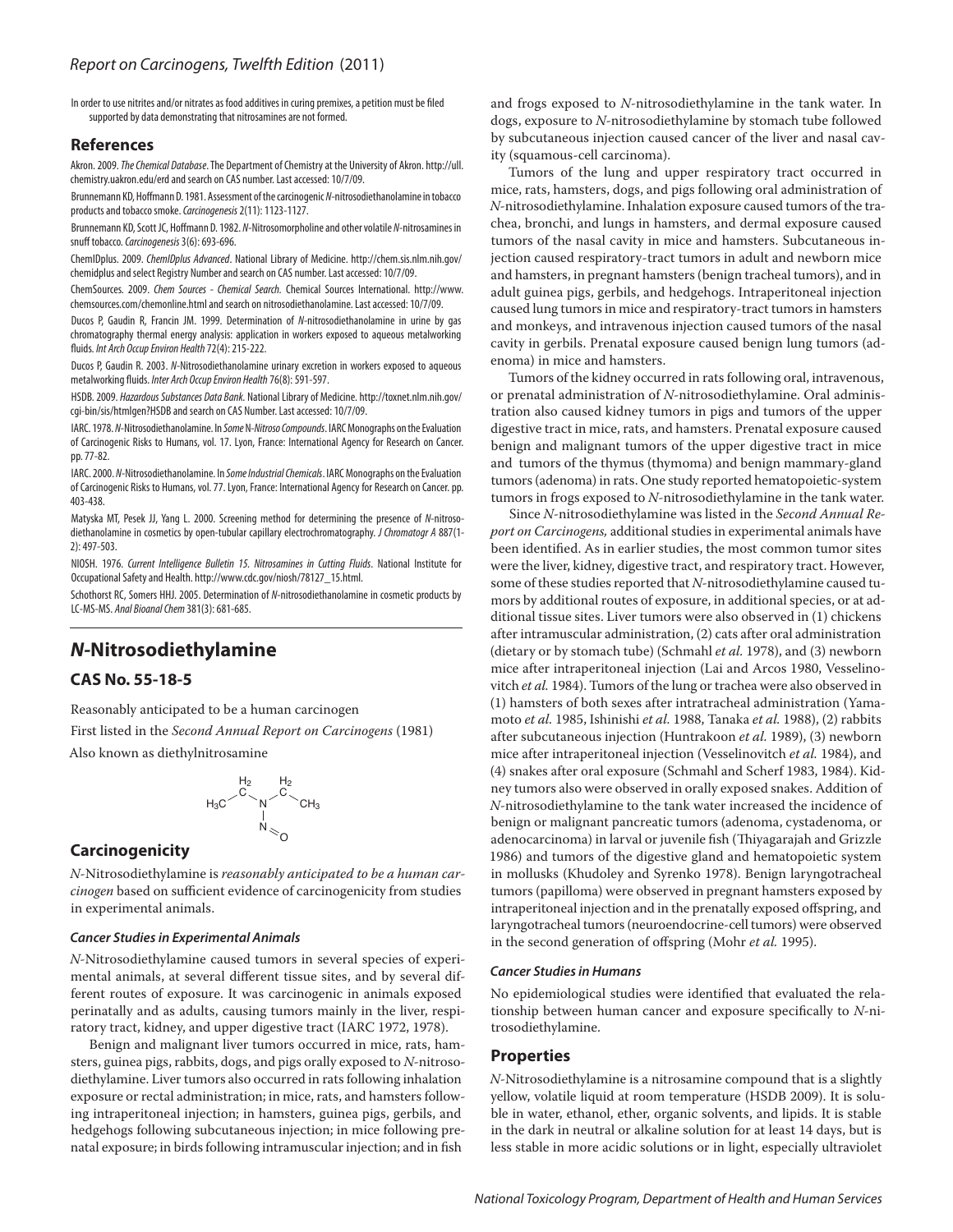light. (IARC 1978). Physical and chemical properties of *N‑*nitrosodiethylamine are listed in the following table.

| <b>Property</b>      | <b>Information</b>                  |  |
|----------------------|-------------------------------------|--|
| Molecular weight     | 102.1a                              |  |
| Specific gravity     | 0.9422 at 20°C/4°C <sup>a</sup>     |  |
| Melting point        | $<$ 25°Cb                           |  |
| <b>Boiling point</b> | 175°C to 177°C <sup>a</sup>         |  |
| Log $K_{_{\rm{ow}}}$ | 0.48 <sup>a</sup>                   |  |
| Water solubility     | 106 g/L at 24°C <sup>b</sup>        |  |
| Vapor pressure       | 0.86 mm Hg at $20^{\circ}C^{\circ}$ |  |

Sources: <sup>a</sup>HSDB 2009, <sup>b</sup>ChemIDplus 2009.

#### **Use**

*N‑*Nitrosodiethylamine is used primarily as a research chemical (HSDB 2009). Previously, it was used as a gasoline and lubricant additive, antioxidant, stabilizer in plastics, fiber-industry solvent, and copolymer softener, and in the synthesis of 1,1-diethylhydrazine. It was also used to increase dielectric constants in condensers (IARC 1972, HSDB 2009).

### **Production**

No commercial producers of *N‑*nitrosodiethylamine were identified. In 2009, it was available from 11 U.S. suppliers (ChemSources 2009). No data on U.S. production, imports, or exports of *N‑*nitrosodiethylamine were found.

### **Exposure**

The routes of potential human exposure to *N‑*nitrosodiethylamine are ingestion, inhalation, and dermal contact. The general population may be exposed to unknown quantities of *N‑*nitrosodiethylamine present in foods, beverages, tobacco smoke, drinking water, and industrial pollution (HSDB 2009). Intake from exposure via air, diet, and smoking has been estimated at a few micrograms per day. *N‑*Nitrosodiethylamine has been measured in a variety of foods, including cheese at concentrations of 0.5 to 30 μg/kg, soybeans at 0.2 μg/kg, soybean oil at 4 μg/kg, various fish at up to 147 μg/kg, salt-dried fish at 1.2 to 21 mg/kg, cured meats at up to 40 μg/kg, and alcoholic beverages at 0.1 μg/kg. *N‑*Nitrosodiethylamine was detected in tobaccosmoke condensate at concentrations of 1.0 to 28 ng per cigarette (IARC 1978). Up to 8.3 ng per cigarette was found in mainstream smoke and 8 to 73 ng in sidestream smoke. *N‑*Nitrosodiethylamine was found at concentrations of up to 0.2 ng/L in indoor air polluted with tobacco smoke and at  $10 \text{ ng/m}^3$  in the smoking compartment of a train (Brunnemann *et al.* 1977, Brunnemann and Hoffmann 1978).

Nitrosamines frequently are produced during rubber processing and may be present as contaminants in the final rubber product (HSDB 2009). Potential exposure depends on the ability of the nitrosamines to migrate from the product into the body. Nitrosamines present in pacifiers and baby-bottle nipples can migrate into saliva, which could result in ingestion of nitrosamines (IARC 1974, 1978).

According to the U.S. Environmental Protection Agency's Toxics Release Inventory, 11,795 lb of waste containing *N‑*nitrosodiethylamine was relased by three facilities in 1999; 99.6% was released to land. In 2007, one facility released 500 lb of *N‑*nitrosodiethylamine to a hazardous-waste landfill (TRI 2009). *N‑*Nitrosodiethylamine is widespread in the environment, but is rapidly decomposed by sunlight and does not usually persist in ambient air or water exposed to sunlight. It was found at concentrations of 0.07 and 0.24 μg/L in wastewater from two chemical plants, 0.010 μg/L in high-nitrate well water for drinking, and 0.33 to 0.83 μg/L in deionized water (HSDB 2009). *N‑*Nitrosodiethylamine and other nitrosamines were found at very low concentrations in ion-exchange resins (Gough *et al.* 1977).

There is some potential for occupational exposure of laboratory, copolymer, and lubricant workers to *N‑*nitrosodiethylamine (IARC 1972, 1978). No data were found on the numbers of workers potentially exposed.

#### **Regulations**

*Consumer Product Safety Commission (CPSC)*

A voluntary standard provides that rubber pacifiers shall not contain more than 10 ppb of any single nitrosamine or more than 20 ppb of total nitrosamines.

*Environmental Protection Agency (EPA)*

#### *Clean Water Act*

*Effluent Guidelines:* Nitrosamines are listed as a toxic pollutant.

*Water Quality Criteria:* Based on fish or shellfish and water consumption = 0.0008 μg/L; based on fish or shellfish consumption only =  $1.24 \mu g/L$ .

*Comprehensive Environmental Response, Compensation, and Liability Act* Reportable quantity  $(RQ) = 1$  lb.

*Emergency Planning and Community Right-To-Know Act*

*Toxics Release Inventory:* Listed substance subject to reporting requirements.

*Resource Conservation and Recovery Act*

*Listed Hazardous Waste:* Waste code for which the listing is based wholly or partly on the presence of *N-*nitrosodiethylamine = U174.

Listed as a hazardous constituent of waste.

*Toxic Substances Control Act*

Nitrosating agents distributed in commerce require warning labels and instructions on use.

*Food and Drug Administration (FDA)*

The action level for *N-*nitrosamines in rubber baby-bottle nipples is 10 ppb.

In order to use nitrites and/or nitrates as food additives in curing premixes, a petition must be filed supported by data demonstrating that nitrosamines are not formed.

#### **References**

Brunnemann KD, Yu L, Hoffmann D. 1977. Assessment of carcinogenic volatile *N*-nitrosamines in tobacco and in mainstream and sidestream smoke from cigarettes. *Cancer Res* 37(9): 3218-3222.

Brunnemann KD, Hoffmann D. 1978. Chemical studies on tobacco smoke LIX. Analysis of volatile nitrosamines in tobacco smoke and polluted indoor environments. In: *Environmental Aspects of* N-*Nitroso Compounds.* IARC Scientific Publication No. 19. Lyon, France: International Agency for Research on Cancer. pp. 343-356.

ChemIDplus. 2009. *ChemIDplus Advanced*. National Library of Medicine. http://chem.sis.nlm.nih.gov/ chemidplus and select Registry Number and search on CAS number. Last accessed: 10/7/09.

ChemSources. 2009. *Chem Sources - Chemical Search.* Chemical Sources International. http://www. chemsources.com/chemonline.html and search on nitrosodiethylamine. Last accessed: 10/7/09.

Gough TA, Webb KS, McPhail MF. 1977. Volatile nitrosamines from ion-exchange resins. *Food Cosmet Toxicol* 15: 437-440.

HSDB. 2009. *Hazardous Substances Data Bank.* National Library of Medicine. http://toxnet.nlm.nih.gov/ cgi-bin/sis/htmlgen?HSDB and search on CAS number. Last accessed: 10/7/09.

Huntrakoon M, Menon CD, Hung KS. 1989. Diethylnitrosamine-induced pulmonary endocrine cell hyperplasia and its association with adenomatosis and adenocarcinoma in rabbits. *Am J Pathol* 135(6): 1119-1128.

IARC. 1972. *N*-Nitrosodiethylamine. In *Some Inorganic Substances, Chlorinated Hydrocarbons, Aromatic Amines,* N*-Nitroso Compounds and Natural Products*. IARC Monographs on the Evaluation of Carcinogenic Risk of Chemicals to Humans, vol. 1. Lyon, France: International Agency for Research on Cancer.pp. 107-124. IARC. 1978. *N*-Nitrosodiethylamine. In *Some* N*-nitroso compounds*. IARC Monographs on the Evaluation of Carcinogenic Risk of Chemicals to Humans, vol. 17. Lyon, France: International Agency for Research on Cancer.pp. 83-124.

Ishinishi N, Tanaka A, Hisanaga A, Inamasu T, Hirata M. 1988. Comparative study on the carcinogenicity of *N*-nitrosodiethylamine, *N*-nitrosodimethylamine, *N*-nitrosomorpholine, *N*-nitrosopyrrolidine and *N*-nitrosodi-*n*-propylamine to the lung of Syrian golden hamsters following intermittent instillations to the trachea. *Carcinogenesis* 9(6): 947-950.

Khudoley VV, Syrenko OA. 1978. Tumor induction by *N*-nitroso compounds in bivalve mollusks *Unio pictorum.Cancer Lett* 4(6): 349-354.

Lai DY, Arcos JC. 1980. Minireview: dialkylnitrosamine bioactivation and carcinogenesis. *Life Sci* 27(23): 2149-2165.

Mohr U, Emura M, Kamino K, Steinmann J, Kohler M, Morawietz G, Dasenbrock C, Tomatis L. 1995. Increased risk of cancer in the descendants of Syrian hamsters exposed prenatally to diethylnitrosamine (DEN). *Int J Cancer* 63(1): 86-91.

Schmahl D, Habs M, Ivankovic S. 1978. Carcinogenesis of *N*-nitrosodiethylamine (DENA) in chickens and domestic cats. *Int J Cancer* 22(5): 552-557.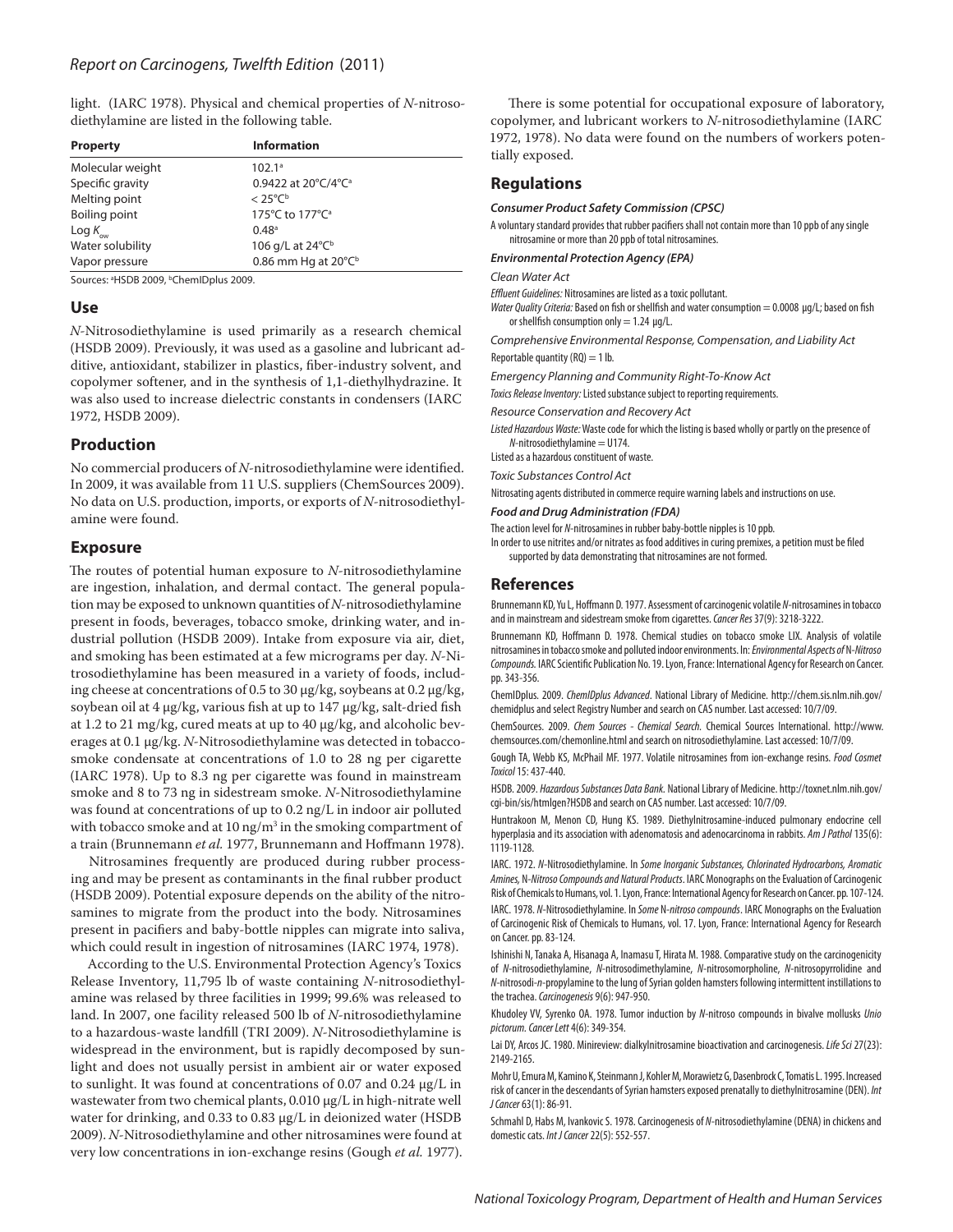Schmahl D, Scherf HR. 1983. Carcinogenic activity of *N*-nitrosodiethylamine in snakes. *Naturwissenschaften* 70(2): 94-95.

Schmahl D, Scherf HR. 1984. Carcinogenic activity of *N*-nitrosodiethylamine in snakes (*Python reticulatus,* Schneider). In N-*Nitroso Compounds: Occurrence, Biological Effects and Relevance to Human Cancer.* IARC Scientific Publication No. 57. Lyon, France: International Agency for Research on Cancer. pp. 677-682.

Tanaka A, Hisanaga A, Inamasu T, Hirata M, Ishinishi N. 1988. A comparison of the carcinogenicity of *N*-nitrosodiethylamine and *N*-nitrosodimethylamine after intratracheal instillation into Syrian golden hamsters. *Food Chem Toxicol* 26(10): 847-850.

Thiyagarajah A, Grizzle JM. 1986. Diethylnitrosamine-induced pancreatic neoplasms in the fish *Rivulus ocellatus marmoratus. J Natl Cancer Inst* 77(1): 141-147.

TRI. 2009. *TRI Explorer Chemical Report.* U.S. Environmental Protection Agency. Last updated: 3/19/09. http://www.epa.gov/triexplorer and select *N-*nitrosodiethylamine.

Vesselinovitch SD, Koka M, Mihailovich N, Rao KV. 1984. Carcinogenicity of diethylnitrosamine in newborn, infant, and adult mice. *J Cancer Res Clin Oncol* 108(1): 60-65.

Yamamoto A, Hisanaga A, Ishinishi N. 1985. Comparative study on the carcinogenicity of *N*-nitrosodiethylamine and benzo[*a*]pyrene to the lung of Syrian golden hamsters induced by intermittent instillations to the trachea. *Cancer Lett* 25(3): 271-276.

# *N-***Nitrosodimethylamine**

# **CAS No. 62-75-9**

Reasonably anticipated to be a human carcinogen First listed in the *Second Annual Report on Carcinogens* (1981)



# **Carcinogenicity**

*N*-Nitrosodimethylamine is *reasonably anticipated to be a human carcinogen* based on sufficient evidence of carcinogenicity from studies in experimental animals.

### *Cancer Studies in Experimental Animals*

*N‑*Nitrosodiethylamine caused tumors in numerous species of experimental animals, at several different tissue sites, and by several different routes of exposure. Tumors were observed in all species tested, including mice, rats, hamsters, guinea pigs, multimammate mice (genus *Mastomys*), rabbits, frogs, newts, and various fish. *N‑*Nitrosodimethylamine caused tumors primarily of the liver, respiratory tract, kidney, and blood vessels (IARC 1972, 1978). Benign and malignant tumors of the liver (hepatocellular adenoma and carcinoma) or bile duct (cholangioma or cholangiocellular tumors) were observed following (1) oral administration in mice, rats, hamsters, rabbits, guinea pigs, and fish, (2) inhalation exposure in mice, (3) prenatal exposure in mice, (4) subcutaneous administration in hamsters, *Mastomys,* and newborn and suckling mice and rats, (5) intraperitoneal injection in adult and newborn mice and in newts, (6) intramuscular injection in rats, and (7) exposure via tank water in frogs and fish.

Exposure to *N‑*nitrosodimethylamine by most of these routes also caused tumors of the respiratory tract: (1) oral exposure caused lung tumors in mice, (2) inhalation exposure caused lung tumors in mice and rats and nasal-cavity tumors in rats, (3) subcutaneous injection caused lung tumors in adult, newborn, and suckling mice and nasalcavity tumors in adult hamsters, (4) intraperitoneal injection caused lung tumors in adult and newborn mice and nasal-cavity tumors in rats, and (5) prenatal exposure caused lung tumors in mice (IARC 1972, 1978).

*N‑*Nitrosodimethylamine caused kidney tumors in rats and mice exposed orally or by inhalation or intraperitoneal injection and in rats exposed prenatally or by subcutaneous injection. Blood-vessel tumors (hemangioma or hemangiosarcoma) were observed in mice, rats, and hamsters after oral exposure; in hamsters and adult, newborn, and suckling mice after subcutaneous injection; and in mice after intraperitoneal injection. Addition of *N‑*nitrosodimethylamine to the tank water of frogs caused tumors of the hematopoietic system (IARC 1972, 1978).

Since *N‑*nitrosodimethylamine was listed in the *Second Annual Report on Carcinogens,* additional studies in experimental animals have been identified, which reported that *N‑*nitrosodimethylamine caused tumors at additional tissue sites and in additional species. Tumors of the digestive gland and hematopoietic system were observed in mollusks exposed to *N‑*nitrosodimethylamine in the tank water (Khudoley and Syrenko 1978), and ovarian tumors (granulosacell tumors) in female hamsters exposed by subcutaneous injection (Richter-Reichhelm *et al.* 1978). Liver tumors were observed in foxes after dietary exposure (Koppang *et al.* 1981) and in female toads after subcutaneous injection (Sakr *et al.* 1989), and lung and liver tumors were observed in rats after a single intraperitoneal injection (Noronha and Goodall 1983, Sykora *et al.* 1985, Driver and Swann 1987).

#### *Cancer Studies in Humans*

No epidemiological studies evaluating the relationship between human cancer and exposure specifically to *N‑*nitrosodimethylamine were available when it was listed in the *Second Annual Report on Carcinogens.* Since then, a number of population-based case-control studies or ecological studies of cancer and dietary sources of *N‑*nitrosodimethylamine (particularly, for example, cured, salted, or barbecued meat or fish) have been conducted in various countries. These studies focused mainly on cancer of the gastrointestinal tract, and the majority relied on estimated intake from self-reported dietary histories. Several case-control studies reported dose-related associations, some statistically significant, between estimated *N‑*nitrosodimethylamine intake and oropharyngeal cancer (De Stefani *et al.* 1994), stomach cancer (Le Vecchia *et al.* 1995, Pobel *et al.* 1995, Larsson *et al.* 2006), esophageal cancer (Lu *et al.* 1987, Rogers *et al.* 1995), or colorectal cancer (Knekt *et al.* 1999). Ecological studies also suggested an association between high dietary *N‑*nitrosodimethylamine intake and high rates of esophageal cancer in populations (Siddiqi *et al.* 1988, 1991, Lin *et al.* 2002a,b). A case-control study of lung cancer found a dose-related increase in risk associated with estimated dietary intake of *N‑*nitrosodimethylamine among smokers and nonsmokers (De Stefani *et al.* 1996). Several studies adjusted for smoking or alcohol consumption, and interactive effects with these substances were noted in some analyses; however, the results may have been confounded by exposure to these substances or other factors, including other nitrosamines in the diet. No studies of occupational exposure to *N‑*nitrosodimethylamine were identified.

### **Properties**

*N-*Nitrosodimethylamine is a nitrosamine compound that exists at room temperature as a yellow liquid with a faint characteristic odor (Akron 2009). It is very soluble in water, alcohol, and ether, miscible with methylene chloride and vegetable oils, and soluble in lipids, chloroform, and most other organic solvents (HSDB 2009). It is stable in the dark in neutral or alkaline solution for at least 14 days, but is less stable in more acidic solutions or in light, especially ultraviolet light (IARC 1978). Physical and chemical properties of *N‑*nitrosodimethylamine are listed in the following table.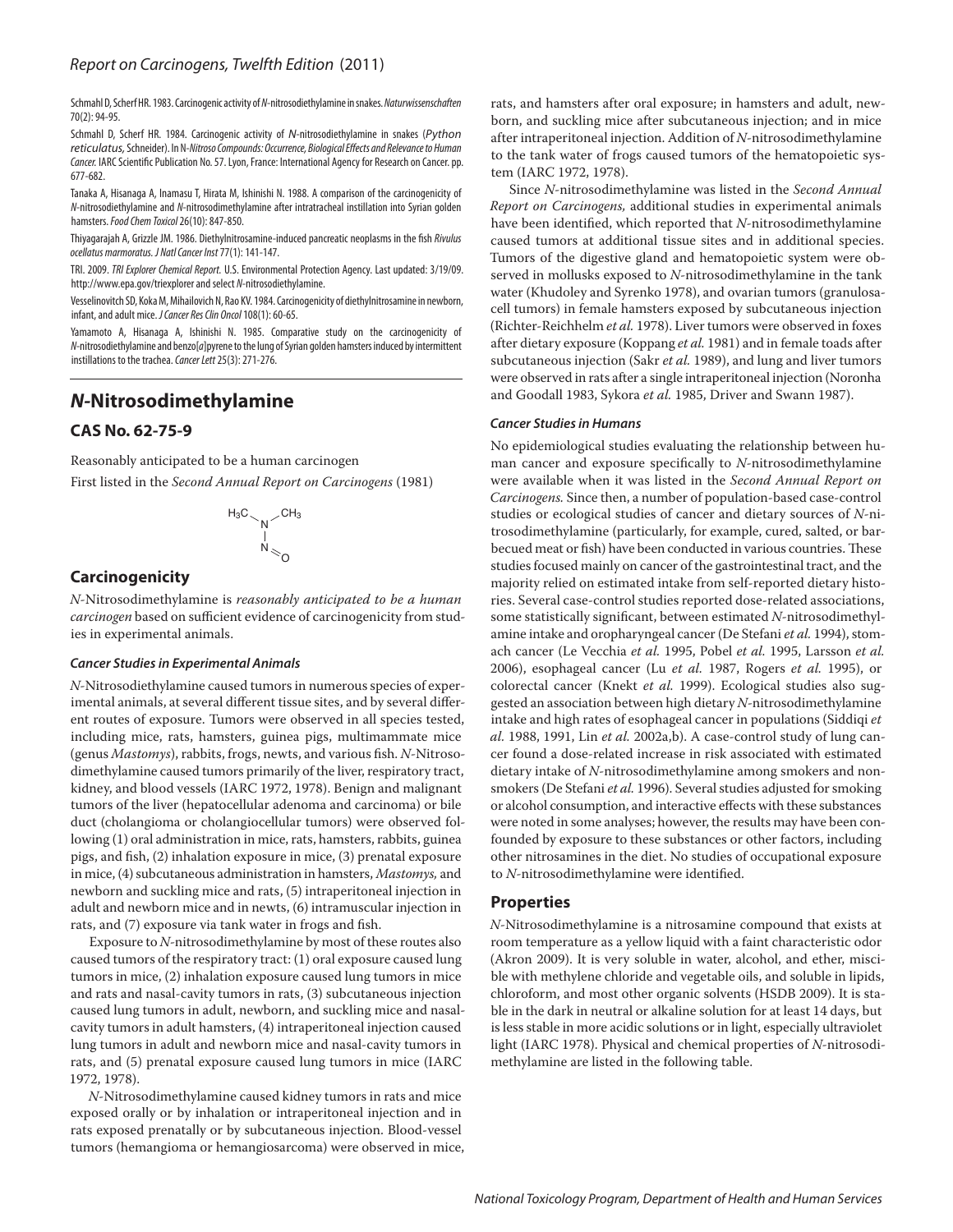| <b>Property</b>               | <b>Information</b>                 |
|-------------------------------|------------------------------------|
| Molecular weight              | 74.1a                              |
| Specific gravity              | 1.0048 at 20°C/4°C <sup>a</sup>    |
| Melting point                 | $<$ 25°Cb                          |
| Boiling point                 | 151°C to 153°Cª                    |
| Log $K_{_{\rm{ow}}}$          | $-0.57$ <sup>a</sup>               |
| Water solubility              | 1,000 g/L at $24^{\circ}C^{\circ}$ |
| Vapor pressure                | 2.7 mm Hq at 20°C <sup>b</sup>     |
| Vapor density relative to air | 2.56 <sup>a</sup>                  |

Sources: <sup>a</sup>HSDB 2009, <sup>b</sup>ChemIDplus 2009.

#### **Use**

*N-*Nitrosodimethylamine is used primarily as a research chemical (HSDB 2009). Before April 1, 1976, it was used as an intermediate in the electrolytic production of 1,1-dimethylhydrazine, a storable liquid rocket fuel containing approximately 0.1% *N‑*nitrosodimethylamine as an impurity (IARC 1978). Other former uses of *N‑*nitrosodimethylamine include use in control of nematodes, to inhibit nitrification in soil, in active metal anode-electrolyte systems (high-energy batteries), in the preparation of thiocarbonyl fluoride polymers, and as a plasticizer for rubber and acrylonitrile polymers, a solvent in the fiber and plastics industry, an antioxidant, a softener of copolymers, and an additive to lubricants (HSDB 2009).

#### **Production**

Commercial production of *N‑*nitrosodimethylamine in the United States began in the mid 1950s for use in the manufacture of 1,1-dimethylhydrazine. The last commercial producer of *N‑*nitrosodimethylamine closed its plant in 1976 (IARC 1978), and there is no evidence that *N‑*nitrosodimethylamine is currently manufactured commercially in the United States (HSDB 2009). In 2009, *N‑*nitrosodimethylamine was available from nine U.S. suppliers (ChemSources 2009). No data on U.S. imports or exports of *N‑*nitrosodimethylamine were found.

#### **Exposure**

The routes of potential human exposure to *N‑*nitrosodimethylamine are ingestion, inhalation, and dermal contact (HSDB 2009). The general population may be exposed to unknown quantities of *N‑*nitrosodimethylamine present in foods and beverages, tobacco smoke, herbicides, pesticides, drinking water, and industrial pollution (IARC 1978, ATSDR 1989). In addition, nitrosamines may be formed from amines reacting with nitrites in the human body as a result of ingestion of these precursors separately in food, water, or air. Intake of *N‑*nitrosodimethylamine from exposure via air, diet, and smoking has been estimated at a few micrograms per day. *N‑*Nitrosodimethylamine is present in a variety of foods, including cheese, soybean oil, various meat products, bacon, various cured meats, frankfurters, cooked ham, fish and fish products, spices used for meat curing, apple brandy, other alcoholic beverages, and beer. Concentrations in these foodstuffs have been measured at up to 850 μg/kg (in spices used in curing) (IARC 1978).

*N‑*Nitrosodimethylamine has been detected in numerous drugs formulated with aminopyrene, including tablets, suppositories, injections, drops, and syrups, at concentrations ranging from less than 10 to 371 μg/kg. *N‑*Nitrosodimethylamine was measured in mainstream cigarette smoke at 13 to 65 ng per cigarette for nonfiltered cigarettes and 5.7 to 43 ng for filtered cigarettes and in sidestream smoke at 680 to 823 ng for nonfiltered cigarettes and 1,040 to 1,770 ng for filtered cigarettes. It was found at concentrations of 90 to 240 ng/m<sup>3</sup> in smokefilled rooms, such as bars, but at less than  $5$  ng/ $m<sup>3</sup>$  in residences (IARC 1978). Nitrosamines frequently are produced during rubber process-

ing and may be present as contaminants in the final rubber product. Potential exposure depends on the ability of the nitrosamine to migrate from the product into the body. Dimethylamine-formulated pesticides and herbicides contained *N‑*nitrosodimethylamine at 190 to 640 mg/L (190,000 to 640,000 μg/L) (ATSDR 1989).

*N‑*Nitrosodimethylamine is widespread in the environment, but it is rapidly decomposed by sunlight and does not usually persist in ambient air or water exposed to sunlight (ATSDR 1989). *N‑*Nitrosodimethylamine was found at concentrations of 0.25 μg/L in industrial wastewater from chemical factories, 0.02 to 0.82 μg/L in chlorinated drinking water, less than 0.01 μg/L in high-nitrate well water, and 0.012 to 0.34 μg/L in deionized water. *N‑*Nitrosodimethylamine and other nitrosamines were found at very low concentrations in ionexchange resins (Gough *et al.* 1977). Soil samples taken near industrial plants contained *N‑*nitrosodimethylamine at concentrations of up to 15.1 ng/g (IARC 1978).

There is some potential for occupational exposure of laboratory, copolymer, lubricant, and pesticide workers to *N‑*nitrosodimethylamine (IARC 1978, HSDB 2009). The National Occupational Exposure Survey (conducted from 1981 to 1983) estimated that 747 workers, including 299 women, potentially were exposed to *N‑*nitrosodimethylamine (NIOSH 1990). Occupational Safety and Health Administration regulations concerning *N‑*nitrosodimethylamine designate strict procedures to avoid worker contact (IARC 1978). Mixtures containing *N‑*nitrosodimethylamine at 1.0% or more must be maintained in isolated or closed systems, workers must observe special hygiene rules, and certain procedures must be followed for movement of the material and in case of accidental spills and emergencies.

#### **Regulations**

*Consumer Product Safety Commission (CPSC)*

A voluntary standard provides that rubber pacifiers shall not contain more than 10 ppb of any single nitrosamine or more than 20 ppb of total nitrosamines.

#### *Environmental Protection Agency (EPA)*

#### *Clean Air Act*

*National Emissions Standards for Hazardous Air Pollutants:* Listed as a hazardous air pollutant. *Clean Water Act*

- *Effluent Guidelines:* Nitrosamines are listed as a toxic pollutant.
- *Water Quality Criteria:* Based on fish or shellfish and water consumption = 0.00069 μg/L; based on fish or shellfish consumption only = 3.0 μg/L.

*Comprehensive Environmental Response, Compensation, and Liability Act* Reportable quantity ( $RQ$ ) = 10 lb.

- *Emergency Planning and Community Right-To-Know Act*
- *Toxics Release Inventory:* Listed substance subject to reporting requirements.

Reportable quantity  $(RQ) = 10$  lb. Threshold planning quantity (TPQ)  $=$  1,000 lb.

*Resource Conservation and Recovery Act*

*Listed Hazardous Waste:* Waste code for which the listing is based wholly or partly on the presence of

*N-*nitrosodimethylamine = P082. Listed as a hazardous constituent of waste.

*Toxic Substances Control Act* 

Nitrosating agents distributed in commerce require warning labels and instructions on use.

#### *Food and Drug Administration (FDA)*

Action levels for *N-*nitrosodimethylamine in barley malt and malt beverages range from 5 to 10 ppb. The action level for *N-*nitrosamines in rubber baby-bottle nipples is 10 ppb.

In order to use nitrites and/or nitrates as food additives in curing premixes, a petition must be filed supported by data demonstrating that nitrosamines are not formed.

#### *Occupational Safety and Health Administration (OSHA)*

Potential occupational carcinogen: Engineering controls, work practices, and personal protective equipment are required.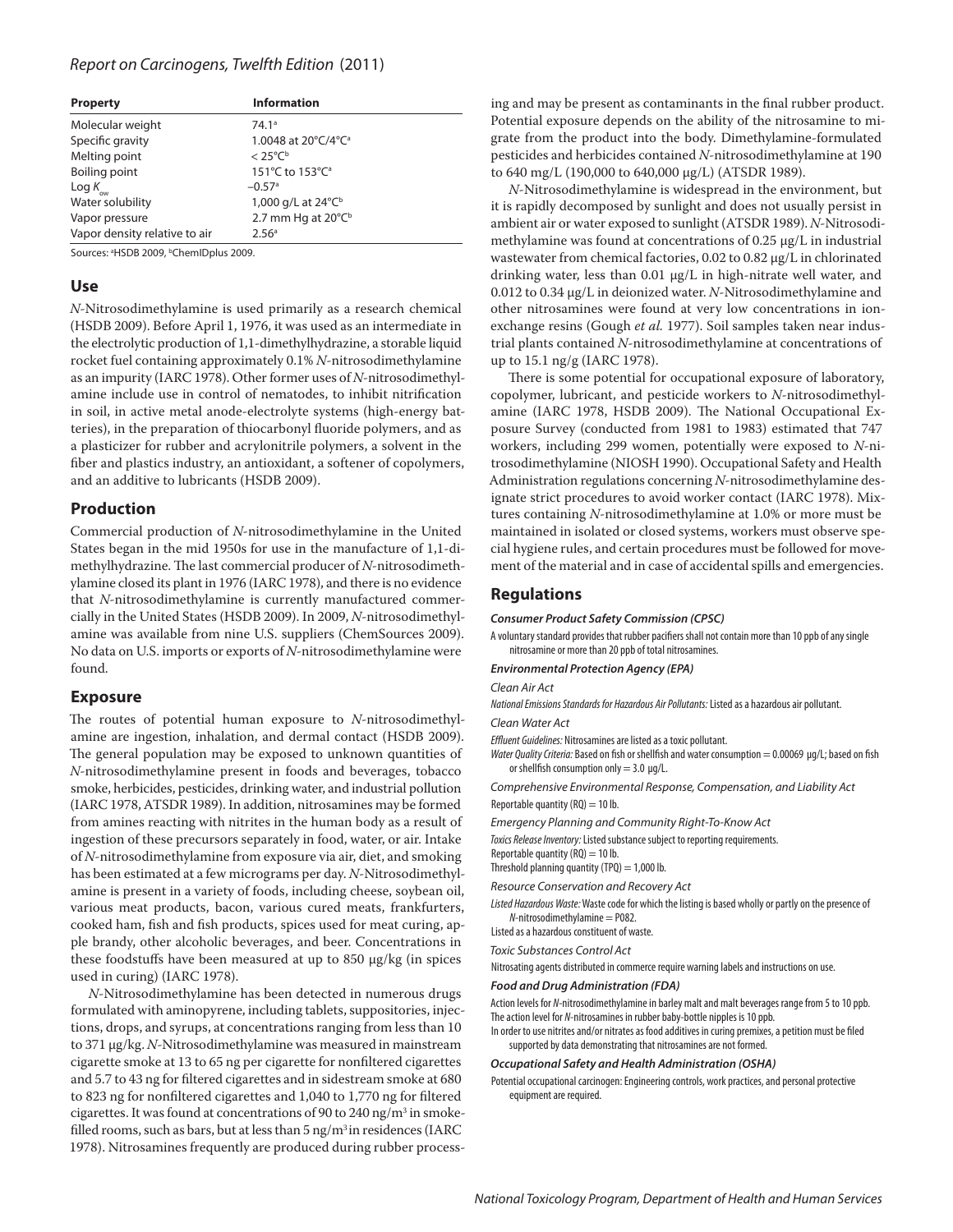# **Guidelines**

*American Conference of Governmental Industrial Hygienists (ACGIH)*

Threshold limit value – time-weighted average (TLV-TWA) = exposure by all routes should be as low as possible.

*National Institute for Occupational Safety and Health (NIOSH)*

Listed as a potential occupational carcinogen.

### **References**

Akron. 2009. *The Chemical Database*. The Department of Chemistry at the University of Akron. http://ull. chemistry.uakron.edu/erd and search on CAS number. Last accessed: 10/7/09.

ATSDR. 1989. *Toxicological Profile for* N*-Nitrosodimethylamine (Final Report)*. Atlanta, GA: Agency for Toxic Substances and Disease Registry. 132 pp.

ChemIDplus. 2009. *ChemIDplus Advanced*. National Library of Medicine. http://chem.sis.nlm.nih.gov/ chemidplus and select Registry Number and search on CAS number. Last accessed: 10/7/09.

ChemSources. 2009. *Chem Sources - Chemical Search.* Chemical Sources International. http://www. chemsources.com/chemonline.html and search on nitrosodimethylamine. Last accessed: 10/7/09.

De Stefani E, Oreggia F, Ronco A, Fierro L, Rivero S. 1994. Salted meat consumption as a risk factor for cancer of the oral cavity and pharynx: a case-control study from Uruguay. *Cancer Epidemiol Biomarkers Prev* 3(5): 381-385.

De Stefani E, Deneo-Pellegrini H, Carzoglio JC, Ronco A, Mendilaharsu M. 1996. Dietary nitrosodimethylamine and the risk of lung cancer: a case-control study from Uruguay. *Cancer Epidemiol Biomarkers Prev* 5(9): 679-682.

Driver HE, Swann PF. 1987. Alcohol and human cancer (review). *Anticancer Res* 7(3 Pt A): 309-320.

Gough TA, Webb KS, McPhail MF. 1977. Volatile nitrosamines from ion-exchange resins. *Food Cosmet Toxicol* 15: 437-440.

HSDB. 2009. *Hazardous Substances Data Bank.* National Library of Medicine. http://toxnet.nlm.nih.gov/ cgi-bin/sis/htmlgen?HSDB and search on CAS number. Last accessed: 10/7/09.

IARC. 1972. *N*-Nitrosodimethylamine. In *Some Inorganic Substances, Chlorinated Hydrocarbons, Aromatic Amines,* N*-Nitroso Compounds and Natural Products*. IARC Monographs on the Evaluation of Carcinogenic Risk of Chemicals to Humans, vol. 1. Lyon, France: International Agency for Research on Cancer.pp. 95-106. IARC. 1978. *N*-Nitrosodimethylamine. In *Some* N*-nitroso compounds*. IARC Monographs on the Evaluation of the Carcinogenic Risk of Chemicals to Humans, vol. 17. Lyon, France: International Agency for Research on Cancer.pp. 125-175.

Khudoley VV, Syrenko OA. 1978. Tumor induction by *N*-nitroso compounds in bivalve mollusks *Unio pictorum.Cancer Lett* 4(6): 349-354.

Knekt P, Järvinen R, Dich J, Hakulinen T. 1999. Risk of colorectal and other gastro-intestinal cancers after exposure to nitrate, nitrite and *N*-nitroso compounds: A follow-up study. *Int J Cancer* 80(6): 852-856.

Koppang N, Helgebostad A, Armstrong D, Rimeslatten H. 1981. Toxic and carcinogenic effects of dimethylnitrosamine (DMNA) in the blue fox *(Alopex lagopus)*. *Acta Vet Scand* 22(3-4): 501-516.

Larsson SC, Bergkvist L, Wolk A. 2006. Processed meat consumption, dietary nitrosamines and stomach cancer risk in a cohort of Swedish women. *Int J Cancer* 119(4): 915-919.

Le Vecchia C, D'Avanzo B, Airoldi L, Braga C, Decarli A. 1995. Nitrosamine intake and gastric cancer risk. *Europ J Cancer Prev* 4(6): 469-474.

Lin K, Shen W, Shen Z, Wu Y, Lu S. 2002a. Dietary exposure and urinary excretion of total *N*-nitroso compounds, nitrosamino acids and volatile nitrosamine in inhabitants of high- and low-risk areas for esophageal cancer in southern China. *Int J Cancer* 102(3): 207-211.

Lin K, Shen ZY, Lu SH, Wu YN. 2002b. Intake of volatile *N*-nitrosamines and their ability to exogenously synthesize in the diet of inhabitants from high-risk area of esophageal cancer in southern China. *Biomed Environ Sci* 15(4): 277-282.

Lu SH, Yang WX, Guo LP, Li FM, Wang GJ, Zhang JS, Li PZ. 1987. Determination of *N*-nitrosamines in gastric juice and urine and a comparison of endogenous formation of *N*-nitrosoproline and its inhibition in subjects from high- and low-risk areas for oesophageal cancer. In *The Relevance of* N-*Nitroso Compounds to Human Cancer: Exposures and Mechanisms.* IARC Scientific Publication No. 84. Lyon, France: International Agency for Research on Cancer. pp. 538-543.

NIOSH. 1990. *National Occupational Exposure Survey (1981-83).* National Institute for Occupational Safety and Health. Last updated: 7/1/90. http://www.cdc.gov/noes/noes1/51110sic.html.

Noronha RF, Goodall CM. 1983. Enhancement by testosterone of dimethylnitrosamine carcinogenesis in lung, liver and kidney of inbred NZR/Gd female rats. *Carcinogenesis* 4(5): 613-616.

Pobel D, Riboli E, Cornee J, Hemon B, Guyader M. 1995. Nitrosamine, nitrate and nitrite in relation to gastric cancer: A case-control study in Marseille, France. *Europ J Epidemiol* 11(1): 67-73.

Richter-Reichhelm HB, Green U, Ketkar MB, Mohr U. 1978. The carcinogenic effect of dimethylnitrosamine in laboratory bred European hamsters *(Cricetus cricetus)*. *Cancer Lett* 4(1): 1-4.

Rogers MA, Vaughan TL, Davis S, Thomas DB. 1995. Consumption of nitrate, nitrite, and nitrosodimethylamine and the risk of upper aerodigestive tract cancer. *Cancer Epidemiol Biomarkers Prev* 4(1): 29-36.

Sakr SA, el-Mofty MM, Mohamed AM. 1989. Enhancement of hepatic tumors induced by *N*-nitrosodimethylamine in female toads *Bufo regularis* by oestrone. *Arch Geschwulstforsch* 59(1): 7-10.

Siddiqi M, Tricker AR, Preussmann R. 1988. Formation of *N*-nitroso compounds under simulated gastric conditions from Kashmir foodstuffs. *Cancer Lett* 39(3): 259-265.

Siddiqi MA, Tricker AR, Kumar R, Fazili Z, Preussmann R. 1991. Dietary sources of *N*-nitrosamines in a highrisk area for oesophageal cancer—Kashmir, India. In *Relevance to Human Cancer of* N-*Nitroso Compounds, Tobacco Smoke and Mycotoxins.* IARC Scientific Publication No. 105. Lyon, France: International Agency for Research on Cancer. pp. 210-213.

Sykora I, Tretinik P, Vortel V. 1985. Postnatal carcinogenic study of dimethylnitrosamine in rats. *Neoplasma* 32(1): 63-72.

# *N-***Nitrosodi***-n-***propylamine**

# **CAS No. 621-64-7**

Reasonably anticipated to be a human carcinogen

First listed in the *Second Annual Report on Carcinogens* (1981)



# **Carcinogenicity**

*N*-Nitrosodi-*n*-propylamine is *reasonably anticipated to be a human carcinogen* based on sufficient evidence of carcinogenicity from studies in experimental animals.

#### *Cancer Studies in Experimental Animals*

*N‑*Nitrosodi-*n*-propylamine caused tumors in two rodent species, at several different tissue sites, and by two different routes of exposure. In rats, it caused liver cancer (hepatocellular carcinoma) and benign and malignant tumors of the esophagus (papilloma and carcinoma) following administration in the drinking water or subcutaneous injection (IARC 1978). Subcutaneous injection of *N‑*nitrosodi-*n*-propylamine also caused tumors of the lung and nasal and paranasal cavities in hamsters and rats, tumors of the laryngobronchial tract in hamsters, and benign and malignant kidney tumors (adenoma and adenocarcinoma) in rats.

Since *N‑*nitrosodi-*n*-propylamine was listed in the *Second An‑ nual Report on Carcinogens,* additional studies in experimental animal have been identified, which reported that *N‑*nitrosodi-*n*-propylamine caused tumors of the liver, esophagus, and respiratory tract by additional routes of exposure or in additional species. Liver tumors were observed in monkeys exposed by intraperitoneal injection (Adamson and Sieber 1979, 1982); cancer (carcinoma) of the liver, esophagus, and nasal cavity in rats exposed by stomach tube (Lijinsky and Reuber 1983); and tracheal tumors in male hamsters exposed by intratracheal instillation (Ishinishi *et al.* 1988). In addition, administration of *N‑*nitrosodi-*n*-propylamine in the drinking water caused forestomach tumors in male rats (Lijinsky *et al.* 1981).

#### *Cancer Studies in Humans*

No epidemiological studies were identified that evaluated the relationship between human cancer and exposure specifically to *N‑*nitrosodi-*n*-propylamine.

### **Properties**

*N‑*Nitrosodi-*n*-propylamine is a nitrosamine compound that is a yellow liquid at room temperature (HSDB 2009). It is soluble in water, lipids, and organic solvents. It is stable in the dark in neutral or alkaline solution for at least 14 days, but is less stable in more acidic solutions or in light, especially ultraviolet light (IARC 1978). Physical and chemical properties of *N‑*nitrosodi-*n*-propylamime are listed in the following table.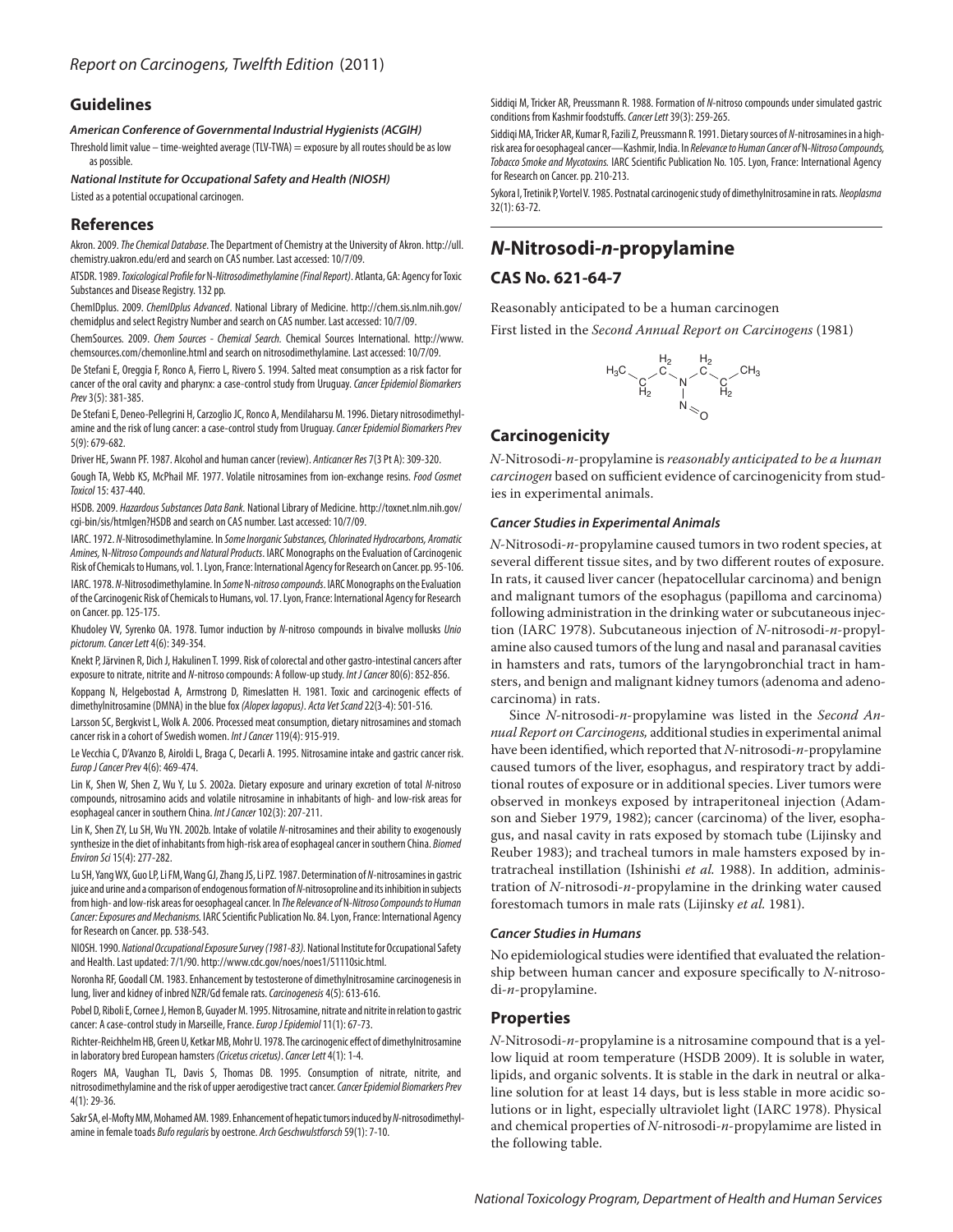| <b>Property</b>      | <b>Information</b>                   |
|----------------------|--------------------------------------|
| Molecular weight     | 130.2 <sup>a</sup>                   |
| Specific gravity     | 0.9160 at 20°C/4°C <sup>a</sup>      |
| <b>Boiling point</b> | $206^{\circ}C^{\circ}$               |
| Log $K_{\text{ow}}$  | 1.36 <sup>a</sup>                    |
| Water solubility     | 13 g/L at 24°C <sup>b</sup>          |
| Vapor pressure       | 0.086 mm Hg at $20^{\circ}C^{\circ}$ |
|                      |                                      |

Sources: <sup>a</sup>HSDB 2009, <sup>b</sup>ChemIDplus 2009.

#### **Use**

*N‑*Nitrosodi-*n*-propylamine is used in small quantities in laboratory research. It has no known commercial use (IARC 1978, ATSDR 1989, HSDB 2009).

### **Production**

*N‑*Nitrosodi-*n*-propylamine was first prepared in 1886, but it has never been produced in commercial quantities (IARC 1978, HSDB 2009). In 2009, it was available in small quantities for research purposes from eight U.S. suppliers (ChemSources 2009).

### **Exposure**

The primary routes of potential human exposure to *N‑*nitrosodi-*n*propylamine are inhalation, ingestion, and dermal contact (HSDB 2009). *N‑*Nitrosodi-*n*-propylamine has been detected in extruded rubber products, cheese, and alcoholic beverages, and in the herbicides trifluralin, isopropalin, and oryzalin at low concentrations (17 to 190 ppm) (IARC 1978, ATSDR 1989, HSDB 2009). There is some evidence that *N‑*nitrosodi-*n*-propylamine may be formed in the upper gastrointestinal tract following ingestion of foods containing nitrites and secondary amines (ATSDR 1989). It may also occur in cigarette smoke at low levels (about 1 ng per cigarette). *N‑*Nitrosodi*n*-propylamine is not commonly detected in the environment. According to the U.S. Environmental Protection Agency's Toxics Release Inventory, two facilities released a total of 2,379 lb of *N‑*nitrosodi-*n*propylamine to the environment in 1998, and one facility released 5 lb in 1999. Since 2001, releases have ranged from a low of 257 lb in 2002 to a high of 755 lb in 2005. In 2007, 250 lb was released to air and 500 lb to an off-site hazardous-waste landfill (TRI 2009). When released to the environment, *N‑*nitrosodi-*n*-propylamine will undergo photochemical and biological degradation and will not persist. *N‑*Nitrosodi-*n*-propylamine has been detected in some samples of wastewater from chemical plants (ATSDR 1989).

Occupational exposure to *N‑*nitrosodi-*n*-propylamine may occur through inhalation and dermal contact during herbicide application (HSDB 2009) or production of extruded rubber parts (ATSDR 1989). *N‑*Nitrosodi-*n*-propylamine was not detected in air samples collected at agricultural fields before, during, or after application of trifluralin. However, at an automobile plant where workers were involved in the production of extruded rubber parts, it was found in air samples at concentrations of 1.3 to 3.3  $\mu$ g/m<sup>3</sup>. In the vulcanization step of tire manufacturing, *N‑*Nitrosodi-*n*-propylamine was measured at concentrations of up to 1.086 mg/m<sup>3</sup>, resulting in an estimated daily intake of 0.0029 mg/kg of body weight for workers (Durmusoglu 2007). No data were available on the numbers of workers potentially exposed to *N‑*nitrosodi-*n*-propylamine.

### **Regulations**

*Consumer Product Safety Commission (CPSC)*

A voluntary standard provides that rubber pacifiers shall not contain more than 10 ppb of any single nitrosamine or more than 20 ppb of total nitrosamines.

#### *Environmental Protection Agency (EPA)*

#### *Clean Water Act*

*Effluent Guidelines:* Nitrosamines are listed as a toxic pollutant.

*Water Quality Criteria:* Based on fish or shellfish and water consumption = 0.0050 μg/L; based on fish or shellfish consumption only =  $0.51 \mu g/L$ .

*Comprehensive Environmental Response, Compensation, and Liability Act* Reportable quantity  $(RQ) = 10$  lb.

*Emergency Planning and Community Right-To-Know Act*

*Toxics Release Inventory:* Listed substance subject to reporting requirements.

*Resource Conservation and Recovery Act*

*Listed Hazardous Waste:* Waste code for which the listing is based wholly or partly on the presence of *N-*nitrosodi-*n*-propylamine = U111.

Listed as a hazardous constituent of waste.

*Toxic Substances Control Act* 

Nitrosating agents distributed in commerce require warning labels and instructions on use.

#### *Food and Drug Administration (FDA)*

The action level for *N-*nitrosamines in rubber baby-bottle nipples is 10 ppb.

In order to use nitrites and/or nitrates as food additives in curing premixes, a petition must be filed supported by data demonstrating that nitrosamines are not formed.

#### **References**

Adamson R, Sieber S. 1979. The use of nonhuman primates for chemical carcinogenesis studies. In *Regulatory Aspects of Carcinogenesis and Food Additives: the Delaney Clause*. San Francisco: Academic Press.pp. 275-302.

Adamson RH, Sieber SM. 1982. Chemical carcinogenesis in nonhuman primates. In *Organ and Species Specificity in Chemical Carcinogenesis*. Langenbach R, Nesnow S, Rice JM, eds. New York: Plenum Press. pp. 129-156.

ATSDR. 1989. *Toxicological Profile for* N*-Nitroso-*n*-Propylamine*. Agency for Toxic Substances and Disease Registry. http://www.atsdr.cdc.gov/toxprofiles/tp142.pdf.

ChemIDplus. 2009. *ChemIDplus Advanced*. National Library of Medicine. http://chem.sis.nlm.nih.gov/ chemidplus and select Registry Number and search on CAS number. Last accessed: 10/7/09.

ChemSources. 2009. *Chem Sources - Chemical Search.* Chemical Sources International. http://www. chemsources.com/chemonline.html and search on nitrosodipropylamine. Last accessed: 10/7/09.

Durmusoglu E, Aslan S, Can E, Bulut Z. 2007. Health risk assessment of workers' exposure to organic compounds in a tire factory. *Hum Ecol Risk Assess* 13: 209-222.

HSDB. 2009. *Hazardous Substances Data Bank.* National Library of Medicine. http://toxnet.nlm.nih.gov/ cgi-bin/sis/htmlgen?HSDB and search on CAS number. Last accessed: 10/7/09.

IARC. 1978. *N*-Nitrosodi-*n*-propylamine. In *Some* N*-nitroso Compounds*. IARC Monographs on the Evaluation of the Carcinogenic Risk of Chemicals to Humans, vol. 17. Lyon, France: International Agency for Research on Cancer.pp. 177-189.

Ishinishi N, Tanaka A, Hisanaga A, Inamasu T, Hirata M. 1988. Comparative study on the carcinogenicity of *N*-nitrosodiethylamine, *N*-nitrosodimethylamine, *N*-nitrosomorpholine, *N*-nitrosopyrrolidine and *N*-nitrosodi-*n*-propylamine to the lung of Syrian golden hamsters following intermittent instillations to the trachea. *Carcinogenesis* 9(6): 947-950.

Lijinsky W, Saavedra JE, Reuber MD. 1981. Induction of carcinogenesis in Fischer rats by methylalkylnitrosamines. *Cancer Res* 41(4): 1288-1292.

Lijinsky W, Reuber MD. 1983. Carcinogenicity of hydroxylated alkylnitrosoureas and of nitrosooxazolidones by mouse skin painting and by gavage in rats. *Cancer Res* 43(1): 214-221.

TRI. 2009. *TRI Explorer Chemical Report.* U.S. Environmental Protection Agency. Last updated: 3/19/09. http://www.epa.gov/triexplorer and select *N-*Nitrosodi-*n*-Propylamine.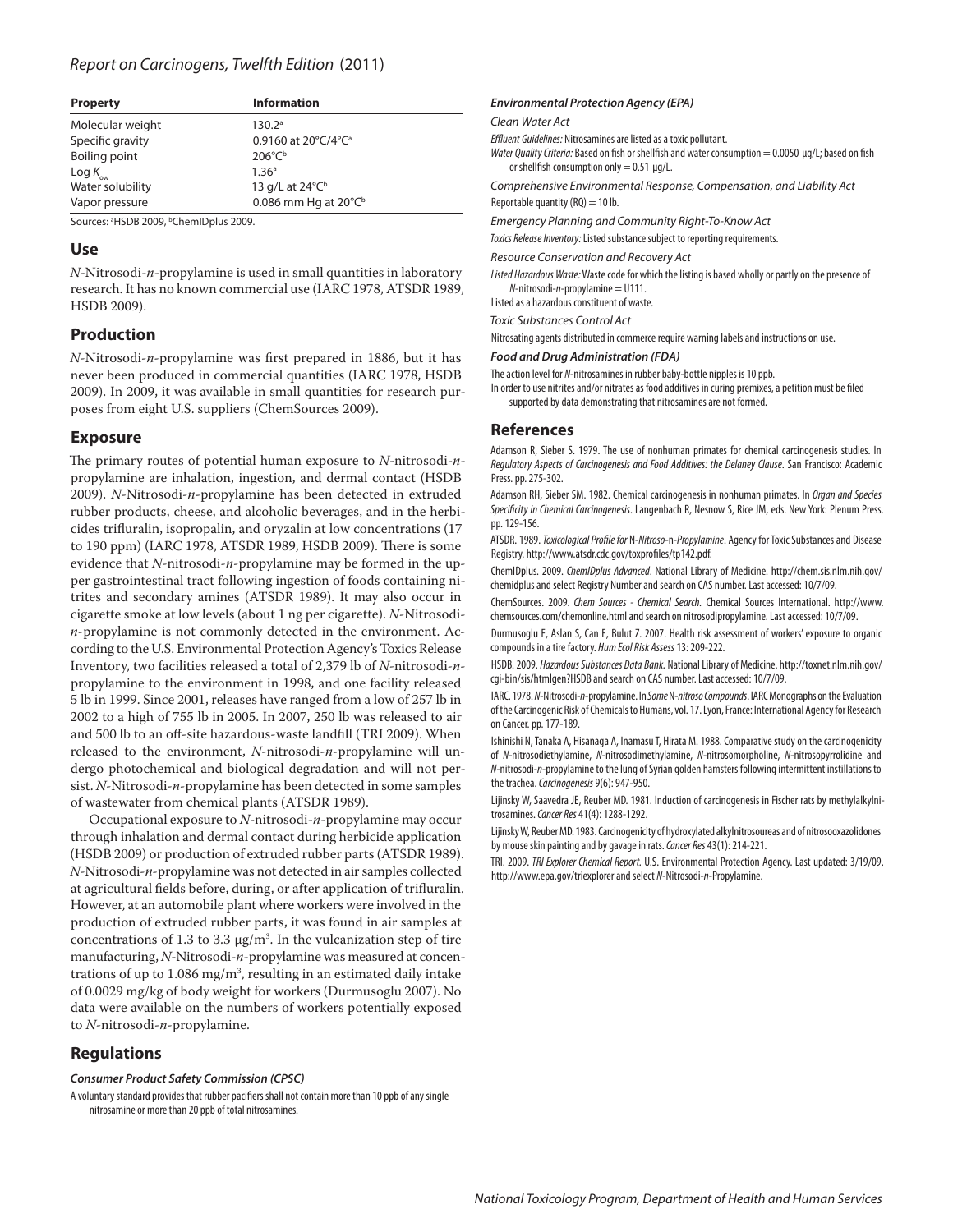# *N-***Nitroso***-N-***ethylurea**

# **CAS No. 759-73-9**

Reasonably anticipated to be a human carcinogen First listed in the *Second Annual Report on Carcinogens* (1981) Also known as *N*-ethyl-*N*-nitrosourea

$$
\begin{matrix}NH_2\\ \downarrow\\ O\leq C\searrow\\ N\searrow\\ N\searrow\\ O\end{matrix}\xrightarrow{\begin{matrix}H_2\\ \vdots\\ C\\ C\end{matrix}}\xrightarrow{C_1}
$$

# **Carcinogenicity**

*N*-Nitroso-*N*-ethylurea is *reasonably anticipated to be a human car‑ cinogen* based on sufficient evidence of carcinogenicity from studies in experimental animals.

#### *Cancer Studies in Experimental Animals*

*N‑*Nitroso-*N-*ethylurea caused tumors in several species of experimental animals, at several different tissue sites, and by several different routes of exposure. It was carcinogenic in animals exposed perinatally and as adults. Perinatal exposure caused primarily nervous-system tumors, whereas tumors occurred at numerous tissue sites in adults, including the kidney and lymphoreticular system.

Tumors of the nervous system (brain, spinal cord, or peripheral nerves) were observed following oral exposure to *N‑*nitroso-*N*-ethylurea in suckling rats, a single subcutaneous injection in newborn rats, and prenatal exposure in mice, rats, hamsters, and rabbits. In adult rodents, intraperitoneal injection of *N‑*nitroso-*N*-ethylurea caused brain tumors in mice, and intravenous injection caused tumors of the brain and peripheral nerves in rats (IARC 1972, 1978).

Prenatal exposure to *N‑*nitroso-*N*-ethylurea also caused benign lung tumors (adenoma), leukemia, and tumors of the liver, Harderian gland, and endocrine glands in mice; benign and malignant kidney tumors (adenoma, adenocarcinoma, and adenocarcinosarcoma) in rabbits; and benign tumors of the sweat glands (adenoma) and skin (papilloma) in pigs. Oral exposure caused leukemia in adult rats, kidney tumors (nephroblastoma) in suckling rats, and tumors of the kidney (nephroblastoma), eye, liver, muscle, and jaw in newborn opossums. Intravenous injection of *N‑*nitroso-*N*-ethylurea caused tumors of the kidney, ovary, uterus, and vagina in rats and tumors of the ovary, uterus, bone, skin, and blood vessels in monkeys. Intraperitoneal injection caused thymic lymphoma and myeloid leukemia in rats and lymphoma and tumors of the liver, kidney, ovary, lung, Harderian gland, stomach in mice. In newborn mice, a single subcutaneous injection of *N‑*nitroso-*N*-ethylurea caused lymphoma, liver cancer (hepatocellular carcinoma), and benign and malignant lung tumors (adenoma and adenocarcinoma) (IARC 1972, 1978).

Since *N‑*nitroso-*N*-ethylurea was listed in the *Second Annual Re‑ port on Carcinogens,* additional studies in experimental animal have been identified, which confirmed the induction of several tumors types observed in earlier studies and reported that it caused tumors by additional routes of exposure, in additional species, and at additional tissue sites. Tumors were observed for the following additional routes of exposure or additional species:

- Intratracheal administration caused benign tracheal tumors (papilloma and polyps) in male hamsters (Grubbs *et al.* 1981).
- Dermal administration caused skin tumors in mice (Lijinsky 1982, Lijinsky and Reuber 1983).
- Implantation into the mammary gland caused mammarygland cancer (adenocarcinoma) in female rats (Holtzman *et al.* 1985).
- Intracerebral injection caused brain tumors in adult rats (Druckrey 1973), and a single intracerebral injection caused spinal-cord tumors in newborn rats of both sexes (Pfaffenroth and Das 1979).
- Intravesicular administration caused urinary-bladder tumors in female rats (Lijinsky *et al.* 1992).
- Injection directly into the amniotic sac of pregnant mice caused benign lung tumors (alveologenic adenoma) in the offspring (Rossi *et al.* 1979).
- In fish, exposure in the tank water caused benign skin tumors (papilloma) (Beckwith *et al.* 2000).
- In gerbils, subcutaneous injection caused nervous-system tumors (oligodendroglioma) and skin cancer (melanoma) in newborns of both sexes and benign blood-vessel tumors (hemangioma) in adults of both sexes (Naito *et al.* 1985).

*N‑*nitroso-*N*-ethylurea also caused tumors at the following additional tissue sites:

- Benign forestomach tumors (squamous-cell papilloma) were observed in male hamsters exposed by intraperitoneal injection, as well peripheral-nerve tumors in prenatally exposed hamsters (Likhachey *et al.* 1983, Diwan *et al.* 1996).
- Malignant placental tumors (choriocarcinoma) were observed in pregnant monkeys exposed by intravenous injection (Rice *et al.* 1981).
- Tumors of the lining of the peritoneal cavity (mesothelioma) were observed in orally exposed male rats, as well as mammary-gland tumors in orally exposed female rats (Lijinsky and Kovatch 1989).

Intraperitoneal injection of *N‑*nitroso-*N*-ethylurea in rats caused mammary-gland tumors in males, ovarian tumors in females, nervous-system tumors adult males and newborns, and possibly kidney tumors in newborns (Mandybur *et al.* 1978, Stoica and Koestner 1984, Stoica *et al.* 1985, Hasgekar *et al.* 1989). Prenatal exposure of mice to *N‑*nitroso-*N*-ethylurea caused benign skin tumors (papilloma and sebaceous adenoma) in nude mice and cancer of the small intestine (adenocarcinoma) in mice of both sexes in other mouse strains (Anderson *et al.* 1982, Oomen *et al.* 1984, 1988, 1989). Prenatal exposure of rabbits caused tumors of the kidney and neural tissue (neurofibroma) (Fox *et al.* 1982).

Oral administration of *N‑*nitroso-*N*-ethylurea to rats caused thyroid-gland tumors, forestomach cancer (squamous-cell carcinoma), and benign lung tumors (adenoma) in both sexes; tumors of the colon and skin in males; and ovarian tumors (Sertoli-cell tumors) in females (Maekawa *et al.* 1984, Lijinsky *et al.* 1985, Maekawa *et al.* 1986, Lijinsky and Kovatch 1989, 1996). Administration by stomach tube to hamsters caused benign and malignant forestomach tumors (papilloma and squamous-cell carcinoma) and blood-vessel cancer (hemangiosarcoma) in both sexes (Lijinsky *et al.* 1985).

#### *Cancer Studies in Humans*

No epidemiological studies were identified that evaluated the relationship between human cancer and exposure specifically to *N‑*nitroso-*N*-ethylurea.

### **Properties**

*N‑*Nitroso-*N*-ethylurea is a nitrosamine compound that exists as yellow-pink or buff-yellow crystals at room temperature (HSDB 2009). It is soluble in water, chloroform, and other polar organic solvents,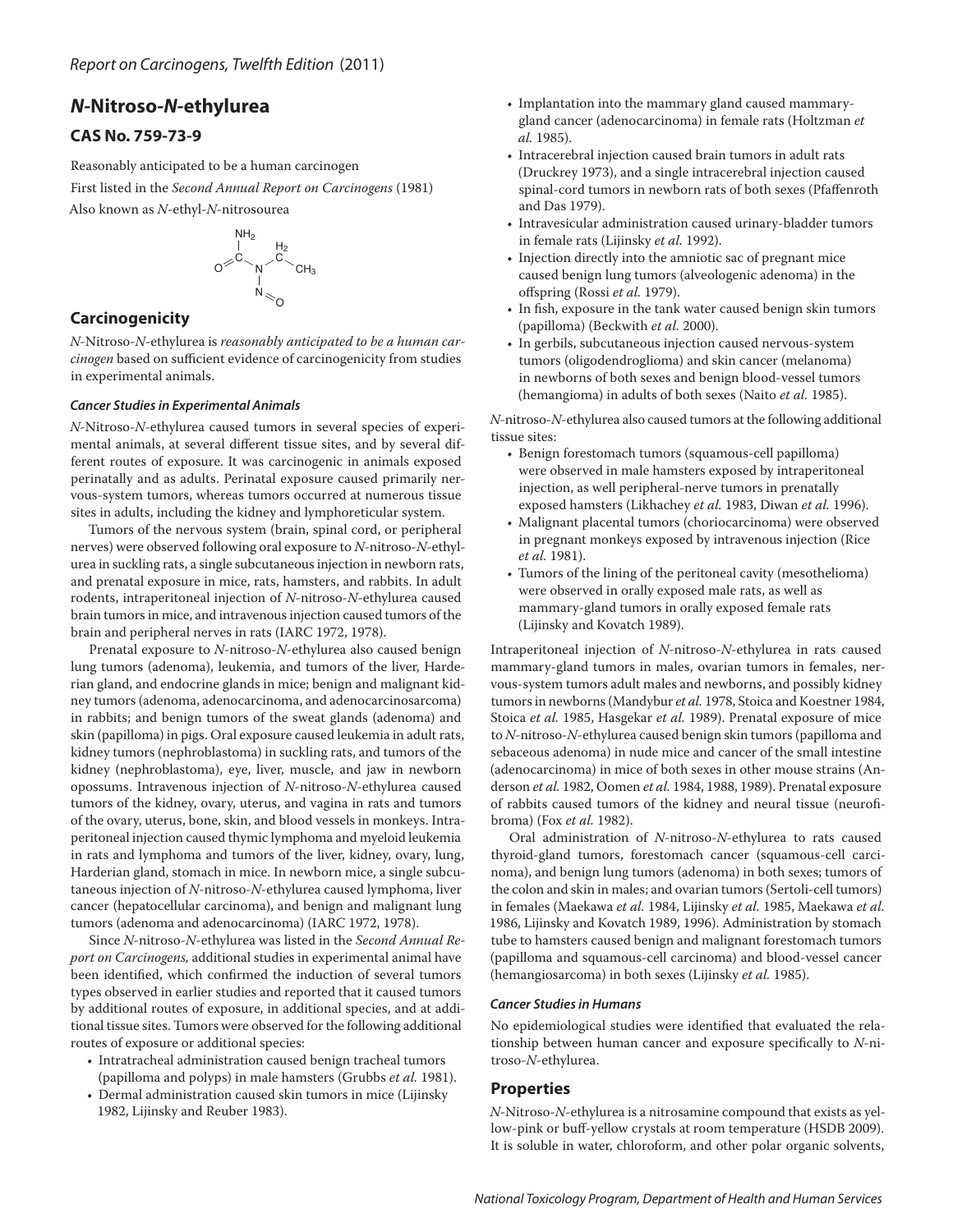but insoluble in non-polar organic solvents. It decomposes in alkaline solution at a rate that depends on pH (IARC 1978). The pure compound is sensitive to moisture and light and should be stored under refrigeration. Physical and chemical properties of *N‑*nitroso-*N*-ethylurea are listed in the following table.

| <b>Property</b>                                                                                                 | <b>Information</b>                               |
|-----------------------------------------------------------------------------------------------------------------|--------------------------------------------------|
| Molecular weight                                                                                                | 117.1 <sup>a</sup>                               |
| Melting point                                                                                                   | 103°C to 104°C (with decomposition) <sup>a</sup> |
| Log $K_{\text{ow}}$                                                                                             | 0.23a                                            |
| Water solubility                                                                                                | 13 g/L at 25°C <sup>b</sup>                      |
| Vapor pressure                                                                                                  | 0.0183 mm Hq at $25^{\circ}C^{\circ}$            |
| the contract of the contract of the contract of the contract of the contract of the contract of the contract of |                                                  |

Sources: <sup>a</sup>HSDB 2009, <sup>b</sup>ChemIDplus 2009.

#### **Use**

*N*-Nitroso-*N*-ethylurea has been used to synthesize diazoethane in the laboratory, and its mutagenic effects have been studied for promoting the growth of various plants (IARC 1978).

### **Production**

*N*-Nitroso-*N*-ethylurea was first prepared in 1919 but has never been produced in commercial quantities in the United States (IARC 1978). In 2009, it was available in small quantities for research purposes from six U.S. suppliers (ChemSources 2009).

#### **Exposure**

The potential for human exposure is limited, because *N‑*nitroso-*N*ethylurea is not produced or used in large quantities in the United States (IARC 1978). Human exposure to *N‑*nitroso compounds may occur through absorption from food, water, and air, and from formation in the human body from precursors ingested separately from food or water (IARC 1978). Exposure may also result from the consumption or smoking of tobacco. According to the U.S. Environmental Proection Agency's Toxics Release Inventory, environmental releases of *N*-nitroso-*N*-ethylurea totaled of 169 lb in 1999 and 255 lb in 2001, but only 10 lb in 2005, 2006, and 2007 (TRI 2009). In air, *N*-nitroso-*N*-ethylurea exists solely as vapor and is degraded by reaction with photochemically produced hydroxyl radicals, with an estimated half-life of 3.2 days. It hydrolyzes in water, with a half-life of 1.5 hours at pH 7 at 20°C. Occupational exposure to *N*-nitroso-*N*ethylurea may occur through inhalation or dermal contact during its use in research (HSDB 2009). No data were found on the numbers of workers potentially exposed to *N‑*nitroso-*N*-ethylurea.

### **Regulations**

#### *Consumer Product Safety Commission (CPSC)*

A voluntary standard provides that rubber pacifiers shall not contain more than 10 ppb of any single nitrosamine or more than 20 ppb of total nitrosamines.

#### *Environmental Protection Agency (EPA)*

#### *Clean Water Act*

*Effluent Guidelines:* Nitrosamines are listed as a toxic pollutant.

*Water Quality Criteria:* Based on fish or shellfish and water consumption = 0.0008 μg/L for

nitrosamines; based on fish or shellfish consumption only =  $1.24 \mu$ g/L for nitrosamines.

*Comprehensive Environmental Response, Compensation, and Liability Act* Reportable quantity  $(RQ) = 1$  lb.

*Emergency Planning and Community Right-To-Know Act*

*Toxics Release Inventory:* Listed substance subject to reporting requirements.

*Resource Conservation and Recovery Act*

*Listed Hazardous Waste:* Waste code for which the listing is based wholly or partly on the presence of *N-*nitroso-*N*-ethylurea = U176.

Listed as a hazardous constituent of waste.

*Toxic Substances Control Act*

Nitrosating agents distributed in commerce require warning labels and instructions on use.

#### *Food and Drug Administration (FDA)*

The action level for *N-*nitrosamines in rubber baby-bottle nipples is 10 ppb.

In order to use nitrites and/or nitrates as food additives in curing premixes a petition must be filed supported by data demonstrating that nitrosamines are not formed.

#### **References**

Anderson LM, Last-Barney K, Budinger JM. 1982. Sensitivity to carcinogenesis in nude mice: skin tumors caused by transplacental exposure to ethylnitrosourea. *Science* 218(4573): 682-684.

Beckwith LG, Moore JL, Tsao-Wu GS, Harshbarger JC, Cheng KC. 2000. Ethylnitrosourea induces neoplasia in zebrafish *(Danio rerio)*. *Lab Invest* 80(3): 379-385.

ChemIDplus. 2009. *ChemIDplus Advanced*. National Library of Medicine. http://chem.sis.nlm.nih.gov/ chemidplus and select Registry Number and search on CAS number. Last accessed: 10/7/09.

ChemSources. 2009. *Chem Sources - Chemical Search.* Chemical Sources International. http://www. chemsources.com/chemonline.html and search on nitrosoethylurea. Last accessed: 10/7/09.

Diwan BA, Rehm S, Rice JM. 1996. Age- and dose-dependent transplacental carcinogenesis by *N*-nitrosoethylurea in Syrian golden hamsters. *J Cancer Res Clin Oncol* 122(11): 643-652.

Druckrey H. 1973. Specific carcinogenic and teratogenic effects of "indirect" alkylating methyl and ethyl compounds, and their dependency on stages of ontogenic developments. *Xenobiotica* 3(5): 271-303.

Fox RR, Meier H, Bedigian HG, Crary DD. 1982. Genetics of transplacentally induced teratogenic and carcinogenic effects in rabbits treated with *N*-nitroso-*N*-ethylurea. *J Natl Cancer Inst* 69(6): 1411-1417.

Grubbs CJ, Becci PJ, Thompson HJ, Moon RC. 1981. Carcinogenicity of *N*-methyl-*N*-nitrosourea and *N*-ethyl-*N*-nitrosourea when applied to a localized area of the hamster trachea. *J Natl Cancer Inst* 66(5): 961-965. Hasgekar NN, Pendse AM, Lalitha VS. 1989. Rat renal mesenchymal tumor as an experimental model for human congenital mesoblastic nephroma: I. Induction. *Pediatr Pathol* 9(2): 131-139.

Holtzman S, Meade M, Stone JP, Shellabarger CJ. 1985. Carcinogenic responses to chemicals applied directly to rat mammary glands *in situ*. *Carcinogenesis* 6(5): 769-772.

HSDB. 2009. *Hazardous Substances Data Bank.* National Library of Medicine. http://toxnet.nlm.nih.gov/ cgi-bin/sis/htmlgen?HSDB and search on CAS number. Last accessed: 10/7/09.

IARC. 1972. Nitrosoethylurea. In *Some Inorganic Substances, Chlorinated Hydrocarbons, Aromatic Amines,*  N*-Nitroso Compounds and Natural Products*. IARC Monographs on the Evaluation of Carcinogenic Risk of Chemicals to Humans, vol. 1. Lyon, France: International Agency for Research on Cancer. pp. 135-140.

IARC. 1978. *N*-Nitroso-*N*-Ethylurea. In *IARC monographs on the evaluation of the carcinogenic risk of chemicals to humans: some* N*-nitroso compounds*. IARC Monographs on the Evaluation of Carcinogenic Risk of Chemicals to Humans, vol. 17. Lyon, France: International Agency for Research on Cancer.pp. 191-215.

Lijinsky W. 1982. Comparison of the carcinogenic effectiveness in mouse skin of methyl- and ethylnitrosourea, nitrosourethane and nitrosonitro-guanidine and the effect of deuterium labeling. *Carcinogenesis* 3(11): 1289-1291.

Lijinsky W, Reuber MD. 1983. Carcinogenicity of hydroxylated alkylnitrosoureas and of nitrosooxazolidones by mouse skin painting and by gavage in rats. *Cancer Res* 43(1): 214-221.

Lijinsky W, Singer GM, Kovatch RM. 1985. Similar carcinogenic effects in rats of 1-ethyl-1-nitroso-3 hydroxyethylurea and 1-hydroxyethyl-1-nitroso-3-ethylurea. *Carcinogenesis* 6(4): 641-643.

Lijinsky W, Kovatch RM. 1989. Similar carcinogenic actions on nitrosoalkylureas of varying structure given to rats by gavage. *Toxicol Occup Med* 5(6): pp. 925-935.

Lijinsky W, Thomas BJ, Kovatch RM. 1992. Systemic and local carcinogenesis by directly acting *N*-nitroso compounds given to rats by intravesicular administration. *Carcinogenesis* 13(7): 1101-1105.

Lijinsky W, Kovatch RM. 1996. Similar carcinogenic actions on nitrosoalkylureas of varying structure given to rats by gavage. *J Clean Technol Environ Toxicol Occup Med* 5(2): 155-165.

Likhachey AJ, Ohshima H, Anisimov VN, Ovsyannikov AI, Revskoy SY, Keefer LK, Reist EJ. 1983. Carcinogenesis and aging. 2. Modifying effect of aging on metabolism of methyl(acetoxymethyl) nitrosamine and its interaction with DNA of various tissues in rats. *Carcinogenesis* 4(8): 967-973.

Maekawa A, Ogiu T, Matsuoka C, Onodera H, Furuta K, Kurokawa Y, *et al*. 1984. Carcinogenicity of low doses of *N*-ethyl-*N*-nitrosourea in F344 rats; a dose-response study. *Gann* 75(2): 117-125.

Maekawa A, Onodera H, Tanigawa H, Kanno J, Furuta K, Hayashi Y. 1986. Induction of Sertoli cell tumors in the rat ovary by *N*-alkyl-*N*-nitrosoureas. *J Cancer Res Clin Oncol* 111(2): 173-176.

Mandybur TI, Ormsby I, Buncher CR. 1978. Enhanced development of mammary tumors in rats following transplacental and neonatal exposure to ethylnitrosourea. *Cancer Res* 38(10): 3182-3185.

Naito M, Ito A, Aoyama H. 1985. Genetics of susceptibility of rats to trigeminal Schwannomas induced by neonatal administration of *N*-ethyl-*N*-nitrosourea. *J Natl Cancer Inst* 74(1): 241-245.

Oomen LC, van der Valk MA, Emmelot P. 1984. Stem cell carcinoma in the small intestine of mice treated transplacentally with *N*-ethyl-*N*-nitrosourea: some quantitative and histological aspects. *Cancer Lett* 25(1): 71-79.

Oomen LC, van der Valk MA, Hart AA, Demant P, Emmelot P. 1988. Influence of mouse major histocompatibility complex (H-2) on *N*-ethyl-*N*-nitrosourea-induced tumor formation in various organs. *Cancer Res* 48(23): 6634-6641.

Oomen LC, van der Valk MA, Hart AA, Demant P. 1989. Glucocorticoid hormone effect on transplacental carcinogenesis and lung differentiation: influence of histocompatibility-2 complex. *J Natl Cancer Inst* 81(7): 512-517.

Pfaffenroth MJ, Das GD. 1979. *N*-ethyl-*N*-nitrosourea-induced spinal tumors in an inbred strain of W albino rats. *J Natl Cancer Inst* 63(3): 647-650.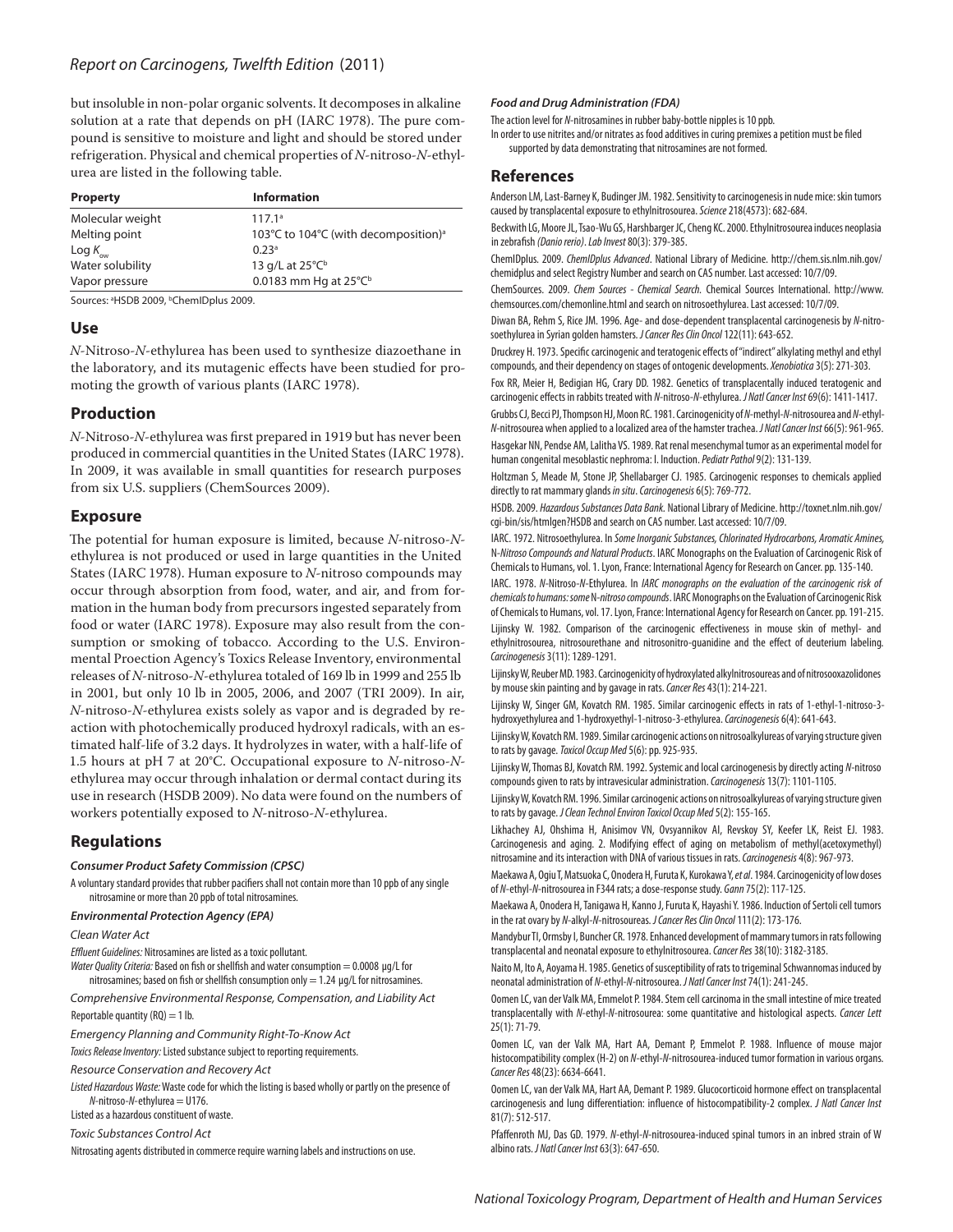Rice JM, Williams GM, Palmer AE, London WT, Sly DL. 1981. Pathology of gestational choriocarcinoma induced in patas monkeys by ethylnitrosourea given during pregnancy. *Placenta Suppl* 3: 223-230.

Rossi L, Mollner T, Munhall A, Shubik P. 1979. Induction of tumors by direct injection of *N*-ethyl-*N*nitrosourea into the amniotic space of the mouse fetus. *J Natl Cancer Inst* 63(4): 987-989.

Stoica G, Koestner A. 1984. Diverse spectrum of tumors in male Sprague-Dawley rats following single high doses of *N*-ethyl-*N*-nitrosourea (ENU). *Am J Pathol* 116(2): 319-326.

Stoica G, Koestner A, Capen CC. 1985. Testicular (Sertoli's cell)-like tumors of the ovary induced by *N*-ethyl-*N*-nitrosourea (ENU) in rats. *Vet Pathol* 22(5): 483-491.

TRI. 2009. *TRI Explorer Chemical Report.* U.S. Environmental Protection Agency. Last updated: 3/19/09. http://www.epa.gov/triexplorer and select *N*-Nitroso-*N*-Ethylurea .

# **4-(***N-***Nitrosomethylamino)-1-(3-pyridyl)-1 butanone**

### **CAS No. 64091-91-4**

Reasonably anticipated to be a human carcinogen

First listed in the *Sixth Annual Report on Carcinogens* (1991)

Also known as NNK or 4-(methylnitrosamino)-1-(3-pyridyl)-1 butanone



# **Carcinogenicity**

4-(*N*-Nitrosomethylamino)-1-(3-pyridyl)-1-butanone (NNK) is *rea‑ sonably anticipated to be a human carcinogen* based on sufficient evidence of carcinogenicity from studies in experimental animals.

#### *Cancer Studies in Experimental Animals*

NNK caused tumors in three rodent species and at several different tissue sites, primarily tumors of the lung and nasal cavity in rats and hamsters. In some studies, NNK caused tumors after a single injection, and dose-response relationships were observed for liver, lung, and nasal-cavity tumors in rats. Subcutaneous injection of NNK caused benign or malignant nasal-cavity tumors (squamousor transitional-cell papilloma, neuroblastoma, rhabdomyosarcoma, esthesioneuroepithelioma, squamous-cell carcinoma, anaplastic carcinoma, or spindle-cell sarcoma) and lung cancer (squamous-cell carcinoma, adenocarcinoma, and adenosquamous-cell carcinoma) in rats and hamsters of both sexes (IARC 1985). Subcutaneous injection of NNK also caused cancer of the liver (hepatocellular carcinoma) and the blood vessels (hemangiosarcoma) in rats of both sexes and tracheal tumors in hamsters of both sexes after single or multiple injections. In female strain A mice (a strain with a high spontaneous incidence of lung tumors), intraperitoneal injection of NNK caused benign and malignant lung tumors (adenoma and carcinoma).

Since NNK was listed in the *Sixth Annual Report on Carcino‑ gens,* additional studies have been identified in which NNK was carcinogenic by additional routes of exposure or in additional species. The majority of these studies confirmed that NNK primarily caused tumors of the lung, nasal cavity, and liver in rodents:

• Oral administration (by stomach tube or in the drinking water) caused lung tumors in strain A/J mice (Chung 1999, Sugimoto *et al.* 2003, Kim *et al.* 2004, Richie *et al.* 2006) and male rats (Rivenson *et al.* 1988, Lijinsky *et al.* 1991a, Hoffmann *et al.* 1993, Hecht *et al*. 1996), nasal-cavity tumors in rats of both sexes, and liver tumors in male rats (Lijinsky *et al.* 1991a).

- Swabbing of the oral cavity with NNK caused tumors of the lung, nasal cavity, and liver in rats (Prokopczyk *et al.* 1991).
- Administration onto the tongue caused lung tumors in mice (Padma *et al.* 1989).
- Intravesicular instillation caused lung and liver tumors in female rats (Lijinsky *et al.* 1991b).
- Intraperitoneal injection caused lung and liver tumors in newborn mice of both sexes (Anderson *et al.* 1991, Beebe *et al.* 1993).
- Prenatal exposure of hamsters caused nasal-cavity tumors (Correa *et al.* 1990, Schulle*r et al.* 1994).
- In female mink, subcutaneous injection caused nasal-cavity tumors (Koppang *et al.* 1997).

NNK also was found to cause tumors at additional tissues sites. Prenatal exposure of hamsters caused adrenal-gland tumors in both sexes (Schuller *et al.* 1993, 1994) and caused tumors of the larynx and trachea, in addition to the nasal cavity (Correa *et al.* 1990). Administration of NNK in the drinking water of male rats also increased the combined incidences of leukemia and lymphoma (Hecht *et al.* 1996) and benign and malignant tumors of the pancreas (exocrine acinar adenoma and adenocarcinoma) (Rivenson *et al.* 1988, Hoffmann *et al.* 1993).

#### *Cancer Studies in Humans*

No epidemiological studies were identified that evaluated the relationship between human cancer and exposure specifically to NNK.

### **Properties**

NNK is a tobacco-specific nitrosamine compound. In its pure form, NNK is a pale-yellow crystalline solid at room temperature (Akron 2009). It is soluble in water (SRC 2009). Physical and chemical properties of NNK are listed in the following table.

| <b>Property</b>                                                                                                                                                                                                                                                                                                                                                                                             | <b>Information</b>            |  |
|-------------------------------------------------------------------------------------------------------------------------------------------------------------------------------------------------------------------------------------------------------------------------------------------------------------------------------------------------------------------------------------------------------------|-------------------------------|--|
| Molecular weight                                                                                                                                                                                                                                                                                                                                                                                            | 207.2 <sup>a</sup>            |  |
| Melting point                                                                                                                                                                                                                                                                                                                                                                                               | 71°C to 73°C <sup>a</sup>     |  |
| Water solubility                                                                                                                                                                                                                                                                                                                                                                                            | 40.5 g/L at 25°C <sup>b</sup> |  |
| Dissociation constant $(pK)$                                                                                                                                                                                                                                                                                                                                                                                | 10.57 <sup>a</sup>            |  |
| $\epsilon$ $\sim$ $\epsilon$ $\sim$ $\epsilon$ $\sim$ $\epsilon$ $\sim$ $\epsilon$ $\sim$ $\epsilon$ $\sim$ $\epsilon$ $\sim$ $\epsilon$ $\sim$ $\epsilon$ $\sim$ $\epsilon$ $\sim$ $\epsilon$ $\sim$ $\epsilon$ $\sim$ $\epsilon$ $\sim$ $\epsilon$ $\sim$ $\epsilon$ $\sim$ $\epsilon$ $\sim$ $\epsilon$ $\sim$ $\epsilon$ $\sim$ $\epsilon$ $\sim$ $\epsilon$ $\sim$ $\epsilon$ $\sim$ $\epsilon$ $\sim$ |                               |  |

Sources: ªAkron 2009, <sup>b</sup>SRC 2009.

### **Use**

NNK has no known use other than as a laboratory chemical; it has been used as a positive-control substance in laboratory carcinogenicity studies (IARC 1985, 2007).

### **Production**

Synthetic NNK is prepared by reacting sodium hydroxide and sodium nitrite with 4-(*N*-methyl)-1-(3-pyridyl)-1-butanone dihydrochloride or by reacting nicotine with sodium nitrite in aqueous solution. NNK is not produced commercially (IARC 1985). In 2009, it was available in small quantities for research purposes from six suppliers worldwide, including four U.S. suppliers (ChemSources 2009).

### **Exposure**

Potential exposure to NNK is widespread among tobacco-product users and people exposed to sidestream smoke. NNK has been measured in tobacco at concentrations of 0.1 to 35 mg/kg. It was found in moist snuff at up to 18 mg/kg (dry weight), in dry snuff at up to 84.4 mg/kg, in leading U.S. brands of snuff at 0.2 to 8.3 mg/kg, in U.S. chewing tobacco products at up to 1.1 mg/kg (dry weight), in U.S. cigarettes at up to 1.27 mg/kg of dry tobacco (IARC 1985, 2007), and in Nigerian or American cigarettes at 55 to 317 ng per cigarette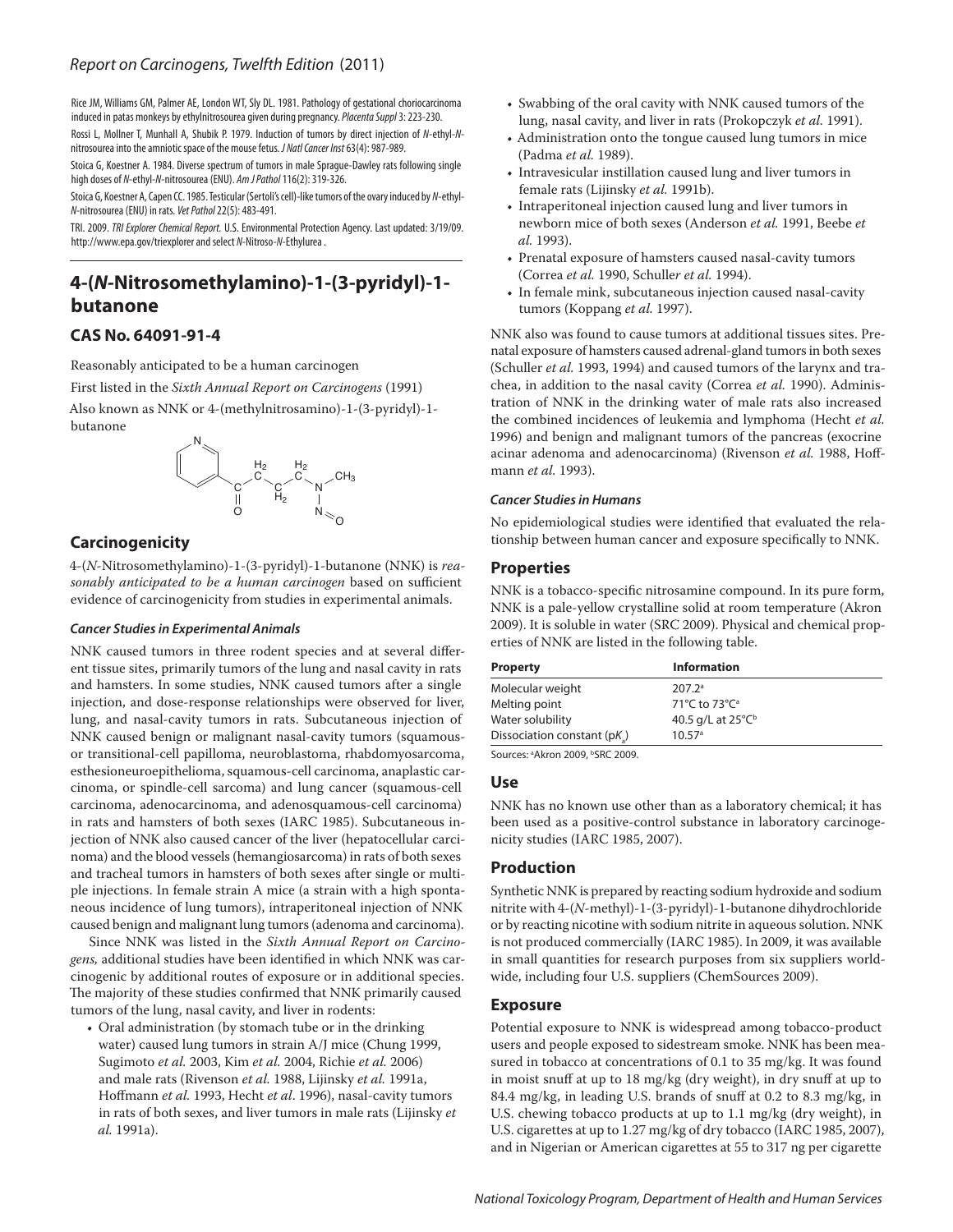(Atawodi *et al.* 1995, Harris 2001). NNK was found in the tobacco of bidi cigarettes at concentrations ranging from 0.10 to 0.85 mg/kg, compared with 0.11 to 0.28 mg/kg for U.S. cigarettes (Wu *et al.* 2004).

NNK has been found in mainstream smoke from U.S. cigarettes at concentrations of up to 425 ng per cigarette (IARC 2007). NNK was measured in cigarette and cigar smoke at 0.9 to 7 mg/kg, in mainstream cigarette at 0.02 to 4.2 μg per cigarette, and in sidestream smoke at 0.2 to 15.7 μg per cigarette (IARC 1985). One study found NNK concentrations to be 45% to 73% lower in smoke from filtered than non-filtered cigarettes. NNK was measured in mainstream smoke from bidi cigarettes at 2.13 to 25.9 ng per cigarette and from U.S. cigarettes at 34.3 to 139 ng per cigarette when smoked at an equal rate; however, bidi cigarettes generally are smoked at about twice the rate of U.S. cigarettes, resulting in delivery of about the same total amount of NNK to the smoker (Wu *et al.* 2004).

NNK may also form in the mouth during tobacco chewing or oral snuff use. Concentrations of NNK in the saliva of women who used snuff ranged from 2.1 to 201 ng/g. NNK was detected in pancreatic juices from smokers at a mean concentration of 88.7 ng/mL (compared with 12.4 ng/mL in nonsmokers) and in cervical mucus from smokers at 46.9 ng/g of mucus (Prokopczyk *et al.* 1997, 2002). Metabolites of NNK were found in the urine of newborns whose mothers had smoked during pregnancy, but not in the urine of those born to nonsmoking mothers (Lackmann *et al.* 1999). Children in households with smokers also had significantly elevated urinary concentrations of NNK metabolites; the highest levels were found among African-American children (Sexton *et al.* 2004). The concentration of NNK metabolites was also significantly increased in the urine of nonsmoking hospitality workers on days when they worked in locations where smoking was allowed (Tulunay *et al.* 2005). Reduction of smoking reduced the urinary levels of NNK metabolites, but the reduction was less than expected based on the reduction in the number of cigarettes smoked per day (Hecht *et al.* 2004, Joseph *et al.* 2005).

### **Regulations**

*Consumer Product Safety Commission (CPSC)*

A voluntary standard provides that rubber pacifiers shall not contain more than 10 ppb of any single nitrosamine or more than 20 ppb of total nitrosamines.

#### *Environmental Protection Agency (EPA)*

*Clean Water Act*

*Effluent Guidelines:* Nitrosamines are listed as a toxic pollutant.

*Water Quality Criteria:* Based on fish or shellfish and water consumption = 0.0008 μg/L for nitrosamines; based on fish or shellfish consumption only = 1.24 μg/L for nitrosamines.

*Resource Conservation and Recovery Act*

Listed as a hazardous constituent of waste.

*Toxic Substances Control Act*

Nitrosating agents distributed in commerce require warning labels and instructions on use.

#### *Food and Drug Administration (FDA)*

The action level for *N*-nitrosamines in rubber baby-bottle nipples is 10 ppb.

In order to use nitrites and/or nitrates as food additives in curing premixes a petition must be filed supported by data demonstrating that nitrosamines are not formed.

#### **References**

Akron. 2009. *The Chemical Database*. The Department of Chemistry at the University of Akron. http://ull. chemistry.uakron.edu/erd and search on CAS number. Last accessed: 6/4/09.

Anderson LM, Hecht SS, Kovatch RM, Amin S, Hoffmann D, Rice JM. 1991. Tumorigenicity of the tobaccospecific carcinogen 4-(methyl-nitrosamino)-1-(3-pyridyl)-1-butanone in infant mice. *Cancer Lett* 58(3): 177-181.

Atawodi SE, Preussmann R, Spiegelhalder B. 1995. Tobacco-specific nitrosamines in some Nigerian cigarettes. *Cancer Lett* 97(1): 1-6.

Beebe LE, Kim YE, Amin S, Riggs CW, Kovatch RM, Anderson LM. 1993. Comparison of transplacental and neonatal initiation of mouse lung and liver tumors by *N*-nitrosodimethylamine (NDMA) and 4-(methylnitrosamino)-1-(3-pyridyl)-1-butanone (NNK) and promotability by a polychlorinated biphenyls mixture (Aroclor 1254). *Carcinogenesis* 14(8): 1545-1548.

ChemSources. 2009. *Chem Sources - Chemical Search.* Chemical Sources International. http://www. chemsources.com/chemonline.html and search on methylnitrosaminopyridylbutanone. Last accessed: 10/7/09.

Chung FL. 1999. The prevention of lung cancer induced by a tobacco-specific carcinogen in rodents by green and black tea. *Proc Soc Exp Biol Med* 220(4): 244-248.

Correa E, Joshi PA, Castonguay A, Schuller HM. 1990. The tobacco-specific nitrosamine 4-(methylnitrosamino)-1-(3-pyridyl)-1-butanone is an active transplacental carcinogen in Syrian golden hamsters. *Cancer Res* 50(11): 3435-3438.

Harris JE. 2001. Smoke yields of tobacco-specific nitrosamines in relation to FTC tar level and cigarette manufacturer: analysis of the Massachusetts Benchmark Study. *Public Health Rep* 116(4): 336-343.

Hecht SS, Trushin N, Rigotty J, Carmella SG, Borukhova A, Akerkar S, Desai D, Amin S, Rivenson A. 1996. Inhibitory effects of 6-phenylhexyl isothiocyanate on 4-(methylnitrosamino)-1-(3-pyridyl)-1-butanone metabolic activation and lung tumorigenesis in rats. *Carcinogenesis* 17(9): 2061-2067.

Hecht SS, Murphy SE, Carmella SG, Zimmerman CL, Losey L, Kramarczuk I, *et al*. 2004. Effects of reduced cigarette smoking on the uptake of a tobacco-specific lung carcinogen. *J Natl Cancer Inst* 96(2): 107-115. Hoffmann D, Rivenson A, Abbi R, Wynder EL. 1993. A study of tobacco carcinogenesis: effect of the fat content of the diet on the carcinogenic activity of 4-(methylnitrosamino)-1-(3-pyridyl)-1-butanone in F344 rats. *Cancer Res* 53(12): 2758-2761.

IARC. 1985. 4-(Methyinitrosamino)-1-(3-pyridyl)-1-butanone (NNK). In *Tobacco Habits Other than Smoking; Betel-Quid and Areca-Nut Chewing; and Some Related Nitrosamines*. IARC Monographs on the Evaluation of Carcinogenic Risk of Chemicals to Humans, vol. 37. Lyon, France: International Agency for Research on Cancer. pp. 209-224.

IARC. 2007. Some tobacco-specific *N*-nitrosamines. *In Smokeless Tobacco and Some Tobacco-specific*  N*-Nitrosamine*s. IARC Monographs on the Evaluation of Carcinogenic Risk of Chemicals to Humans, vol. 89. Lyon, France: International Agency for Research on Cancer. pp. 421-583.

Joseph AM, Hecht SS, Murphy SE, Carmella SG, Le CT, Zhang Y, Han S, Hatsukami DK. 2005. Relationships between cigarette consumption and biomarkers of tobacco toxin exposure. *Cancer Epidemiol Biomarkers Prev* 14(12): 2963-2968.

Kim JH, Lee HJ, Kim GS, Choi DH, Lee SS, Kang JK, Chae C, Paik NW, Cho MH. 2004. Inhibitory effects of 7-hydroxy-3-methoxy-cadalene on 4-(methylinitrosamino)-1-(3-pyridyl)-1-butanone (NNK)-induced lung tumorigenesis in A/J mice. *Cancer Lett* 213(2): 139-145.

Koppang N, Rivenson A, Dahle HK, Hoffmann D. 1997. A study of tobacco carcinogenesis, LIII: carcinogenicity of *N*′-nitrosonornicotine (NNN) and 4-(methylnitrosamino)-1-(3-pyridyl)-1-butanone (NNK) in mink *(Mustela vison)*. *Cancer Lett* 111(1-2): 167-171.

Lackmann GM, Salzberger U, Tollner U, Chen M, Carmella SG, Hecht SS. 1999. Metabolites of a tobaccospecific carcinogen in urine from newborns. *J Natl Cancer Inst* 91(5): 459-465.

Lijinsky W, Saavedra JE, Kovatch RM. 1991a. Carcinogenesis in rats by substituted dialkylnitrosamines given by gavage. *In Vivo* 5(2): 85-89.

Lijinsky W, Thomas BJ, Kovatch RM. 1991b. Local and systemic carcinogenic effects of alkylating carcinogens in rats treated by intravesicular administration. *Jpn J Cancer Res* 82(9): 980-986.

Padma PR, Lalitha VS, Amonkar AJ, Bhide SV. 1989. Carcinogenicity studies on the two tobaccospecific *N*-nitrosamines, *N*′-nitrosonornicotine and 4-(methylnitrosamino)-1-(3-pyridyl)-1-butanone. *Carcinogenesis* 10(11): 1997-2002.

Prokopczyk B, Rivenson A, Hoffmann D. 1991. A study of betel quid carcinogenesis. IX. Comparative carcinogenicity of 3-(methylnitrosamino)propionitrile and 4-(methylnitrosamino)-1-(3-pyridyl)-1 butanone upon local application to mouse skin and rat oral mucosa. *Cancer Lett* 60(2): 153-157.

Prokopczyk B, Cox JE, Hoffmann D, Waggoner SE. 1997. Identification of tobacco-specific carcinogen in the cervical mucus of smokers and nonsmokers. *J Natl Cancer Inst* 89(12): 868-873.

Prokopczyk B, Hoffmann D, Bologna M, Cunningham AJ, Trushin N, Akerkar S, *et al*. 2002. Identification of tobacco-derived compounds in human pancreatic juice. *Chem Res Toxicol* 15(5): 677-685.

Richie JP Jr, Kleinman W, Desai DH, Das A, Amin SG, Pinto JT, El-Bayoumy K. 2006. The organoselenium compound 1,4-phenylenebis(methylene)selenocyanate inhibits 4-(methylnitrosamino)-1-(3-pyridyl)-1 butanone-induced tumorgenesis and enhances glutathione-related antioxidant levels in A/J mouse lung. *Chem Biol Interact* 161(2): 93-103.

Rivenson A, Hoffmann D, Prokopczyk B, Amin S, Hecht SS. 1988. Induction of lung and exocrine pancreas tumors in F344 rats by tobacco-specific and Areca-derived *N*-nitrosamines. *Cancer Res* 48(23): 6912-6917.

Schuller HM, Jorquera R, Reichert A, Castonguay A. 1993. Transplacental induction of pancreas tumors in hamsters by ethanol and the tobacco-specific nitrosamine 4-(methylnitrosamino)-1-(3-pyridyl)-1 butanone. *Cancer Res* 53(11): 2498-2501.

Schuller HM, Jorquera R, Lu X, Riechert A, Castonguay A. 1994. Transplacental carcinogenicity of low doses of 4-(methylnitrosamino)-1-(3-pyridyl)-1-butanone administered subcutaneously or intratracheally to hamsters. *J Cancer Res Clin Oncol* 120(4): 200-203.

Sexton K, Adgate JL, Church TR, Hecht SS, Ramachandran G, Greaves IA, *et al*. 2004. Children's exposure to environmental tobacco smoke: using diverse exposure metrics to document ethnic/racial differences. *Environ Health Perspect* 112(3): 392-397.

SRC. 2009. *Interactive PhysProp Database Demo*. Syracuse Research Corporation. http://www.syrres.com/ what-we-do/databaseforms.aspx?id=386 and search on CAS number. Last accessed: 1/19/10.

Sugimoto Y, Iba Y, Kayasuga R, Kirino Y, Nishiga M, Alejandra Hossen M, *et al*. 2003. Inhibitory effects of propolis granular A. P. C on 4-(methylnitrosamino)-1-(3-pyridyl)-1-butanone-induced lung tumorigenesis in A/J mice. *Cancer Lett* 193(2): 155-159.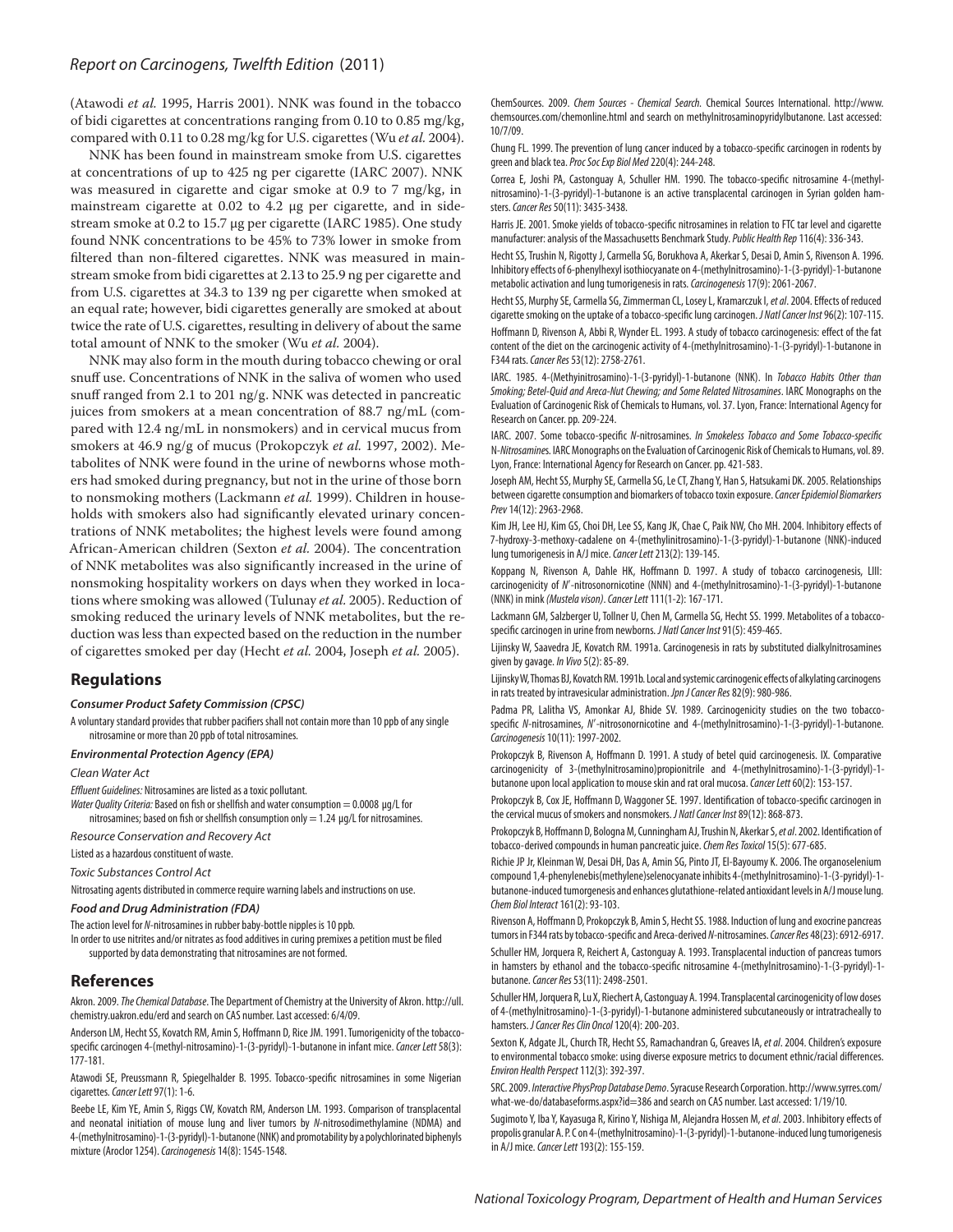Tulunay OE, Hecht SS, Carmella SG, Zhang Y, Lemmonds C, Murphy S, Hatsukami DK. 2005. Urinary metabolites of a tobacco-specific lung carcinogen in nonsmoking hospitality workers. *Cancer Epidemiol Biomarkers Prev* 14(5): 1283-1286.

Wu W, Song S, Ashley DL, Watson CH. 2004. Assessment of tobacco-specific nitrosamines in the tobacco and mainstream smoke of bidi cigarettes. *Carcinogenesis* 25(2): 283-287.

# *N-***Nitroso***-N-***methylurea**

### **CAS No. 684-93-5**

Reasonably anticipated to be a human carcinogen

First listed in the *Second Annual Report on Carcinogens* (1981)

Also known as nitrosomethylurea or *N*-methyl-*N*-nitrosourea



### **Carcinogenicity**

*N*-Nitroso-*N*-methylurea is *reasonably anticipated to be a human carcinogen* based on sufficient evidence of carcinogenicity from studies in experimental animals.

#### *Cancer Studies in Experimental Animals*

*N‑*Nitroso-*N*-methylurea caused tumors in several species of experimental animals, at several different tissue sites, and by several different routes of exposure. It was carcinogenic in animals exposed perinatally or as adults. Perinatal exposure resulted mainly in nervous-system tumors, whereas tumors occurred at numerous tissue sites in adults, including the respiratory and digestive tracts.

Tumors of the nervous system were observed following prenatal exposure in rats, oral exposure in adult rats (peripheral nerves), and exposure by injection in newborn rats (peripheral nervous system) and adult rats, rabbits, and dogs (peripheral and central nervous system). Prenatal exposure also caused kidney tumors in rats and benign tumors of the lung (adenoma) and liver (hepatocellular adenoma) in mice, and exposed pregnant rats developed mammarygland tumors (IARC 1972, 1978).

Administration of *N‑*nitroso-*N*-methylurea by intratracheal instillation caused cancer of the nasopharyngeal tube, pharynx, larynx, bronchi, esophagus, forestomach, and trachea (epidermoid or largecell anaplastic carcinoma) in hamsters. Intrarectal administration caused benign or malignant colon tumors (adenoma, adenocarcinoma, or squamous-cell carcinoma) in male rats and female mice and guinea pigs. In female mice, it also caused benign lung tumors (adenoma) and lymphoma. Lung tumors also resulted from exposure by injection in rats. In addition, injection exposure caused (1) digestive-tract tumors in rats, gerbils, and hamsters, (2) tumors of the pancreas, small intestine, and abdominal cavity in guinea pigs, (3) leukemia or lymphoma in newborn and adult mice and lymphoma in adult rats, (4) blood-vessel tumors in guinea pigs, rabbits, and dogs, (5) mammary-gland tumors in rats, and (6) tumors of the heart (sarcoma) and at the injection site in hamsters. Dermal exposure caused leukemia and benign and malignant skin tumors in mice and skin cancer (squamous or basal-cell carcinoma) in rats and hamsters. Intravesicular instillation caused benign and malignant urinary-bladder tumors (transitional-cell papilloma and carcinoma) in female rats (IARC 1972, 1978).

Since *N‑*nitroso-*N*-methylurea was listed in the *Second Annual Re‑ port on Carcinogens,* additional studies in experimental animal have been identified that confirmed the induction of several tumor types

previously observed and reported tumors at additional tissue sites, in additional species, and by additional routes of exposure:

- Tumors of the thymus were observed in rats following oral exposure (Lijinsky and Kovatch 1996).
- Tumors of the teeth (odontoma, odontoameloblastoma, and ameloblastoma) were observed in male rats exposed by injection (Smulow *et al.* 1983).
- Female shrews developed uterine and cervical tumors following intrarectal administration (Yang *et al.* 1996).
- In fish, addition of *N‑*nitroso-*N*-methylurea to the tank water caused eye tumors (neuroblastoma) (Schwab *et al.* 1979).
- Placement of *N‑*nitroso-*N*-methylurea–impregnated sutures in the ovaries of female rats caused benign or malignant ovarian tumors (adenoma or adenocarcinoma) (Tunca *et al.* 1985).
- Implantation of *N‑*nitroso-*N*-methylurea, as well as injection, caused mammary-gland cancer (adenocarcinoma) in female rats (Thompson and Meeker 1983, Holtzman *et al.* 1985, Seaborn and Yang 1993, Takahashi *et al.* 1995).
- Administration of *N‑*nitroso-*N*-methylurea directly into the stomach via a surgically formed external opening caused cancer of the forestomach (carcinoma) in rats of both sexes (Garcia-Gonzalez *et al.* 2000).

Oral administration, intrarectal administration, and injection of *N‑*nitroso-*N*-methylurea in several species (adult monkeys, mice, rats, gerbils, or hamsters) caused tumors of the digestive tract (esophagus, glandular stomach, forestomach, small intestine, or colon) or respiratory tract (oropharynx or lung) (Adamson and Sieber 1979, Zimmerman *et al.* 1982, Eisenberg *et al.* 1983, Likhachey *et al.* 1983, Smulow *et al.* 1983, Yano *et al.* 1984, Wang *et al.* 1985, Verdeal *et al.* 1986, Beland *et al.* 1988, Bosland *et al.* 1992, Furukawa *et al.* 1992, Tatematsu *et al.* 1992, 1993, 1994, 1998, Lijinsky and Kovatch 1996, Tamano *et al.* 1996, Yang *et al.* 1996). Blood-vessel cancer (hemangioendothelial sarcoma) also was reported in mice (Tatematsu *et al.* 1993, 1998) and leukemia and tumors of the prostate, Zymbal gland, uterus, adrenal glands, and blood vessels in rats (Eisenberg *et al.* 1983, Verdeal *et al.* 1986, Bosland *et al.* 1992, Tamano *et al.* 1996).

#### *Cancer Studies in Humans*

No epidemiological studies were identified that evaluated the relationship between human cancer and exposure specifically to *N‑*nitroso-*N*-methylurea.

#### **Properties**

*N*-Nitroso-*N*-methylurea is a nitrosamine compound that exists as a colorless to yellow crystal or plate at room temperature (HSDB 2009). It is soluble in water, alcohol, ether, acetone, benzene, chloroform, and other polar organic solvents and insoluble in nonpolar organic solvents. It decomposes in alkaline solution at a rate that depends on pH (IARC 1978). The pure compound is sensitive to moisture and light and should be stored under refrigeration. Physical and chemical properties of *N‑*nitroso-*N*-methylurea are listed in the following table.

| <b>Property</b>      | <b>Information</b>                    |
|----------------------|---------------------------------------|
| Molecular weight     | 103.1a                                |
| Melting point        | 124°C (decomposes) <sup>a</sup>       |
| Log $K_{_{\rm{ow}}}$ | $-0.03$ <sup>a</sup>                  |
| Water solubility     | 14.4 g/L at $24^{\circ}C^{\circ}$     |
| Vapor pressure       | 0.0293 mm Hq at $25^{\circ}C^{\circ}$ |

Sources: <sup>a</sup>HSDB 2009, <sup>b</sup>ChemIDplus 2009.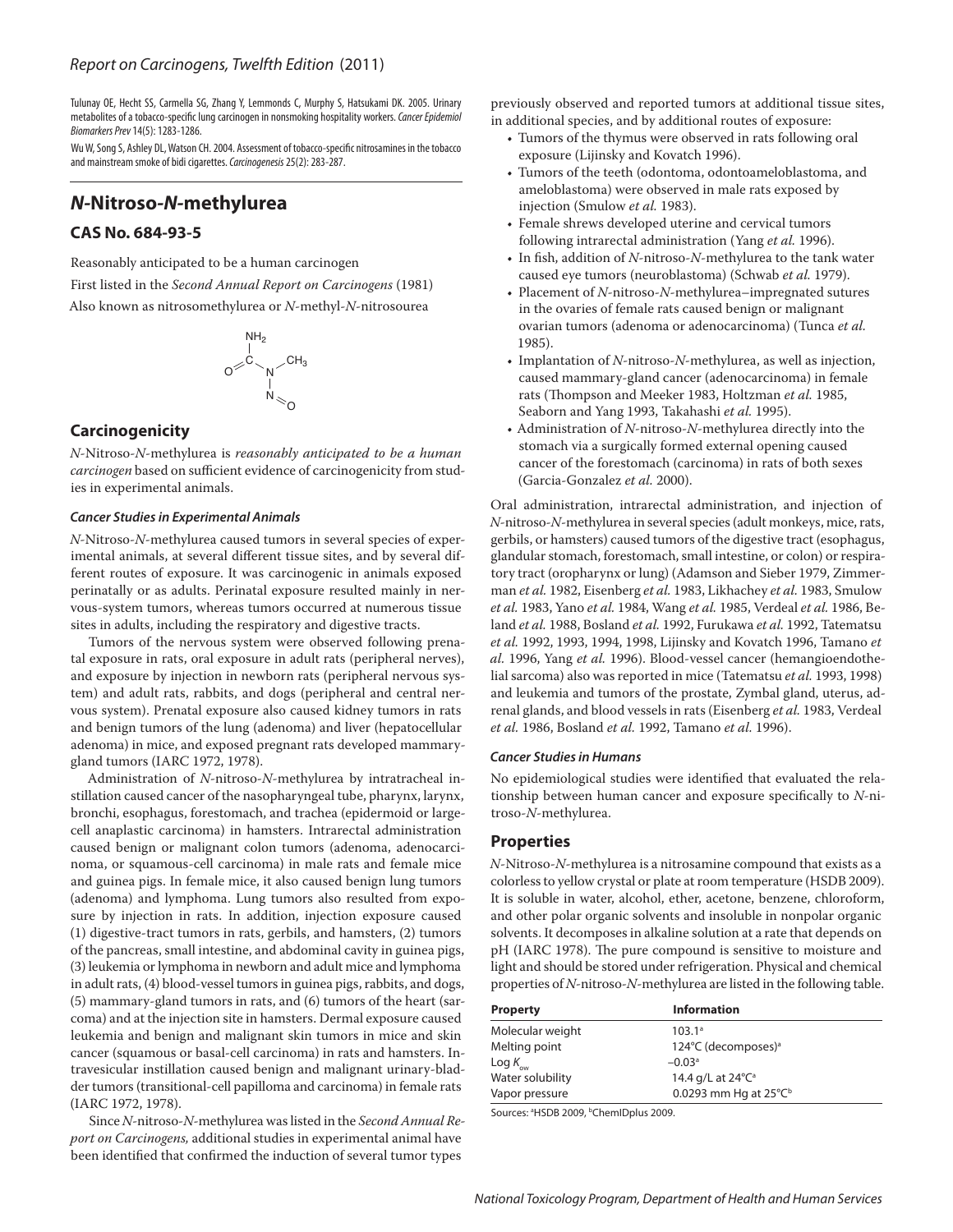### **Use**

*N*-Nitroso-*N*-methylurea was once widely used to synthesize diazomethane in the laboratory; however, it has been replaced by other reagents for this use (IARC 1972, 1978, HSDB 2009). *N*-Nitroso-*N*methylurea has been studied as a chemotherapeutic agent in cancer treatment, either alone or in combination with cyclophosphamide. Small quantities are used in research to study its mutagenic effects on plants.

#### **Production**

*N*-Nitroso-*N*-methylurea has never been produced commercially in the United States (IARC 1978, HSDB 2009). In 2009, it was available in small quantities for research purposes from eight U.S. suppliers (ChemSources 2009).

#### **Exposure**

The potential for human exposure in the United States is limited, because *N‑*nitroso-*N*-methylurea is not produced or used in large quantities (IARC 1978, HSDB 2009). Cancer patients potentially were directly exposed by injection when *N‑*nitroso-*N*-methylurea was tested as a chemotherapeutic agent in conjunction with cyclophosphamide; however, no data were found on the frequency or extent of this testing (IARC 1978). According to the U.S. Environmental Protection Agency's Toxics Release Inventory, two facilities released a total of 170 lb of *N‑*nitroso-*N*-methylurea to the environment in 1999, 96% of which was from one facility. Releases totaled 260 lb in 2001 and 10 lb in 2005, 2006, and 2007 (TRI 2009). In air, *N‑*nitroso-*N*-methylurea exists solely as vapor and is degraded by reaction with photochemically produced hydroxyl radicals, with an estimated halflife of 10 days. In water, it hydrolyzes, with a half-life of 1.2 hours at pH 7 at 20°C.

Occupational exposure to *N‑*nitroso-*N*-methylurea may occur through inhalation or dermal contact at facilities where it is used in research (HSDB 2009). During clinical testing for its use as a chemotherapeutic agent, health professionals such as pharmacists, physicians, and nurses could have been exposed during preparation and administration of the drug or during clean-up (IARC 1978).

### **Regulations**

#### *Consumer Product Safety Commission (CPSC)*

A voluntary standard provides that rubber pacifiers shall not contain more than 10 ppb of any single nitrosamine or more than 20 ppb of total nitrosamines.

#### *Environmental Protection Agency (EPA)*

#### *Clean Air Act*

*National Emissions Standards for Hazardous Air Pollutants:* Listed as a hazardous air pollutant.

#### *Clean Water Act*

*Effluent Guidelines:* Nitrosamines are listed as a toxic pollutant.

*Water Quality Criteria:* Based on fish or shellfish and water consumption = 0.0008 μg/L for nitrosamines; based on fish or shellfish consumption only =  $1.24 \mu g/L$  for nitrosamines.

*Comprehensive Environmental Response, Compensation, and Liability Act* Reportable quantity  $(RQ) = 1$  lb.

*Emergency Planning and Community Right-To-Know Act*

*Toxics Release Inventory:* Listed substance subject to reporting requirements.

*Resource Conservation and Recovery Act*

*Listed Hazardous Waste:* Waste code for which the listing is based wholly or partly on the presence of *N-*nitroso-*N*-methylurea = U177.

Listed as a hazardous constituent of waste.

*Toxic Substances Control Act*

Nitrosating agents distributed in commerce require warning labels and instructions on use.

#### *Food and Drug Administration (FDA)*

The action level for *N-*nitrosamines in rubber baby-bottle nipples is 10 ppb.

In order to use nitrites and/or nitrates as food additives in curing premixes, a petition must be filed supported by data demonstrating that nitrosamines are not formed.

#### **References**

Adamson R, Sieber S. 1979. The use of nonhuman primates for chemical carcinogenesis studies. In *Regulatory Aspects of Carcinogenesis and Food Additives: the Delaney Clause*. San Francisco: Academic Press.pp. 275-302.

Beland FA, Dooley KL, Sheldon WG, Delongchamp RR. 1988. Circadian variation in the induction of intestinal tumors by *N*-methyl-*N*-nitrosourea in male C57BL/6N mice. *J Natl Cancer Inst* 80(5): 325-330.

Bosland MC, Prinsen MK, Rivenson A, Silverman J, Fiala E, Williams GM, Kroes R, Weisburger JH. 1992. Induction of proliferative lesions of ventral prostate, seminal vesicle, and other accessory sex glands in rats by *N*-methyl-*N*-nitrosourea: effect of castration, pretreatment with cyproterone acetate and testosterone propionate and rat strain. *Prostate* 20(4): 339-353.

ChemIDplus. 2009. *ChemIDplus Advanced*. National Library of Medicine. http://chem.sis.nlm.nih.gov/ chemidplus and select Registry Number and search on CAS number. Last accessed: 10/7/09.

ChemSources. 2009. *Chem Sources - Chemical Search.* Chemical Sources International. http://www. chemsources.com/chemonline.html and search on nitrosomethylurea. Last accessed: 10/7/09.

Eisenberg E, Murthy AS, Vawter GF, Krutchkoff DJ. 1983. Odontogenic neoplasms in Wistar rats treated with *N*-methylnitrosourea. *Oral Surg Oral Med Oral Pathol* 55(5): 481-486.

Furukawa F, Sato H, Imaida K, Toyoda K, Imazawa T, Takahashi M, Hayashi Y. 1992. Induction of pancreatic tumors in male Syrian golden hamsters by intraperitoneal *N*-methyl-*N*-nitrosourea injection. *Pancreas* 7(2): 153-158.

Garcia-Gonzalez MA, Morandeira MJ, Ucar A, Morandeira JR. 2000. A new model for the induction of tumours in the forestomach of rats by *N*-methyl-*N*-nitrosourea. *Eur Surg Res* 32(5): 315-321.

Holtzman S, Meade M, Stone JP, Shellabarger CJ. 1985. Carcinogenic responses to chemicals applied directly to rat mammary glands *in situ*. *Carcinogenesis* 6(5): 769-772.

HSDB. 2009. *Hazardous Substances Data Bank.* National Library of Medicine. http://toxnet.nlm.nih.gov/ cgi-bin/sis/htmlgen?HSDB and search on CAS number. Last accessed: 10/7/09.

IARC. 1972. Nitrosomethylurea. In *Some Inorganic Substances, Chlorinated Hydrocarbons, Aromatic Amines,*  N*-Nitroso Compounds and Natural Products*. IARC Monographs on the Evaluation of Carcinogenic Risk of Chemicals to Humans, vol. 1. Lyon, France: International Agency for Research on Cancer. pp. 125-134.

IARC. 1978. *N*-Nitroso-*N*-Methylurea. In *Some* N*-nitroso Compounds*. IARC Monographs on the Evaluation of the Carcinogenic Risk of Chemicals to Humans, vol. 17. Lyon, France: International Agency for Research on Cancer.pp. 227-255.

Lijinsky W, Kovatch RM. 1996. Similar carcinogenic actions on nitrosoalkylureas of varying structure given to rats by gavage. *J Clean Technol Environ Toxicol Occup Med* 5(2): 155-165.

Likhachey AJ, Ohshima H, Anisimov VN, Ovsyannikov AI, Revskoy SY, Keefer LK, Reist EJ. 1983. Carcinogenesis and aging. 2. Modifying effect of aging on metabolism of methyl(acetoxymethyl) nitrosamine and its interaction with DNA of various tissues in rats. *Carcinogenesis* 4(8): 967-973.

Schwab M, Kollinger G, Haas J, Ahuja MR, Abdo S, Anders A, Anders F. 1979. Genetic basis of susceptibility for neuroblastoma following treatment with *N*-methyl-*N*-nitrosourea and X-rays in *Xiphophorus.Cancer Res* 39(2 Pt 1): 519-526.

Seaborn CD, Yang SP. 1993. Effect of molybdenum supplementation on *N*-nitroso-*N*-methylurea-induced mammary carcinogenesis and molybdenum excretion in rats. *Biol Trace Elem Res* 39(2-3): 245-256.

Smulow JB, Konstantinidis A, Sonnenschein C. 1983. Age-dependent odontogenic lesions in rats after a single i.p. injection of *N*-nitroso-*N*-methylurea. *Carcinogenesis* 4(9): 1085-1088.

Takahashi H, Uemura Y, Nakao I, Tsubura A. 1995. Induction of mammary carcinomas by the direct application of crystalline *N*-methyl-*N*-nitrosourea onto rat mammary gland. *Cancer Lett* 92(1): 105-111. Tamano S, Rehm S, Waalkes MP, Ward JM. 1996. High incidence and histogenesis of seminal vesicle adenocarcinoma and lower incidence of prostate carcinomas in the Lobund-Wistar prostate cancer rat model using *N*-nitrosomethylurea and testosterone. *Vet Pathol* 33(5): 557-567.

Tatematsu M, Ogawa K, Hoshiya T, Shichino Y, Kato T, Imaida K, Ito N. 1992. Induction of adenocarcinomas in the glandular stomach of BALB/c mice treated with *N*-methyl-*N*-nitrosourea. *Jpn J Cancer Res* 83(9): 915-918.

Tatematsu M, Yamamoto M, Iwata H, Fukami H, Yuasa H, Tezuka N, Masui T, Nakanishi H. 1993. Induction of glandular stomach cancers in C3H mice treated with *N*-methyl-*N*-nitrosourea in the drinking water. *Jpn J Cancer Res* 84(12): 1258-1264.

Tatematsu M, Fukami H, Yamamoto M, Nakanishi H, Masui T, Kusakabe N, Sakakura T. 1994. Clonal analysis of glandular stomach carcinogenesis in C3H/HeN↔BALB/c chimeric mice treated with *N*-methyl-*N*nitrosourea. *Cancer Lett* 83(1-2): 37-42.

Tatematsu M, Yamamoto M, Shimizu N, Yoshikawa A, Fukami H, Kaminishi M, Oohara T, Sugiyama A, Ikeno T. 1998. Induction of glandular stomach cancers in *Helicobacter pylori*-sensitive Mongolian gerbils treated with *N*-methyl-*N*-nitrosourea and *N*-methyl-*N*′-nitro-*N*-nitrosoguanidine in the drinking water. *Jpn J Cancer Res* 89(2): 97-104.

Thompson HJ, Meeker LD. 1983. Induction of mammary gland carcinomas by the subcutaneous injection of 1-methyl-1-nitrosourea. *Cancer Res* 43(4): 1628-1629.

TRI. 2009. *TRI Explorer Chemical Report.* U.S. Environmental Protection Agency. Last updated: 3/19/09. http://www.epa.gov/triexplorer and select *N*-Nitroso-*N*-methylurea.

Tunca JC, Erturk E, Erturk E, Bryan GT. 1985. Chemical induction of ovarian tumors in rats. *Gynecol Oncol* 21(1): 54-64.

*National Toxicology Program, Department of Health and Human Services*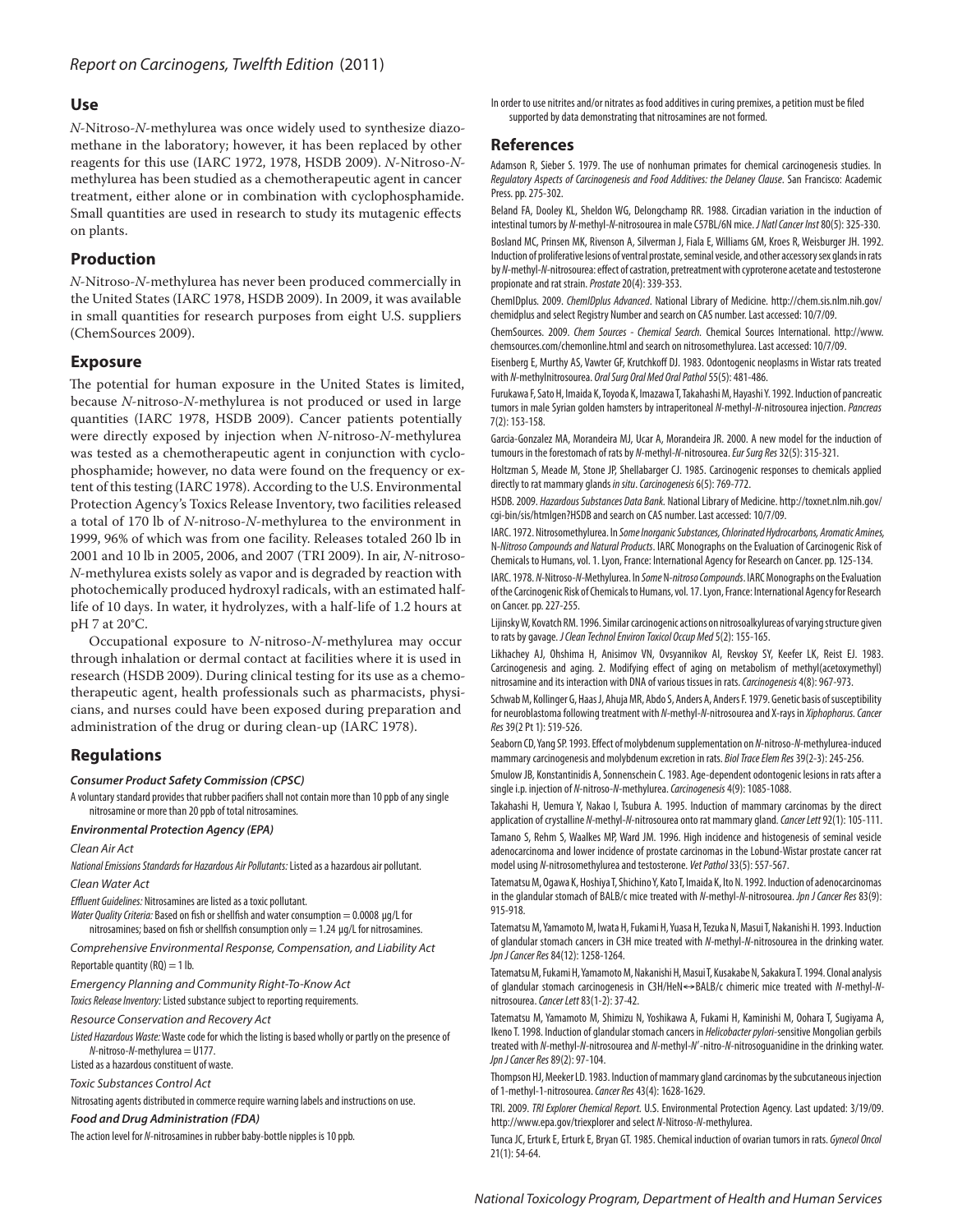Verdeal K, Erturk E, Rose DP. 1986. Endometrial adenomatous hyperplasia and carcinoma and multiple endocrinopathies in rats exposed to *N*-nitrosomethylurea. *Anticancer Res* 6(1): 5-10.

Wang CX, Watanabe K, Weisburger JH, Williams GM. 1985. Induction of colon cancer in inbred Syrian hamsters by intrarectal administration of benzo[*alpha*]pyrene, 3-methylcholanthrene and *N*-methyl-*N*nitrosourea. *Cancer Lett* 27(3): 309-314.

Yang J, Shikata N, Mizuoka H, Tsubura A. 1996. Colon carcinogenesis in shrews by intrarectal infusion of *N*-methyl-*N*-nitrosourea. *Cancer Lett* 110(1-2): 105-112.

Yano K, Katayama H, Takemoto K. 1984. Interrelationship between tumorigenicity and the chemical nature of *N*-methyl-*N*′-aryl-*N*-nitrosoureas. *Cancer Res* 44(3): 1027-1030.

Zimmerman JA, Trombetta LD, Carter TH, Weisbroth SH. 1982. Pancreatic carcinoma induced by *N*-methyl-*N*′-nitrosourea in aged mice. *Gerontology* 28(2): 114-120.

# *N-***Nitrosomethylvinylamine**

### **CAS No. 4549-40-0**

Reasonably anticipated to be a human carcinogen

First listed in the *Second Annual Report on Carcinogens* (1981)

Also known as *N*-methylvinylnitrosoamine



# **Carcinogenicity**

*N*-Nitrosomethylvinylamine *is reasonably anticipated to be a human carcinogen* based on sufficient evidence of carcinogenicity from studies in experimental animals.

#### *Cancer Studies in Experimental Animals*

*N‑*Nitrosomethylvinylamine caused tumors in rats at several different tissue sites and by two different routes of exposure. Administration of *N‑*nitrosomethylvinylamine in the drinking water caused cancer (carcinoma) of the tongue and pharynx and benign and malignant tumors of the esophagus (mainly squamous-cell carcinoma), and inhalation exposure caused cancer of the nasal cavity (squamous-cell carcinoma) (IARC 1978).

#### *Cancer Studies in Humans*

No epidemiological studies were identified that evaluated the relationship between human cancer and exposure specifically to *N‑*nitrosomethylvinylamine.

### **Properties**

*N‑*Nitrosomethylvinylamine is a nitrosamine compound that is a yellow liquid at room temperature (HSDB 2009). It is soluble in water, lipids, and organic solvents. It is relatively unstable and decomposes in solution (up to 10% in 24 hours), and it is sensitive to light, especially ultraviolet light (IARC 1978). Physical and chemical properties of *N‑*nitrosomethylvinylamine are listed in the following table.

| <b>Property</b>      | <b>Information</b>                    |
|----------------------|---------------------------------------|
| Molecular weight     | 86.1 <sup>a</sup>                     |
| Boiling point        | 47°C to 48°C at 30 mm Hq <sup>b</sup> |
| Log $K_{_{\rm{ow}}}$ | $-0.28b$                              |
| Water solubility     | 30q/L <sup>b</sup>                    |
| Vapor pressure       | 8.96 mm Hq at 25°C <sup>b</sup>       |

Sources: <sup>a</sup>HSDB 2009, <sup>b</sup>ChemIDplus 2009.

### **Use**

*N‑*nitrosomethylvinylamine is used as a research chemical; no other uses were identified (IARC 1978, HSDB 2009).

### **Production**

There is no evidence that *N‑*nitrosomethylvinylamine has ever been produced commercially in the United States (IARC 1978, HSDB 2009). In 2009, it was available in small quantities for research purposes from one supplier worldwide, in the United States (ChemSources 2009).

#### **Exposure**

Exposure to *N‑*nitrosomethylvinylamine is limited primarily to the individuals using it in research (HSDB 2009). According to the U.S. Environmental Protection Agency's Toxics Release Inventory, environmental releases of *N‑*nitrosomethylvinylamine occurred only in 1999 (157 lb), 2002 (10 lb), and 2003 (26 lb) (TRI 2009).

### **Regulations**

#### *Consumer Product Safety Commission (CPSC)*

A voluntary standard provides that rubber pacifiers shall not contain more than 10 ppb of any single nitrosamine or more than 20 ppb of total nitrosamines.

*Environmental Protection Agency (EPA)*

#### *Clean Water Act*

*Effluent Guidelines:* Nitrosamines are listed as a toxic pollutant.

*Water Quality Criteria:* Based on fish or shellfish and water consumption = 0.0008 μg/L for nitrosamines; based on fish or shellfish consumption only =  $1.24 \mu g/L$  for nitrosamines.

*Comprehensive Environmental Response, Compensation, and Liability Act* Reportable quantity  $(RQ) = 10$  lb.

*Emergency Planning and Community Right-To-Know Act*

*Toxics Release Inventory:* Listed substance subject to reporting requirements.

*Resource Conservation and Recovery Act*

*Listed Hazardous Waste:* Waste code for which the listing is based wholly or partly on the presence of *N-*nitrosomethylvinylamine = P084.

Listed as a hazardous constituent of waste.

*Toxic Substances Control Act*

Nitrosating agents distributed in commerce require warning labels and instructions on use.

*Food and Drug Administration (FDA)*

The action level for *N-*nitrosamines in rubber baby-bottle nipples is 10 ppb.

In order to use nitrites and/or nitrates as food additives in curing premixes a petition must be filed supported by data demonstrating that nitrosamines are not formed.

### **References**

ChemIDplus. 2009. *ChemIDplus Advanced*. National Library of Medicine. http://chem.sis.nlm.nih.gov/ chemidplus jsp and select Registry Number and search on CAS number. Last accessed: 10/7/09.

ChemSources. 2009. *Chem Sources - Chemical Search.* Chemical Sources International. http://www. chemsources.com/chemonline.html and search on methylvinylnitrosoamine. Last accessed: 10/7/09.

HSDB. 2009. *Hazardous Substances Data Bank.* National Library of Medicine. http://toxnet.nlm.nih.gov/ cgi-bin/sis/htmlgen?HSDB and search on CAS number. Last accessed: 10/7/09.

IARC. 1978. *N*-Nitrosomethylvinylamine. In *Some* N*-nitroso Compounds*. IARC Monographs on the Evaluation of the Carcinogenic Risk of Chemicals to Humans, vol. 17. Lyon, France: International Agency for Research on Cancer. pp. 257-261.

TRI. 2009. *TRI Explorer Chemical Report.* U.S. Environmental Protection Agency. Last updated: 3/19/09. http://www.epa.gov/triexplorer and select *N*-Nitrosomethylvinylamine.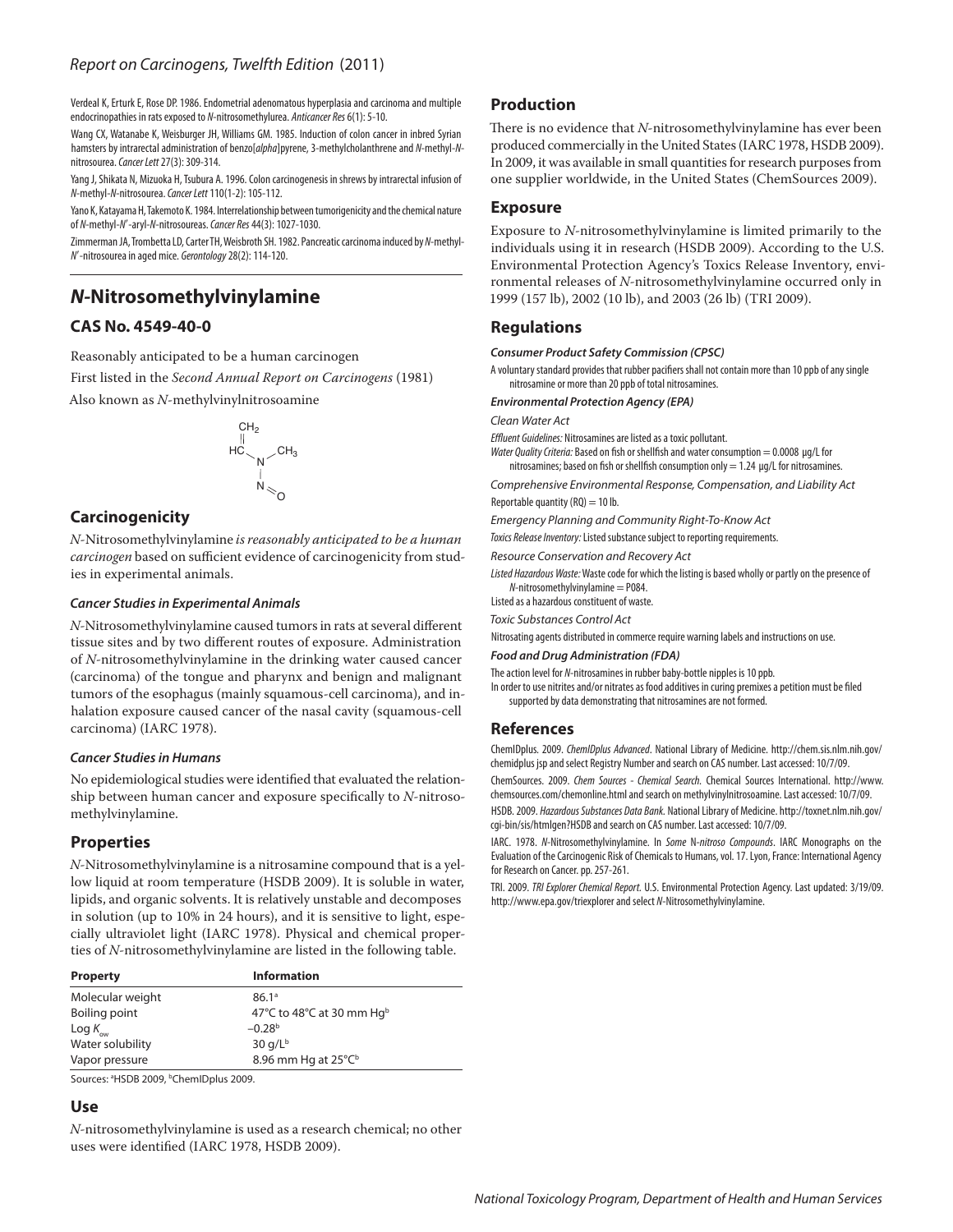# *N-***Nitrosomorpholine**

# **CAS No. 59-89-2**

Reasonably anticipated to be a human carcinogen First listed in the *Second Annual Report on Carcinogens* (1981**)**



# **Carcinogenicity**

*N*-Nitrosomorpholine is *reasonably anticipated to be a human car‑ cinogen* based on sufficient evidence of carcinogenicity from studies in experimental animals.

#### *Cancer Studies in Experimental Animals*

*N‑*Nitrosomorpholine caused tumors in several species of experimental animals, at several different tissue sites, and by several different routes of exposure. Tumors of the liver or bile duct were observed in several species and by several routes of exposure. Administration of *N‑*nitrosomorpholine in the drinking water caused benign liver tumors (hepatocellular adenoma) in male mice and benign or malignant liver and bile-duct tumors (hepatocellular carcinoma, cholangiofibroma, or cholangiocarcinoma) in rats. Intravenous injection of *N‑*nitrosomorpholine caused liver cancer (hepatocellular carcinoma) in rats, and addition of *N‑*nitrosomorpholine to the tank water caused benign and malignant liver tumors (hepatocellular adenoma and carcinoma) in two species of fish (IARC 1978).

Administration of *N‑*nitrosomorpholine in the drinking water also caused benign lung tumors (adenoma) in male mice and blood-vessel cancer (hemangiosarcoma and hemangioendothelioma) and kidney tumors (epithelial tumors) in rats. Tumors of the respiratory tract (primarily the nasal cavities and trachea) and upper digestive tract occurred in hamsters of both sexes exposed by subcutaneous injection, and cancer of the nasal cavity in rats exposed by intravenous injection (IARC 1978).

Since *N‑*nitrosomorpholine was listed in the *Second Annual Re‑ port on Carcinogens,* additional studies in experimental animals have been identified, some of which reported induction of tumors by additional routes of exposure or at an additional tissue site:

- Administration of *N‑*nitrosomorpholine in the drinking water or by stomach tube caused respiratory- or digestive-tract tumors in hamsters (Ketkar *et al.* 1983, Lijinsky *et al.* 1984, Cardesa *et al.* 1990).
- Inhalation exposure caused forestomach tumors in male rats, tracheal tumors in male hamsters, and liver tumors in female rats and male hamsters (Klein *et al.* 1990).
- Intratracheal instillation caused tracheal tumors in male hamsters (Ishinishi *et al.* 1988).
- Intravesicular instillation caused liver and nasal-cavity tumors in female rats (Lijinsky *et al.* 1991).
- Tumors of the esophagus occurred in female rats exposed to *N‑*nitrosomorpholine in the drinking water (Lijinsky *et al.* 1988).

### *Cancer Studies in Humans*

No epidemiological studies were identified that evaluated the relationship between human cancer and exposure specifically to *N‑*nitrosomorpholine.

### **Properties**

*N‑*Nitrosomorpholine is a nitrosamine compound that exists as yellow crystals at room temperature (HSDB 2009). It is completely miscible with water and soluble in organic solvents. It is stable in the dark in neutral or alkaline solution for at least 14 days, but is less stable in more acidic solutions or in light, especially ultraviolet light (IARC 1978). Physical and chemical properties of *N‑*nitrosomorpholine are listed in the following table.

| <b>Property</b>            | <b>Information</b>                         |
|----------------------------|--------------------------------------------|
| Molecular weight           | 116.1 <sup>a</sup>                         |
| Melting point              | $29^\circ C^a$                             |
| Boiling point              | 224°C to 224.5°C at 747 mm Hq <sup>a</sup> |
| Log $K_{_{\rm{ow}}}$       | $-0.44$ <sup>a</sup>                       |
| Water solubility           | 1,000 g/L at 24°C <sup>b</sup>             |
| Vapor pressure             | 0.036 mm Hg at $20^{\circ}C^{\circ}$       |
| Dissociation constant (pK) | 12.41c                                     |

Sources:ªHSDB 2009, <sup>b</sup>ChemIDplus 2009, <sup>c</sup>Akron 2009.

### **Use**

*N‑*Nitrosomorpholine is used as a research chemical. Although it was found to be effective as an antimicrobial agent, and patents were issued for its use as a solvent for polyacrylonitrile and as an intermediate in the production of *N‑*aminomorpholine, there is no evidence that it is used commercially in the United States (IARC 1978).

### **Production**

There is no evidence that *N‑*nitrosomorpholine is produced commercially in the United States. In 2009, it was available in small quantities for research purposes from nine U.S. suppliers (ChemSources 2009).

### **Exposure**

The routes of potential human exposure to *N‑*nitrosomorpholine are dermal contact, ingestion, and inhalation (HSDB 2009). *N‑*Nitrosamines are formed by reactions of precursors (nitrosating agents and primary or secondary amines) that are present in industrial processes, foods, or the human body (Schothorst and Somers 2005). *N‑*Nitroso compounds have been identified in a variety of vegetables, fruits, cheeses, meats, and alcoholic beverages (Brunnemann *et al.* 1982b). *N‑*Nitroso compounds may be formed from amines and quaternary ammonium salts by reaction with nitrosating agents, such as nitrite, in the stomach or during cooking processes. The degree of this potential exposure is unknown, but is assumed to be intermittent and at relatively low levels. *N‑*Nitrosomorpholine was found in tobacco snuff at concentrations of 24 to 690 ppb (Brunnemann *et al.* 1982a) and in rubber nipples for baby bottles at 3.0 to 14.1 ppb (HSDB 2009). According to the U.S. Environmental Protection Agency's Toxics Release Inventory, 21 lb of *N‑*nitrosomorpholine was released to the environment in 2005, of which 20 lb was released to a hazardous-waste landfill and 1 lb to an off-site hazardous-waste underground injection well (TRI 2009).

Workers in chemical research laboratories and in the rubber and tire manufacturing industry may be exposed to *N‑*nitrosomorpholine. *N‑*Nitrosomorpholine concentrations in air ranged from 0.07 to 5.1 μg/m<sup>3</sup> in a tire factory and from 0.6 to 27 μg/m<sup>3</sup> in an aircraft tire factory. *N‑*Nitrosomorpholine was detected as a contaminant in analytical-grade dichloromethane at 10 to 32 μg/L and in chloroform at 2 to 376 μg/L (IARC 1978).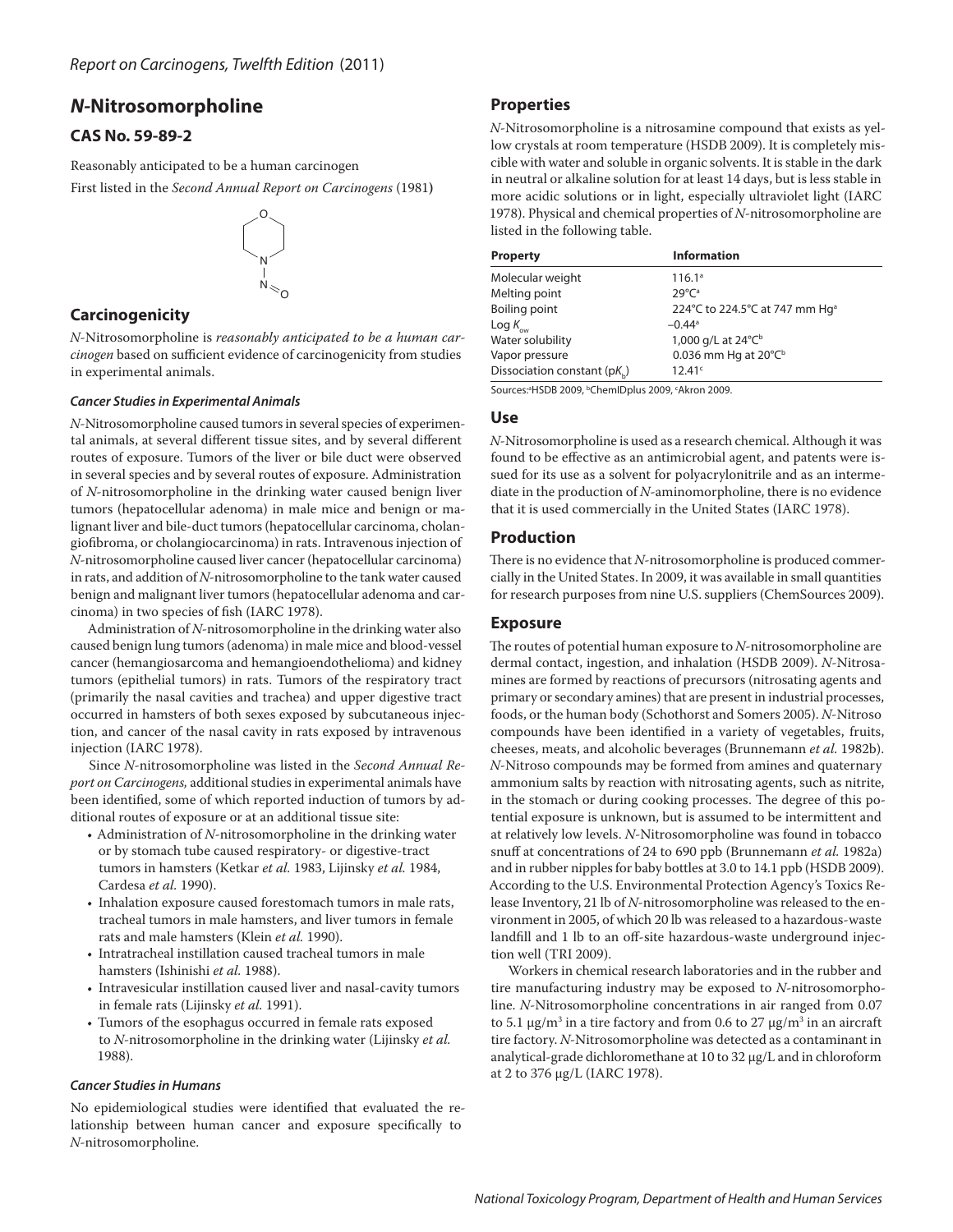### **Regulations**

#### *Consumer Product Safety Commission (CPSC)*

A voluntary standard provides that rubber pacifiers shall not contain more than 10 ppb of any single nitrosamine or more than 20 ppb of total nitrosamines.

#### *Environmental Protection Agency (EPA)*

*Clean Air Act*

*National Emissions Standards for Hazardous Air Pollutants:* Listed as a hazardous air pollutant.

*Clean Water Act*

*Effluent Guidelines:* Nitrosamines are listed as a toxic pollutant.

*Water Quality Criteria:* Based on fish or shellfish and water consumption = 0.0008 μg/L for nitrosamines; based on fish or shellfish consumption only =  $1.24 \mu q/L$  for nitrosamines.

*Comprehensive Environmental Response, Compensation, and Liability Act* Reportable quantity  $(RQ) = 1$  lb.

*Emergency Planning and Community Right-To-Know Act*

*Toxics Release Inventory:* Listed substance subject to reporting requirements.

*Resource Conservation and Recovery Act*

Listed as a hazardous constituent of waste.

*Toxic Substances Control Act*

Nitrosating agents distributed in commerce require warning labels and instructions on use.

#### *Food and Drug Administration (FDA)*

The action level for *N-*nitrosamines in rubber baby-bottle nipples is 10 ppb.

In order to use nitrites and/or nitrates as food additives in curing premixes, a petition must be filed supported by data demonstrating that nitrosamines are not formed.

#### **References**

Akron. 2009. *The Chemical Database*. The Department of Chemistry at the University of Akron. http://ull. chemistry.uakron.edu/erd and search on CAS number. Last accessed: 10/7/09.

Brunnemann KD, Scott JC, Hoffmann D. 1982a. *N*-Nitrosomorpholine and other volatile *N*-nitrosamines in snuff tobacco. *Carcinogenesis* 3(6): 693-696.

Brunnemann KD, Hecht SS, Hoffmann D. 1982b. *N*-nitrosamines: environmental occurrence, *in vivo* formation and metabolism. *J Toxicol Clin Toxicol* 19(6-7): 661-688.

Cardesa A, Garcia-Bragado F, Ramirez J, Ernst H. 1990. Histological types of laryngotracheal tumors induced in Syrian golden hamsters by nitrosomorpholine and nitrosopiperidine. *Exp Pathol* 40(4): 267-281.

ChemIDplus. 2009. *ChemIDplus Advanced*. National Library of Medicine. http://chem.sis.nlm.nih.gov/ chemidplus and select Registry Number and search on CAS number. Last accessed: 10/7/09.

ChemSources. 2009. *Chem Sources - Chemical Search.* Chemical Sources International. http://www. chemsources.com/chemonline.html and search on nitrosomorpholine. Last accessed: 10/7/09.

HSDB. 2009. *Hazardous Substances Data Bank.* National Library of Medicine. http://toxnet.nlm.nih.gov/ cgi-bin/sis/htmlgen?HSDB and search on CAS number. Last accessed: 10/7/09.

IARC. 1978. *N*-Nitrosomorpholine. In *Some* N*-nitroso Compounds*. IARC Monographs on the Evaluation of the Carcinogenic Risk of Chemicals to Humans, vol. 17. Lyon, France: International Agency for Research on Cancer.pp. 263-280.

Ishinishi N, Tanaka A, Hisanaga A, Inamasu T, Hirata M. 1988. Comparative study on the carcinogenicity of *N*-nitrosodiethylamine, *N*-nitrosodimethylamine, *N*-nitrosomorpholine, *N*-nitrosopyrrolidine and *N*-nitrosodi-*n*-propylamine to the lung of Syrian golden hamsters following intermittent instillations to the trachea. *Carcinogenesis* 9(6): 947-950.

Ketkar MB, Holste J, Preussmann R, Althoff J. 1983. Carcinogenic effect of nitrosomorpholine administered in the drinking water to Syrian golden hamsters. *Cancer Lett* 17(3): 333-338.

Klein RG, Spiegelhalder B, Preussmann R. 1990. Inhalation carcinogenesis of *N*-nitrosomorpholine (NMOR) in rats and hamsters. *Exp Pathol* 40(4): 189-195.

Lijinsky W, Kovatch RM, Knutsen GL. 1984. Carcinogenesis by nitrosomorpholines, nitrosooxazolidines and nitrosoazetidine given by gavage to Syrian golden hamsters. *Carcinogenesis* 5(7): 875-878.

Lijinsky W, Kovatch RM, Riggs CW, Walters PT. 1988. Dose response study with *N*-nitrosomorpholine in the drinking water of F-344 rats. *Cancer Res* 48(8): 2089-2095.

Lijinsky W, Thomas BJ, Kovatch RM. 1991. Local and systemic carcinogenic effects of alkylating carcinogens in rats treated by intravascular administration. *Jpn J Cancer Res* 82(9): 980-986.

Schothorst RC, Somers HHJ. 2005. Determination of *N*-nitrosodiethanolamine in cosmetic products by LC-MS-MS. *Anal Bioanal Chem* 381(3): 681-685.

TRI. 2009. *TRI Explorer Chemical Report.* U.S. Environmental Protection Agency. Last updated: 3/19/09. http://www.epa.gov/triexplorer and select *N*-Nitrosomorpholine.

# *N-***Nitrosonornicotine**

## **CAS No. 16543-55-8**

Reasonably anticipated to be a human carcinogen

First listed in the *Second Annual Report on Carcinogens* (1981)

Also known as NNN



# **Carcinogenicity**

*N*-Nitrosonornicotine is *reasonably anticipated to be a human car‑ cinogen* based on sufficient evidence of carcinogenicity from studies in experimental animals.

#### *Cancer Studies in Experimental Animals*

*N‑*Nitrosonornicotine caused tumors in several species of experimental animals, at several different tissue sites, and by several different routes of exposure. Administration of *N‑*nitrosonornicotine in the drinking water of rats of both sexes caused cancer of the nasal cavity (carcinoma in males and adenocarcinoma in females) and benign and malignant esophageal tumors (papilloma and carcinoma). Subcutaneous injection of *N‑*nitrosonornicotine caused benign tracheal tumors (papilloma) in hamsters of both sexes, and intraperitoneal injection caused benign lung tumors (adenoma) in mice of both sexes (IARC 1978).

Since *N‑*nitrosonornicotine was listed in the *Second Annual Re‑ port on Carcinogens,* additional experimental animal studies have been identified. *N‑*Nitrosonornicotine was reported to cause nasal tumors in rodents by the following additional routes of exposure: (1) by stomach tube or dietary exposure in male rats (IARC 1985, Griciute *et al.* 1986), (2) by administration in the drinking water and by intraperitoneal injection in hamsters of both sexes (IARC 1985), and (3) by subcutaneous injection in male rats, male hamsters, and female mink (IARC 1985, Koppang *et al.* 1992, 1997, IARC 2007). The types of nasal tumors varied among the studies, but mainly consisted of the malignant tumor esthesioneuroepithelioma (also known as olfactory neuroblastoma), which arises from the olfactory nerves, and benign tumors (mainly adenoma). In addition, exposure to *N‑*nitrosonornicotine by stomach tube or in the diet caused cancer of the esophagus (squamous-cell carcinoma) in male rats (IARC 1985, Griciute *et al.* 1986); subcutaneous injection caused benign lung tumors (adenoma) in rats of both sexes; and intraperitoneal injection caused benign tracheal tumors (papilloma) in male hamsters. *N‑*Nitrosonornicotine administered by oral swabbing (of the tongue or cheek pouch) caused tumors of the lung, forestomach, and liver in male mice and in hamsters of both sexes (Padma *et al.* 1989).

### *Cancer Studies in Humans*

No epidemiological studies were identified that evaluated the relationship between human cancer and exposure specifically to *N‑*nitrosonornicotine.

### **Properties**

*N‑*Nitrosonornicotine is a nitrosamine compound that exists as a yellow oil at room temperature, but solidifies on standing in the cold (HSDB 2009). It is soluble in water (ChemIDplus 2009). Physical and chemical properties of *N‑*nitrosonornicotine are listed in the following table.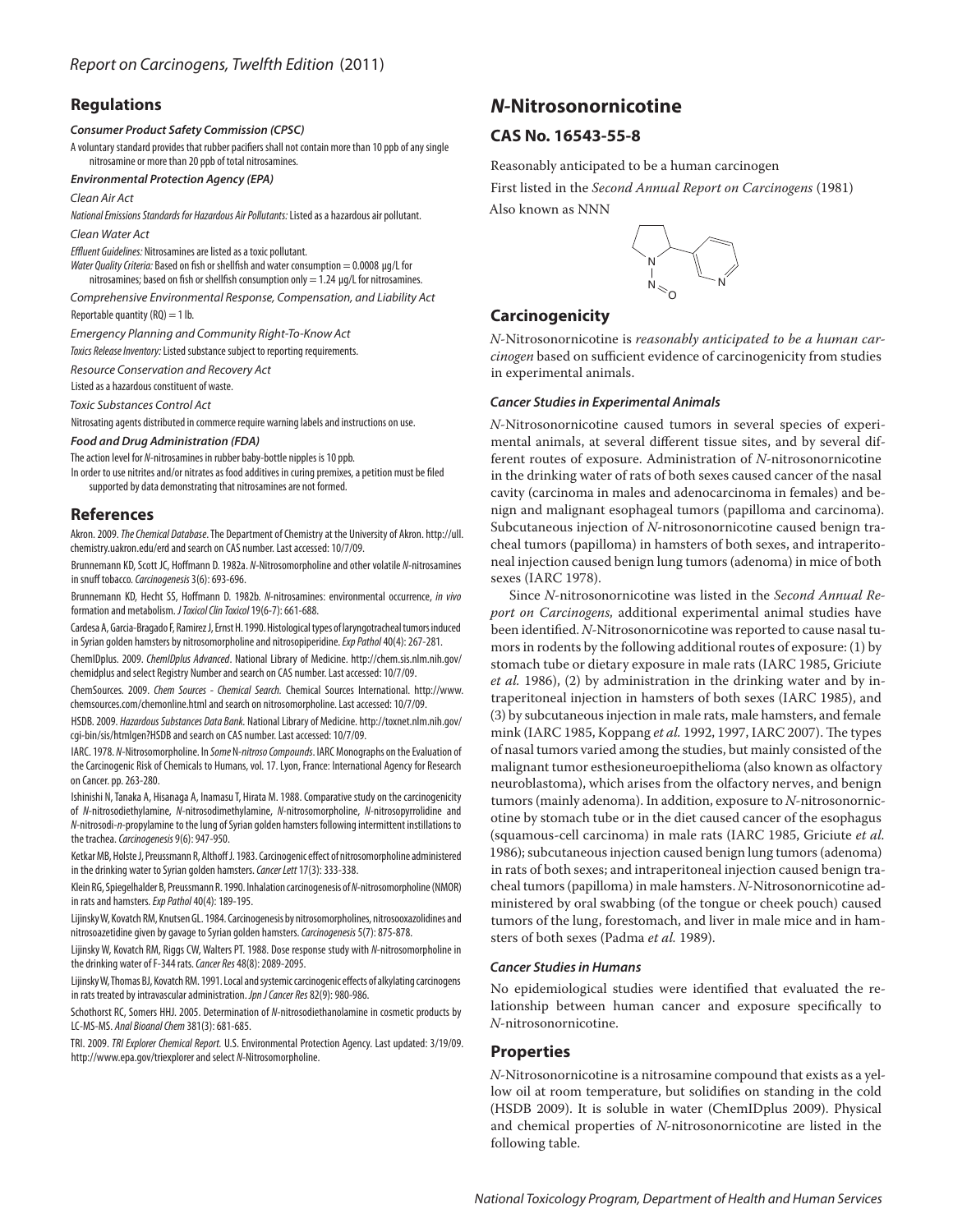| <b>Property</b>                  | <b>Information</b>                        |
|----------------------------------|-------------------------------------------|
| Molecular weight                 | 177.2 <sup>a</sup>                        |
| Melting point                    | $47^{\circ}C^{\circ}$                     |
| <b>Boiling point</b>             | 154 $\degree$ C at 0.2 mm Hq <sup>a</sup> |
| Log $K_{\text{ow}}$              | 0.32 <sup>b</sup>                         |
| Water solubility                 | 1,000 g/L at 25°C <sup>b</sup>            |
| Vapor pressure                   | 0.2 mm Hq at $154^{\circ}C^{\circ}$       |
| Dissociation constant ( $pK_h$ ) | 8.84 <sup>c</sup>                         |

Sources: <sup>a</sup>HSDB 2009, <sup>b</sup>ChemIDplus 2009, <sup>c</sup>Akron 2009.

#### **Use**

The only known use of *N*-nitrosonornicotine is as a research chemical (IARC 1985).

### **Production**

There is no evidence that *N‑*nitrosonornicotine has been produced commercially in the United States (IARC 1985). In 2009, it was available in small quantities for research purposes from two U.S. suppliers (ChemSources 2009).

### **Exposure**

*N‑*Nitrosonornicotine has been found in a variety of tobacco products (chewing tobacco, snuff, cigarettes, and cigars) and in mainstream and sidestream smoke from cigars and cigarettes, in the saliva of chewers of betel quid with tobacco, and in the saliva of oral-snuff users (IARC 1978, 1985). Some of the *N‑*nitrosonornicotine in saliva appears to be formed endogenously from nitrite in saliva and tobacco alkaloids. Thus, there is widespread exposure to *N‑*nitrosonornicotine among users of tobacco products and those exposed to sidestream smoke.

*N‑*Nitrosonornicotine is produced by nitrosation of nicotine during the curing, aging, processing, and smoking of tobacco. About half of the *N‑*nitrosonornicotine originates in the unburnt tobacco, whereas the remainder is formed during burning. *N‑*Nitrosonornicotine has been found in cigarettes at concentrations of up to 11.9 mg/kg, in snuff products at up to 77.1 mg/kg, and in chewing tobacco at up to 90.6 mg/kg. The differences in *N‑*nitrosonornicotine concentrations in tobacco products are largely due to differences in the tobacco types used in a given product, agricultural practices, curing methods, and manufacturing processes. *N‑*Nitrosonornicotine is formed primarily from its corresponding secondary amine (nornicotine) in the early stages of tobacco curing and processing. Some *N‑*nitrosonornicotine is formed from the tertiary amine (nicotine) at the later stages of tobacco curing and fermentation. Levels of *N‑*nitrosonornicotine are consistently higher in Burley than in Bright tobacco, regardless of the curing method. However, flue-curing of Bright tobacco produces nearly three times as much nitrosamine as air-curing of the same tobacco. *N‑*Nitrosonornicotine has been found in cigarette smoke at up to 3.7 μg per cigarette (IARC 1978, 1985).

### **Regulations**

#### *Consumer Product Safety Commission (CPSC)*

A voluntary standard provides that rubber pacifiers shall not contain more than 10 ppb of any single nitrosamine or more than 20 ppb of total nitrosamines.

#### *Environmental Protection Agency (EPA)*

#### *Clean Water Act*

*Effluent Guidelines:* Nitrosamines are listed as a toxic pollutant.

*Water Quality Criteria:* Based on fish or shellfish and water consumption = 0.0008 μg/L for nitrosamines; based on fish or shellfish consumption only =  $1.24 \mu g/L$  for nitrosamines.

*Emergency Planning and Community Right-To-Know Act*

*Toxics Release Inventory:* Listed substance subject to reporting requirements.

*Resource Conservation and Recovery Act* Listed as a hazardous constituent of waste.

*Toxic Substances Control Act*

Nitrosating agents distributed in commerce require warning labels and instructions on use.

#### *Food and Drug Administration (FDA)*

The action level for *N-*nitrosamines in rubber baby-bottle nipples is 10 ppb.

In order to use nitrites and/or nitrates as food additives in curing premixes a petition must be filed supported by data demonstrating that nitrosamines are not formed.

#### **References**

Akron. 2009. *The Chemical Database*. The Department of Chemistry at the University of Akron. http://ull. chemistry.uakron.edu/erd and search on CAS number. Last accessed: 10/7/09.

ChemIDplus. 2009. *ChemIDplus Advanced*. National Library of Medicine. http://chem.sis.nlm.nih.gov/ chemidplus and select Registry Number and search on CAS number. Last accessed: 10/7/09.

ChemSources. 2009. *Chem Sources - Chemical Search.* Chemical Sources International. http://www. chemsources.com/chemonline.html and search on nitrosonornicotine. Last accessed: 10/7/09.

Griciute L, Castegnaro M, Bereziat JC, Cabral JRP. 1986. Influence of ethyl alcohol on the carcinogenic activity of *N*-nitrosonornicotine. *Cancer Lett* 31(3): 267-275.

HSDB. 2009. *Hazardous Substances Data Bank.* National Library of Medicine. http://toxnet.nlm.nih.gov/ cgi-bin/sis/htmlgen?HSDB and search on CAS number. Last accessed: 10/7/09.

IARC. 1978. *N*-Nitrosonornicotine. In *Some* N*-Nitroso Compounds*. IARC Monographs on the Evaluation of the Carcinogenic Risk of Chemicals to Humans vol. 17. Lyon, France: International Agency for Research on Cancer. pp. 281-286.

IARC. 1985. *N*-Nitrosonornicotine (NNN). In *Tobacco Habits Other than Smoking; Betel-Quid and Areca-Nut Chewing; and Some Related Nitrosamines*. IARC Monographs on the Evaluation of the Carcinogenic Risk of Chemicals to Humans vol. 37. Lyon, France: International Agency for Research on Cancer. pp. 241-261. IARC. 2007. Some tobacco-specific *N*-nitrosamines. *In Smokeless Tobacco and Some Tobacco-specific*  N*-Nitrosamine*s. IARC Monographs on the Evaluation of Carcinogenic Risk of Chemicals to Humans, vol. 89. Lyon, France: International Agency for Research on Cancer. pp. 421-583.

Koppang N, Rivenson A, Reith A, Dahle HK, Evensen O, Hoffmann D. 1992. A study of tobacco carcinogenesis XLVIII. Carcinogenicity of *N*′-nitrosonornicotine in mink *(Mustela vison)*. *Carcinogenesis* 13(11): 1957-1960.

Koppang N, Rivenson A, Dahle HK, Hoffmann D. 1997. A study of tobacco carcinogenesis, LIII: Carcinogenicity of *N*′-nitrosonornicotine (NNN) and 4-(methylnitrosamino)-1-(3-pyridyl)1-butanone (NNK) in mink *(Mustala vison)*. *Cancer Lett* 111(1-2): 167-171.

Padma PR, Lalitha VS, Amonkar AJ, Bhide SV. 1989. Carcinogenicity studies on the two tobaccospecific *N*-nitrosamines, *N'*-nitrosonornicotine and 4-(methylnitrosamino)-1-(3-pyridyl)-1-butanone. *Carcinogenesis* 10(11): 1997-2002.

# *N-***Nitrosopiperidine**

### **CAS No. 100-75-4**

Reasonably anticipated to be a human carcinogen

First listed in the *Second Annual Report on Carcinogens* (1981)



### **Carcinogenicity**

*N*-Nitrosopiperidine is *reasonably anticipated to be a human car‑ cinogen* based on sufficient evidence of carcinogenicity from studies in experimental animals.

#### *Cancer Studies in Experimental Animals*

*N‑*Nitrosopiperidine caused tumors in several species of experimental animals, at several different tissue sites, and by several different routes of exposure. Tumor occurred mainly in the respiratory tract, upper digestive tract, and liver (IARC 1978). Benign lung tumors (adenoma) occurred in mice administered *N‑*nitrosopiperidine in the diet or drinking water or by intraperitoneal injection. Benign and malignant nasal-cavity tumors (cholesteatoma, esthesioneuroepithelioma, and squamous-cell carcinoma) and cancer of the pharynx (carcinoma) were observed in rats exposed by subcutaneous or intravenous injection. When administered as a single dose to pregnant hamsters, *N‑*nitrosopiperidine caused respiratory-tract tumors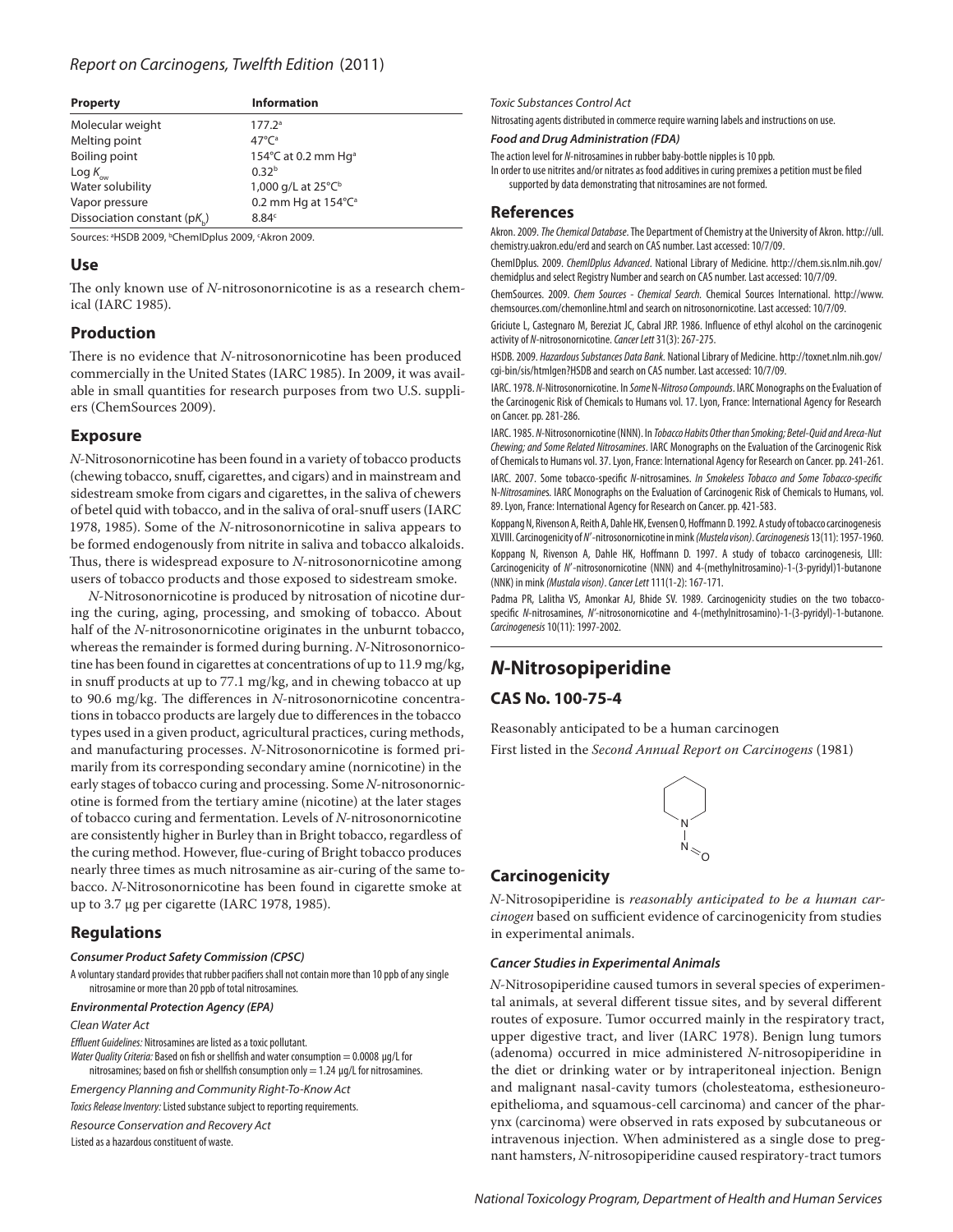at a much higher incidence in the mothers than in the offspring. Upper-digestive-tract tumors caused by *N‑*nitrosopiperidine included cancer of the forestomach (squamous-cell carcinoma) and benign esophageal tumors (papilloma) following dietary administration to male mice and benign and malignant esophageal tumors (papilloma and squamous-cell carcinoma) in rats exposed via the drinking water or by subcutaneous or intravenous injection. Benign and/or malignant liver tumors (hepatocellular adenoma or carcinoma) occurred in male mice administered *N‑*nitrosopiperidine in the diet and rats and monkeys administered *N‑*nitrosopiperidine in the drinking water. Tumors of the respiratory tract, upper digestive tract, and liver also occurred in hamsters administered *N‑*nitrosopiperidine by subcutaneous injection. One study reported blood-vessel cancer (hemangioendothelioma) in male mice exposed to *N‑*nitrosopiperidine in the diet.

Since *N‑*nitrosopiperidine was listed in the *Second Annual Report on Carcinogens,* additional studies in experimental animals have been identified. *N‑*Nitrosopiperidine administered in the drinking water caused benign and malignant upper-respiratory-tract tumors in hamsters of both sexes (Cardesa *et al.* 1990) and liver cancer (hepatocellular carcinoma) in monkeys exposed by intraperitoneal injection or dietary administration (Adamson and Sieber 1979).

#### *Cancer Studies in Humans*

No epidemiological studies were identified that evaluated the relationship between human cancer and exposure specifically to *N‑*nitrosopiperidine.

### **Properties**

*N*-Nitrosopiperidine is a nitrosamine compound that exists as a yellow oil at room temperature (HSDB 2009). It is soluble in water, hydrochloric acid, organic liquids, and lipids. Physical and chemical properties of *N‑*nitrosopiperidine are listed in the following table.

| <b>Property</b>                                                                                                 | <b>Information</b>                   |  |
|-----------------------------------------------------------------------------------------------------------------|--------------------------------------|--|
| Molecular weight                                                                                                | 114.2 <sup>a</sup>                   |  |
| Specific gravity                                                                                                | 1.0631 at 18.5°C/4°C <sup>a</sup>    |  |
| Boiling point                                                                                                   | $219^{\circ}$ Ca                     |  |
| Log $K_{_{\rm{ow}}}$                                                                                            | 0.36 <sup>a</sup>                    |  |
| Water solubility                                                                                                | 76.5 g/L at 24°C <sup>b</sup>        |  |
| Vapor pressure                                                                                                  | 0.092 mm Hg at $20^{\circ}C^{\circ}$ |  |
| the contract of the contract of the contract of the contract of the contract of the contract of the contract of |                                      |  |

Sources: <sup>a</sup>HSDB 2009, <sup>b</sup>ChemIDplus 2009.

### **Use**

*N*-Nitrosopiperidine is used as a research chemical (HSDB 2009); no other uses were identified.

### **Production**

*N*-Nitrosopiperidine was first prepared in 1863 by the action of nitrogen dioxide on piperidine (IARC 1978). Although numerous patents have been issued for the production of *N‑*nitrosopiperidine, there is no evidence that it has been manufactured commercially in the United States. In 2009, it was available in small quantities for research purposes from eight U.S. suppliers (ChemSources 2009). No other data on U.S. production, imports, or exports of *N‑*nitrosopiperidine were found.

### **Exposure**

Because only small quantities of *N‑*nitrosopiperidine are produced for research, potential exposure appears to be limited. The general population may be exposed to low concentrations of *N‑*nitrosopiperidine from cigarette smoke and certain foods (IARC 1978). Trace amounts of *N‑*nitrosopiperidine were found in cigarettes, but it was not found

in all brands of cigarettes tested. *N‑*Nitrosopiperidine was found at concentrations of up to 64 μg/kg in meat and fish products such as bacon, bologna, wieners, and smoked cod. The presence of *N‑*nitrosopiperidine in meat, cheese, and spices results from the preservative use of sodium nitrite, which reacts with the amines present in meats and cheese to form nitrosamines. According to the U.S. Environmental Protection Agency's Toxics Release Inventory, environmental releases of *N‑*nitrosopiperidine were 14,756 lb in 1999 and 19,309 lb in 2001; most was released to on-site hazardous-waste landfills, and a small portion was released to off-site non-hazardous-waste landfills. In 2002 and thereafter, much smaller total quantities ( $\leq 500$  lb) were released to off-site hazardous-waste landfills (TRI 2009).

### **Regulations**

#### *Consumer Product Safety Commission (CPSC)*

A voluntary standard provides that rubber pacifiers shall not contain more than 10 ppb of any single nitrosamine or more than 20 ppb of total nitrosamines.

*Environmental Protection Agency (EPA)*

*Clean Water Act*

*Effluent Guidelines:* Nitrosamines are listed as a toxic pollutant.

*Water Quality Criteria:* Based on fish or shellfish and water consumption = 0.0008 μg/L for nitrosamines; based on fish or shellfish consumption only = 1.24 μg/L for nitrosamines.

*Comprehensive Environmental Response, Compensation, and Liability Act* Reportable quantity  $(RQ) = 10$  lb.

*Emergency Planning and Community Right-To-Know Act*

*Toxics Release Inventory:* Listed substance subject to reporting requirements.

*Resource Conservation and Recovery Act*

*Listed Hazardous Waste:* Waste code for which the listing is based wholly or partly on the presence of *N*-nitrosopiperidine = U179.

Listed as a hazardous constituent of waste.

*Toxic Substances Control Act*

Nitrosating agents distributed in commerce require warning labels and instructions on use.

*Food and Drug Administration (FDA)*

The action level for *N-*nitrosamines in rubber baby-bottle nipples is 10 ppb.

In order to use nitrites and/or nitrates as food additives in curing premixes, a petition must be filed supported by data demonstrating that nitrosamines are not formed.

### **References**

Adamson R, Sieber S. 1979. The use of nonhuman primates for chemical carcinogenisis studies. In *Regulatory Aspects of Carcinogenesis and Food Additives: the Delaney Clause*. San Francisco: Academic Press.pp. 275-302.

Cardesa A, Garcia-Bragado F, Ramirez J, Ernst H. 1990. Histological types of laryngotracheal tumors induced in Syrian golden hamsters by nitrosomorpholine and nitrosopiperidine. *Exp Pathol* 40(4): 267-281.

ChemIDplus. 2009. *ChemIDplus Advanced*. National Library of Medicine. http://chem.sis.nlm.nih.gov/ chemidplus and select Registry Number and search on CAS number. Last accessed: 10/7/09.

ChemSources. 2009. *Chem Sources - Chemical Search.* Chemical Sources International. http://www. chemsources.com/chemonline.html and search on nitrosopiperidine. Last accessed: 10/7/09.

HSDB. 2009. *Hazardous Substances Data Bank.* National Library of Medicine. http://toxnet.nlm.nih.gov/ cgi-bin/sis/htmlgen?HSDB and search on CAS number. Last accessed: 10/7/09.

IARC. 1978. *N*-Nitrosopiperidine. In *Some* N*-nitroso compounds*. IARC Monographs on the Evaluation of the Carcinogenic Risk of Chemicals to Humans, vol. 17. Lyon, France: International Agency for Research on Cancer.pp. 287-301.

TRI. 2009. *TRI Explorer Chemical Report.* U.S. Environmental Protection Agency. Last updated: 3/19/09. http://www.epa.gov/triexplorer and select *N*-Nitrosopiperidine.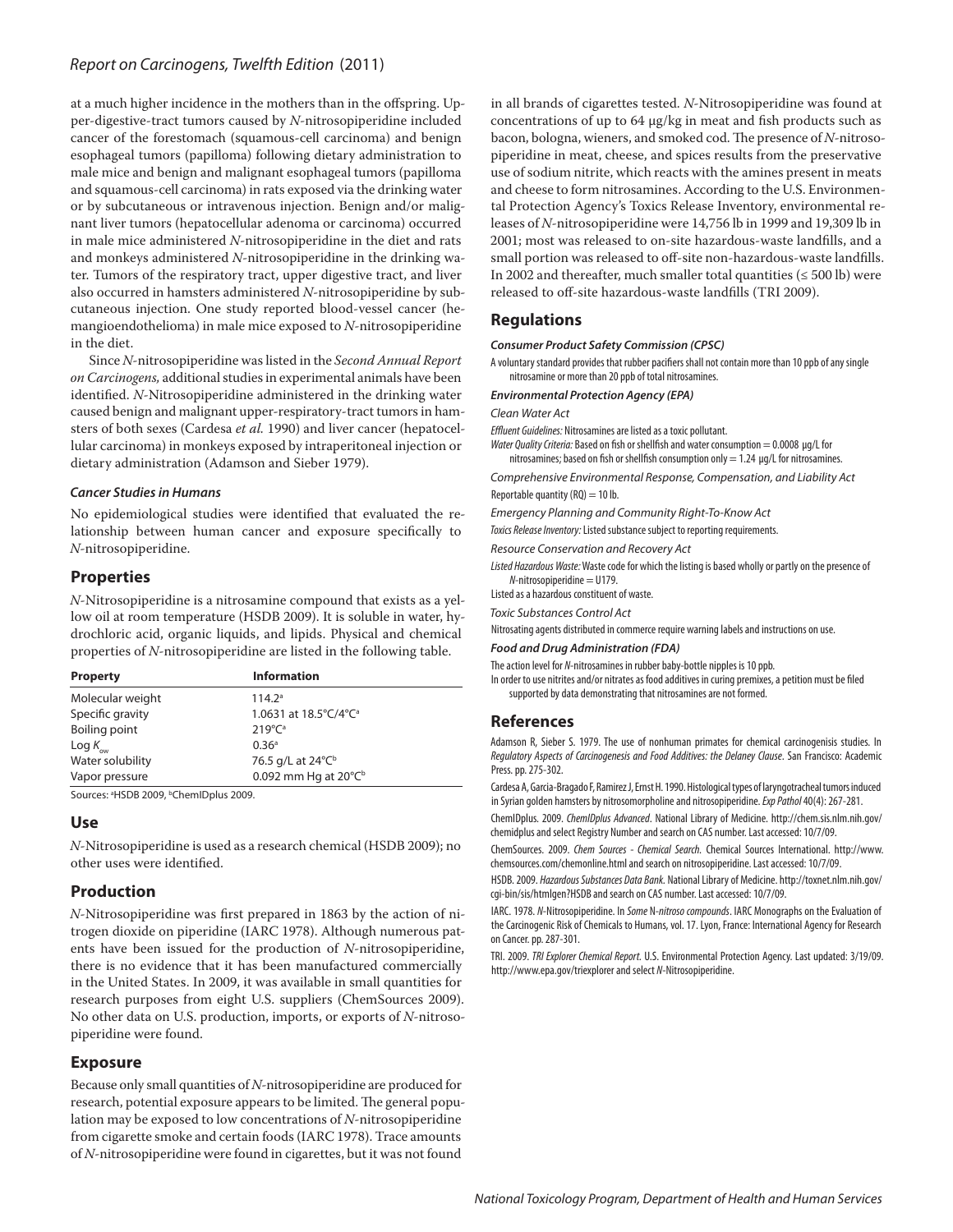# *N-***Nitrosopyrrolidine**

# **CAS No. 930-55-2**

Reasonably anticipated to be a human carcinogen First listed in the *Second Annual Report on Carcinogens* (1981)



# **Carcinogenicity**

*N*-Nitrosopyrrolidine is *reasonably anticipated to be a human car‑ cinogen* based on sufficient evidence of carcinogenicity from studies in experimental animals.

#### *Cancer Studies in Experimental Animals*

Oral exposure to *N‑*nitrosopyrrolidine caused tumors in two rodent species and at two different tissue sites. Administered in the drinking water, it caused liver cancer (hepatocellular carcinoma) in several strains of rats (both sexes) and benign lung tumors (adenoma) in mice of both sexes (IARC 1978).

Since *N‑*nitrosospyrrolidine was listed in the *Second Annual Re‑ port on Carcinogens,* additional studies in rodents have been identified. Liver tumors were observed in hamsters exposed to *N‑*nitrosopyrrolidine in the drinking water; tumor incidence increased with increasing dose (Ketkar *et al.* 1982). *N‑*Nitrosospyrrolidine administered by intraperitoneal injection to hamsters caused tumors of the larynx or trachea 25 weeks after a single injection and preneoplastic and neoplastic nasal-cavity lesions 25 weeks after two injections. In female strain A/J mice (a strain with a high spontaneous incidence of lung tumors), *N‑*nitrosopyrrolidine administered by intraperitoneal injection increased the incidence of benign lung tumors and the number of tumors per animal (Hecht *et al.* 1988, Hoffmann *et al.* 1993).

#### *Cancer Studies in Humans*

No epidemiological studies were identified that evaluated the relationship between human cancer and exposure specifically to *N‑*nitrosopyrrolidine.

### **Properties**

*N*-Nitrosopyrrolidine is a nitrosamine compound that is a yellow liquid at room temperature (HSDB 2009). It is totally soluble in water, organic liquids, and lipids. It is stable at room temperature in the dark, but is sensitive to light, especially ultraviolet light (IARC 1978). Physical and chemical properties of *N‑*nitrosopyrrolidine are listed in the following table.

| <b>Property</b>      | <b>Information</b>                        |  |
|----------------------|-------------------------------------------|--|
| Molecular weight     | $100.1^a$                                 |  |
| Specific gravity     | 1.1 <sup>a</sup>                          |  |
| <b>Boiling point</b> | 214 $\degree$ C at 760 mm Hq <sup>a</sup> |  |
| Log $K_{_{\rm{ow}}}$ | $-0.19$ <sup>a</sup>                      |  |
| Water solubility     | 1,000 g/L at 24°C <sup>b</sup>            |  |
| Vapor pressure       | 0.06 at 20°C <sup>b</sup>                 |  |

Sources: <sup>a</sup>HSDB 2009, <sup>b</sup>ChemIDplus 2009.

### **Use**

*N‑*Nitrosopyrrolidine is used primarily as a research chemical and is not produced commercially in the United States (IARC 1978, HSDB 2009).

### **Production**

*N‑*Nitrosopyrrolidine was first prepared in 1888 by the reaction of pyrrolidine with potassium nitrate in a weak hydrochloric acid solution (IARC 1978). It is not produced commercially in the United States. In 2009, it was available in small quantities for research purposes from eight U.S. suppliers (ChemSources 2009).

### **Exposure**

*N‑*Nitrosopyrrolidine is produced when foods preserved with or contaminated by nitrite, especially fatty foods, are prepared by heating. Exposure can occur through inhalation of vapors released during cooking or ingestion of food (IARC 1978). In recent years, lower concentrations of sodium nitrite in foods have resulted in lower concentrations of *N‑*nitrosopyrrolidine in foods. For example, the *N‑*nitrosopyrrolidine content of bacon decreased from approximately 67 μg/kg in 1971 through 1974 to 17 μg/kg in 1975 and 1976; when bacon is fried, an average of 50% of the *N‑*nitrosopyrrolidine normally present in the meat is detected in the vapor. Dry premixed cures containing spices and sodium nitrite originally contained *N‑*nitrosopyrrolidine at a concentration of 40 μg/kg, but the level increased to 520 μg/kg after six months of storage. *N‑*Nitrosopyrrolidine was found in tobacco smoke at concentrations of up to 0.113 μg per cigarette and in pipe-bowl scrapings at up to 1.6 mg/kg of residue. Wastewater from chemical factories was reported to contain *N‑*nitrosopyrrolidine at concentrations of 0.09 to 0.20 μg/L.

### **Regulations**

*Consumer Product Safety Commission (CPSC)*

A voluntary standard provides that rubber pacifiers shall not contain more than 10 ppb of any single nitrosamine or more than 20 ppb of total nitrosamines.

*Environmental Protection Agency (EPA)*

*Clean Water Act*

*Effluent Guidelines:* Nitrosamines are listed as a toxic pollutant.

*Water Quality Criteria:* Based on fish or shellfish and water consumption = 0.016 μg/L; based on fish or shellfish consumption only = 34 μg/L.

*Comprehensive Environmental Response, Compensation, and Liability Act* Reportable quantity  $(RQ) = 1$  lb.

*Resource Conservation and Recovery Act*

*Listed Hazardous Waste:* Waste code for which the listing is based wholly or partly on the presence of *N*-nitrosopyrrolidine = U180.

Listed as a hazardous constituent of waste.

*Toxic Substances Control Act*

Nitrosating agents distributed in commerce require warning labels and instructions on use.

*Food and Drug Administration (FDA)*

The action level for *N-*nitrosamines in rubber baby-bottle nipples is 10 ppb.

In order to use nitrites and/or nitrates as food additives in curing premixes a petition must be filed supported by data demonstrating that nitrosamines are not formed.

### **References**

ChemIDplus. 2009. *ChemIDplus Advanced*. National Library of Medicine. http://chem.sis.nlm.nih.gov/ chemidplus and select Registry Number and search on CAS number. Last accessed: 10/7/09.

ChemSources. 2009. *Chem Sources - Chemical Search.* Chemical Sources International. http://www. chemsources.com/chemonline.html and search on CAS number. Last accessed: 2009.

Hecht SS, Abbaspour A, Hoffman D. 1988. A study of tobacco carcinogenesis. XLII. Bioassay in A/J mice of some structural analogues of tobacco-specific nitrosamines. *Cancer Lett* 42(1-2): 141-145.

Hoffmann D, Djordjevic MV, Rivenson A, Zang E, Desai D, Amin S. 1993. A study of tobacco carcinogenesis. LI. Relative potencies of tobacco-specific *N*-nitrosamines as inducers of lung tumours in A/J mice. *Cancer Lett* 71(1-3): 25-30.

HSDB. 2009. *Hazardous Substances Data Bank.* National Library of Medicine. http://toxnet.nlm.nih.gov/ cgi-bin/sis/htmlgen?HSDB and search on CAS number. Last accessed: 10/7/09.

IARC. 1978. *N*-Nitrosopyrrolidine. In *Some* N*-nitroso compounds*. IARC Monographs on the Evaluation of the Carcinogenic Risk of Chemicals to Humans, vol. 17. Lyon, France: International Agency for Research on Cancer.pp. 313-326.